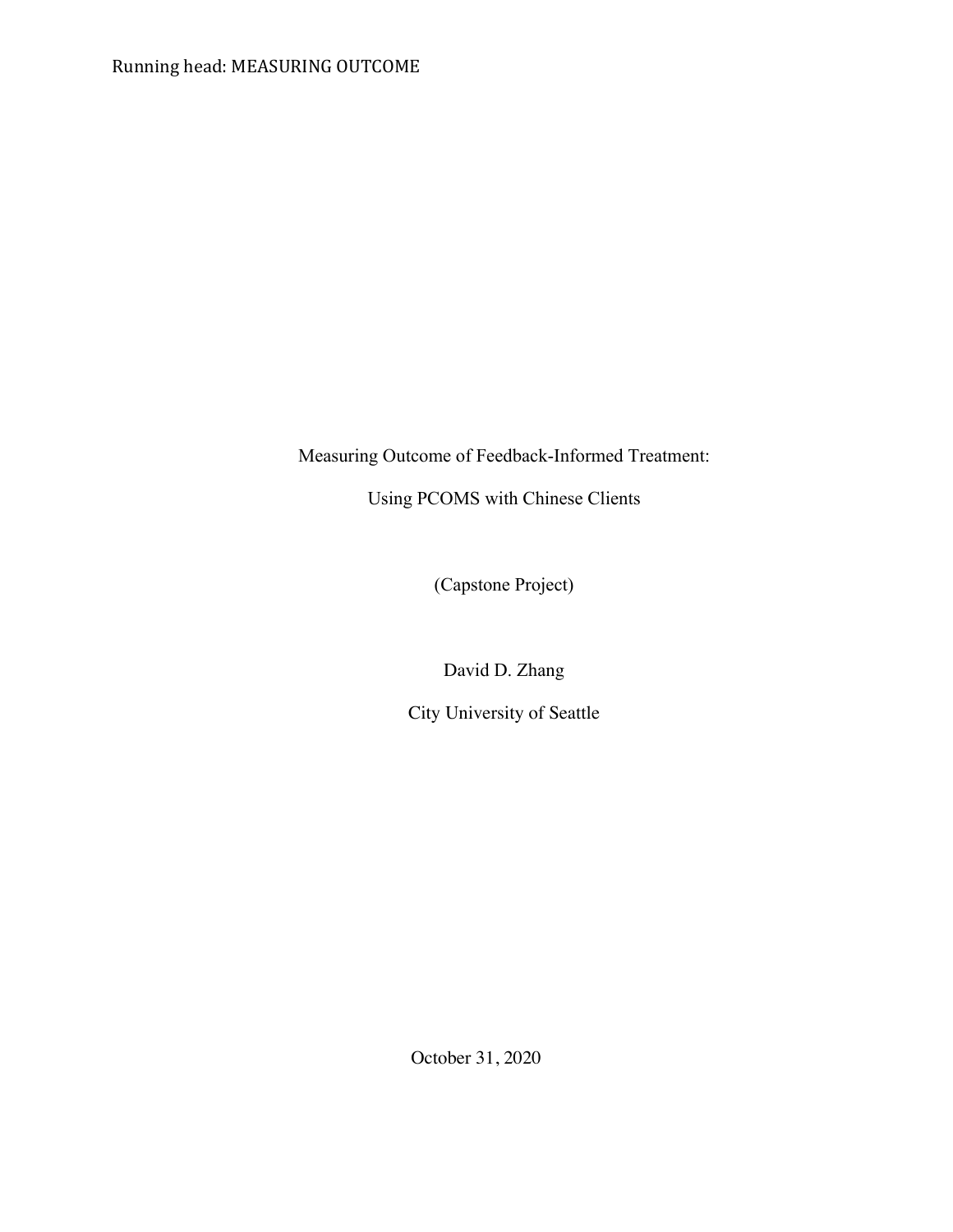# **Table of Contents**

| PARTNERS FOR CHANGE OUTCOME MANAGEMENT SYSTEM (PCOMS)  24 |  |
|-----------------------------------------------------------|--|
|                                                           |  |
|                                                           |  |
|                                                           |  |
|                                                           |  |
|                                                           |  |
|                                                           |  |
|                                                           |  |
|                                                           |  |
|                                                           |  |
|                                                           |  |
|                                                           |  |
|                                                           |  |
|                                                           |  |
|                                                           |  |
|                                                           |  |
|                                                           |  |
|                                                           |  |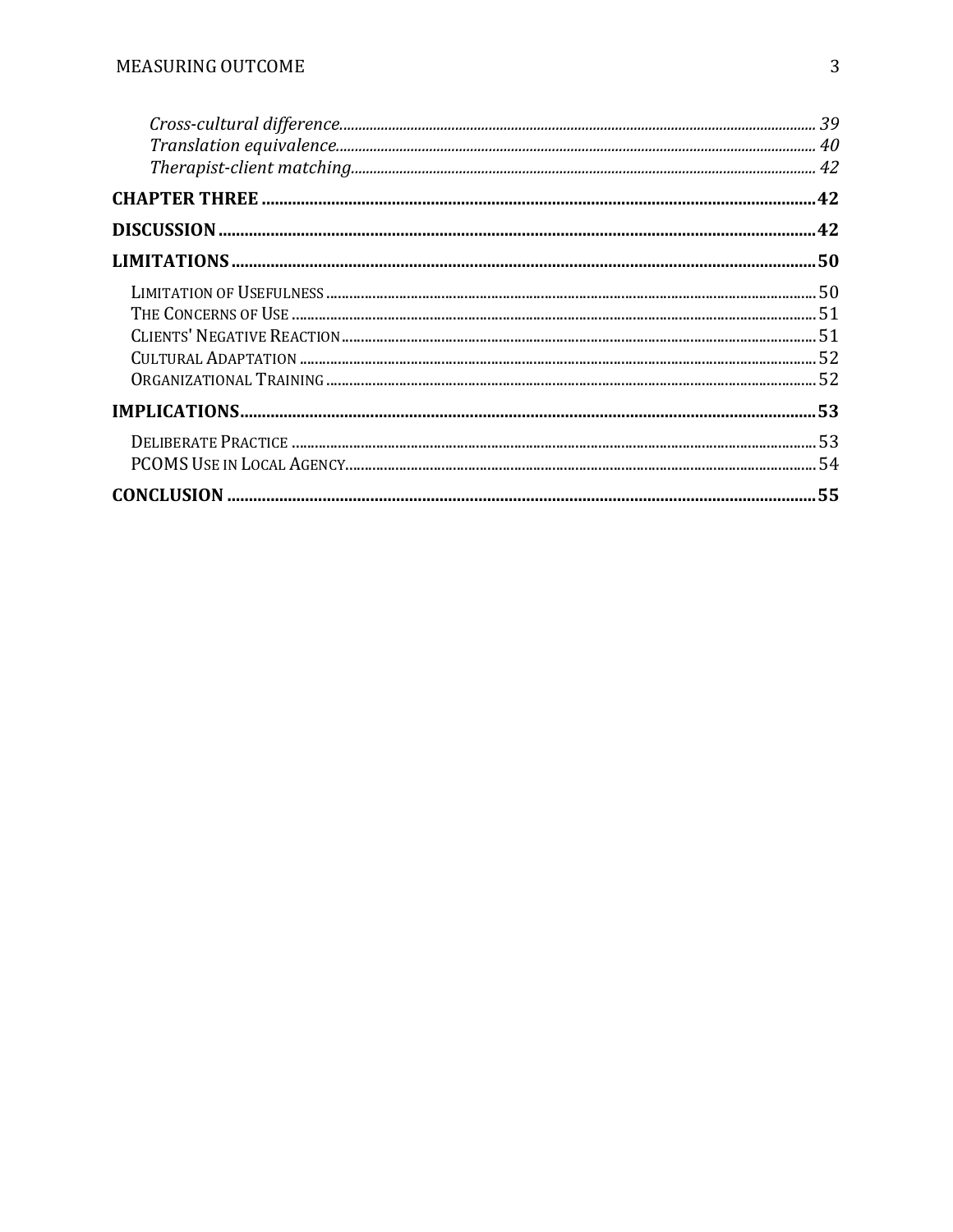#### **Chapter One**

# **Introduction**

 Miller, Hubble & Duncan (1995) stated that the number of therapy models has increased, mushrooming from 60 to more than 400 since the mid-1960s; decades of clinical outcome research has not found anyone theory, model, method, or package of techniques to be reliably better than any other. Virtually all of the available data indicates that the different therapy models, from psychodynamic and client-centered approaches to marriage and family therapies, work equally well. What makes psychotherapy work? It perplexed generations of psychotherapists. Tracing back to 1963 and 1964, the initial debate about the potency of psychotherapy between Eysenck and Strup made lingering ripples in the mental health field. Numerous studies have demonstrated the efficacy and effectiveness of a variety of psychotherapeutic approaches (Lambert & Ogles, 2004).

 Miller, Hubble & Duncan's research evidence clarifies that the similarities rather than the differences between models account for most of the change that clients experience across therapies. What emerges from examining these similarities is a group of common factors that cut across models and contrast sharply with the current emphasis on differences in theory and technique characterizing most professional discussion. Four common factors, each central to all forms of therapy despite theoretical orientation, mode, or dosage (frequency and number of sessions), underlie the effectiveness of therapy. (1) *Therapeutic Technique.* In his widely cited review of psychotherapy outcome research, Lambert (2003, 2010) estimated that the therapist's model and technique contribute only 15% of the impact of psychotherapy. (2) *Expectancy and Placebo.* As a factor in the outcome, technique matters no more than the "placebo effect." The increased hope and positive expectation for change that clients experience simply from making their way into treatment. (3) *Therapeutic Alliance.* Studies show that the consumer's participation in therapy is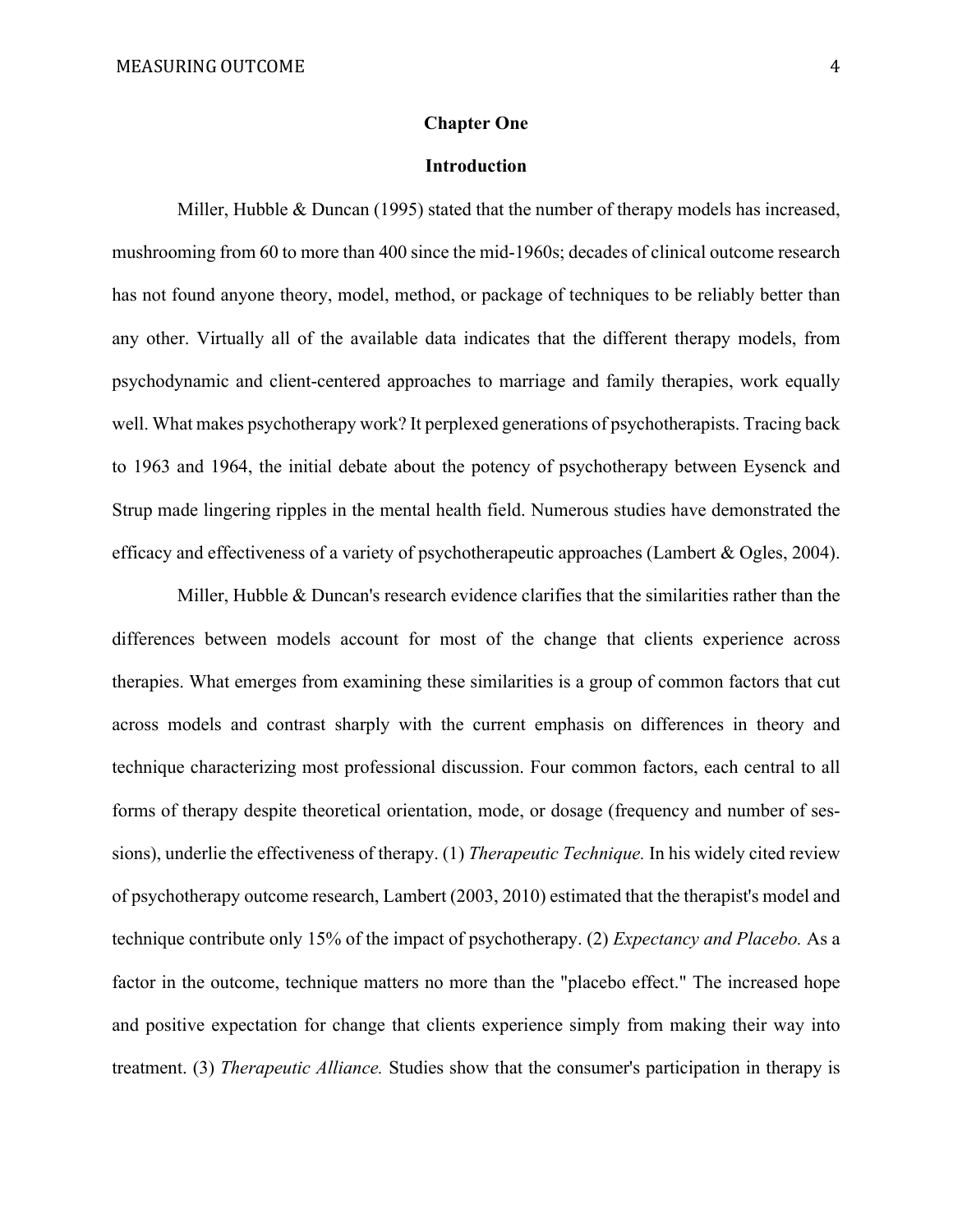the single most important determinant of outcome (Anker, M. Owen, J., Duncan, B. L., & Sparks, J. A., 2010). Lambert (2003,2010) estimated that the therapeutic relationship contributes a hefty 30% to psychotherapy. Clients who are motivated, engaged, and connected with the therapist in a joint endeavor will benefit the most from therapy. (4) *Client Factors.* The client is the single most potent factor, contributing an impressive 40% to the outcome. Over the last four decades, there has been consistent evidence for the contribution of common factors in promoting therapeutic change across various psychotherapy models (Asay & Lambert, 2006; Duncan, 2010).

 Therapeutic Alliance and Client factors account for the most in therapy outcome. Therefore, a system to measure the therapist-client relationship and psychotherapy progress is key to treatment outcomes (Lambert & Barley, 2001). Recent studies have shown that feedback affects clinician-rated measures and outcomes. Also, the measurement and management of change have become an essential topic in delivering mental health services (Duncan, Miller, & Sparks et al., 2003). Monitoring treatment outcome, a process often called "client feedback," has become a recommended evidence-based practice for therapists (Duncan, 2012; Lambert, 2010). Client feedback typically involves a client completing a self-report measure of general distress before each psychotherapy session to monitor treatment progress (Toland, Li, Kodet, & Reese, 2020). Based on Lambert et al. (2003) and Miller, Duncan et al. (2006) studies, monitoring client-based outcome, when combined with feedback to the clinician, increases the effectiveness of clinical services by an impressive 65% in real clinical settings (Sparks et al., 2006). Furthermore, the need for tracking client progress is reinforced by data indicating that therapists need independent data to alert them when treatment is not having its intended effects (Hannan et al., 2005; Slade, Lambert et al.,2008). Therefore, to reduce adverse outcomes, routine outcome monitoring (ROM) has been proposed.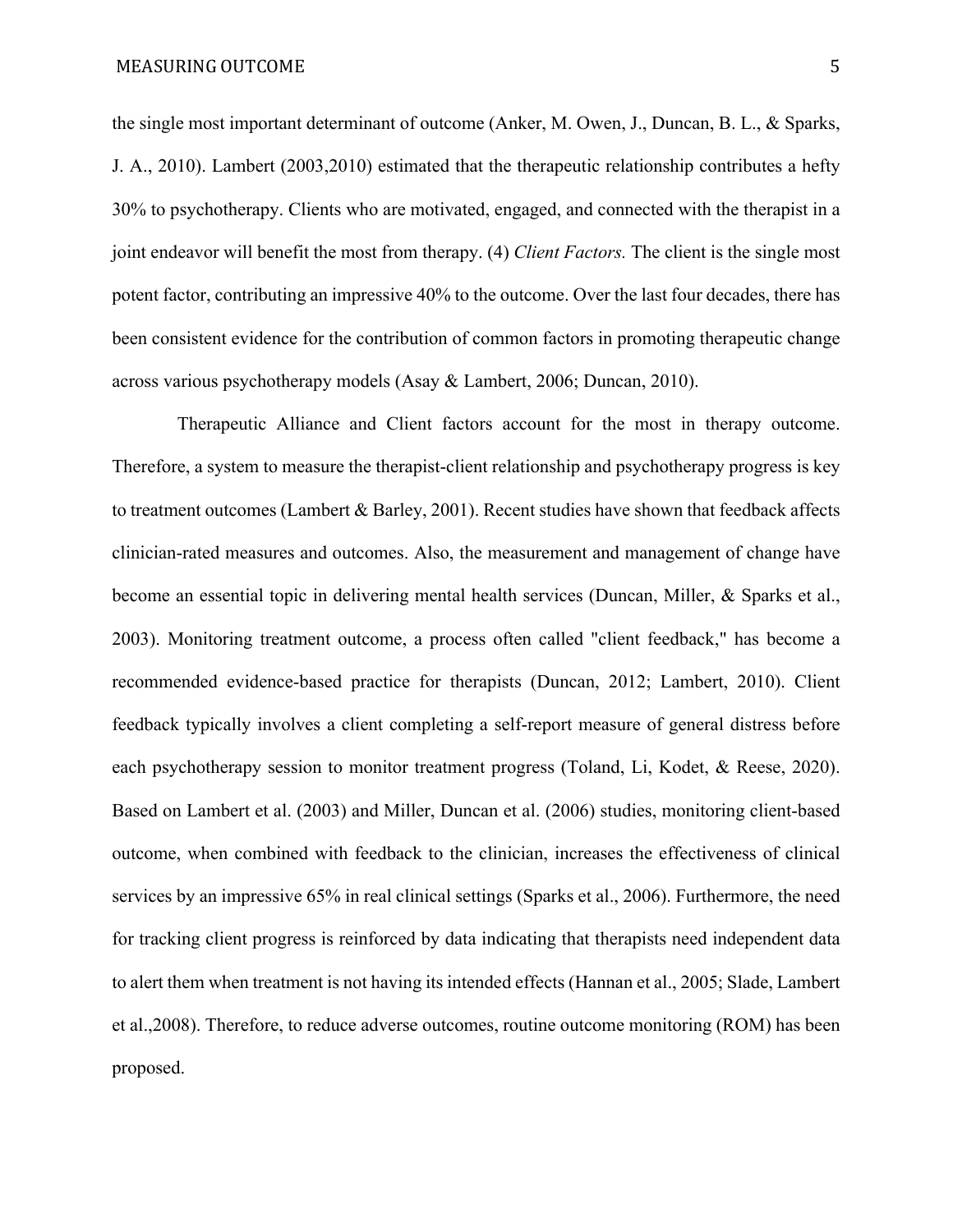Monitoring outcomes routinely, some measures have been invented, and there are two outstanding systems. These two client feedback systems have been the most widely studied about their impact on an individual client's psychotherapy outcome. Lambert et al. (2018) and his colleagues invented the Outcome Questionnaire System (OQ- 45). In response to a need for a feasible and brief means for obtaining client feedback and evaluating treatment outcomes, Miller and Duncan (2000,2008) developed the Partners for Change Outcome Management System (PCOMS). Both PCOMS and OQ-45 have been listed in the Substance Abuse and Mental Health Administration's National Registry of Evidence-based Programs and Practices (Lambert et al., 2018). Also, OQ-45 and PCOMS have been empirically supported in a better outcome with individuals, but only PCOMS has demonstrated significant improvement in couples and families (Spark, Duncan, 2018).

 PCOMS is theorized to be useful for two reasons. First, getting feedback from clients directly and engaging clients in an ongoing process of measuring and discussing both progress and the alliance (Miller, Duncan et al., 2003; Mikeal et al., 2016). Second, PCOMS includes a realtime comparison to normative data that consists of expected treatment response to gauge progress and signal when change is not occurring as predicted (Duncan, 2012). With this alert, clinicians and patients have an opportunity to shift focus, revisit goals, or alter interventions before a negative outcome ensues (Reese, Duncan et al., 2018).

 I choose this research topic because I work on my internship site, adopting feedbackinformed treatment and PCOMS measures for years. I was initially fascinated by how easy and straightforward to implement this client feedback/outcome measure. Then I wondered that if this measure works equally effectively with different ethnicities. Firstly, I worked out my research keyword list, synonyms, and keywords mix and match. The keyword list includes client feedback,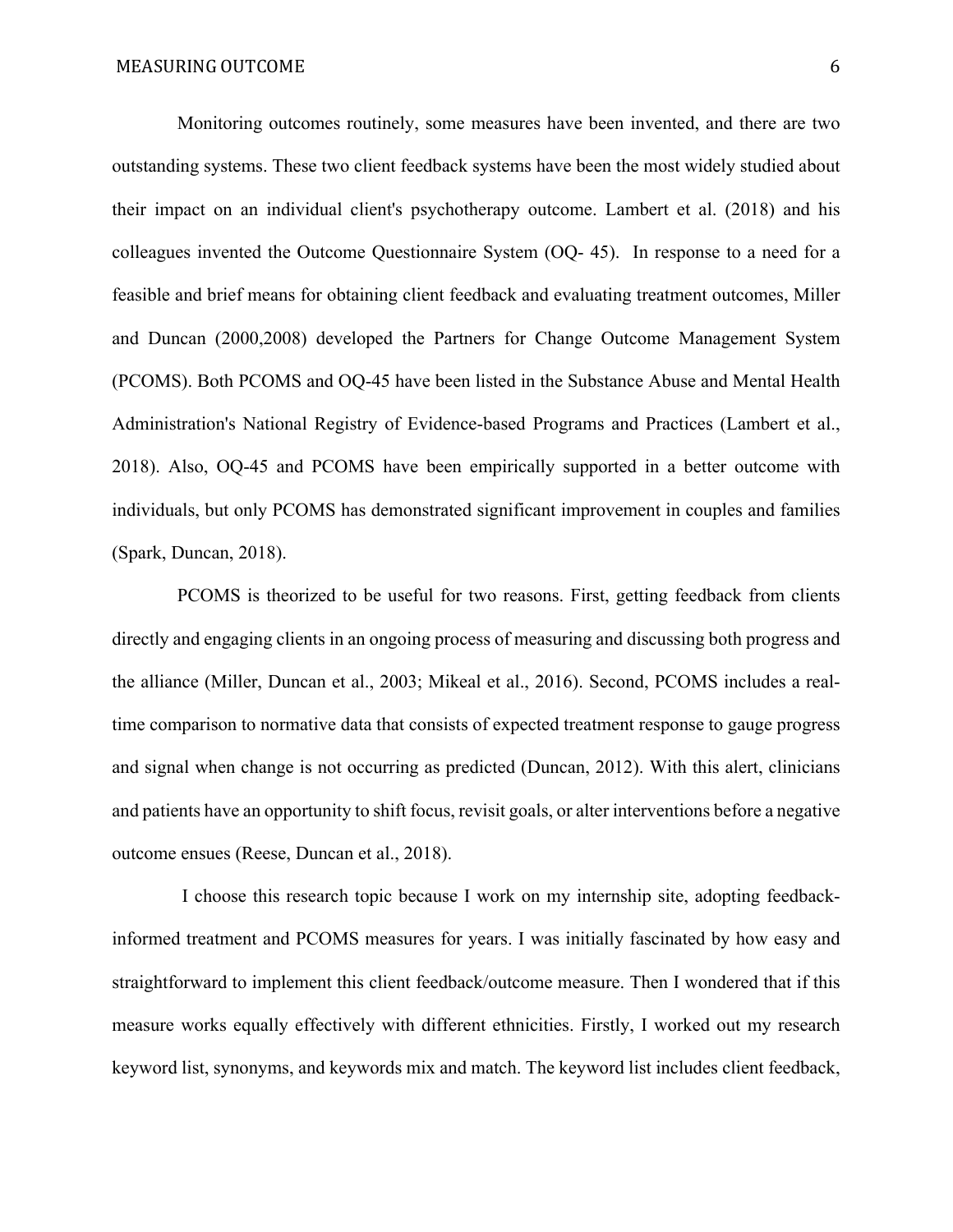routine outcome measures, feedback informed treatment, PCOMS technology, the effectiveness of PCOMS, the effectiveness of client feedbacks, deliberate practice, evidence-based practice, treatment failure, Asian clients, Chinese client outcome, deterioration rate, and dropout rate in therapy, etc. Second, to make sure that I can get a good variety of resources and an idea of what information was available to me, I started my general research in Google Scholar. Then, I selected Taylor and Francis, and ProQuest as my databases to start advanced research and requested 120 articles through interlibrary loans at the City University of Seattle. Some of these articles were theoretical articles that discussed the effectiveness of therapy generally, the common factors that contribute to client change, or the meta-analysis of evaluating outcomes. Some items analyzed outcomes at the therapist level. Some articles described and evaluated specific outcome assessments. I worked with many Chinese clients during my practice, and I am interested in knowing how PCOMS would do differently on different people groups. Therefore, I narrowed my research on existing RCTs and meta-analysis when using a client feedback system on Asian and Chinese clients.

## **Context of the Problem**

 Concerns about dropout rates were compounded by indications that therapists had difficulty detecting clients at-risk for treatment failure (Hannan et al., 2005). However, Boswell Kraus, Miller & Lambert (2015) pointed out that one core element of feedback systems is their proven ability to predict treatment failure, risk of hospitalization, or other negative outcomes. Improving outcomes of clients who respond poorly to treatment, such clients must be identified before termination, and ideally as early as possible in the course of treatment. As such, a feedback system, PCOMS has been empirically approved to predict treatment failure effectively. Randomized clinical trials (RCT) and cohort studies indicated significantly better outcomes for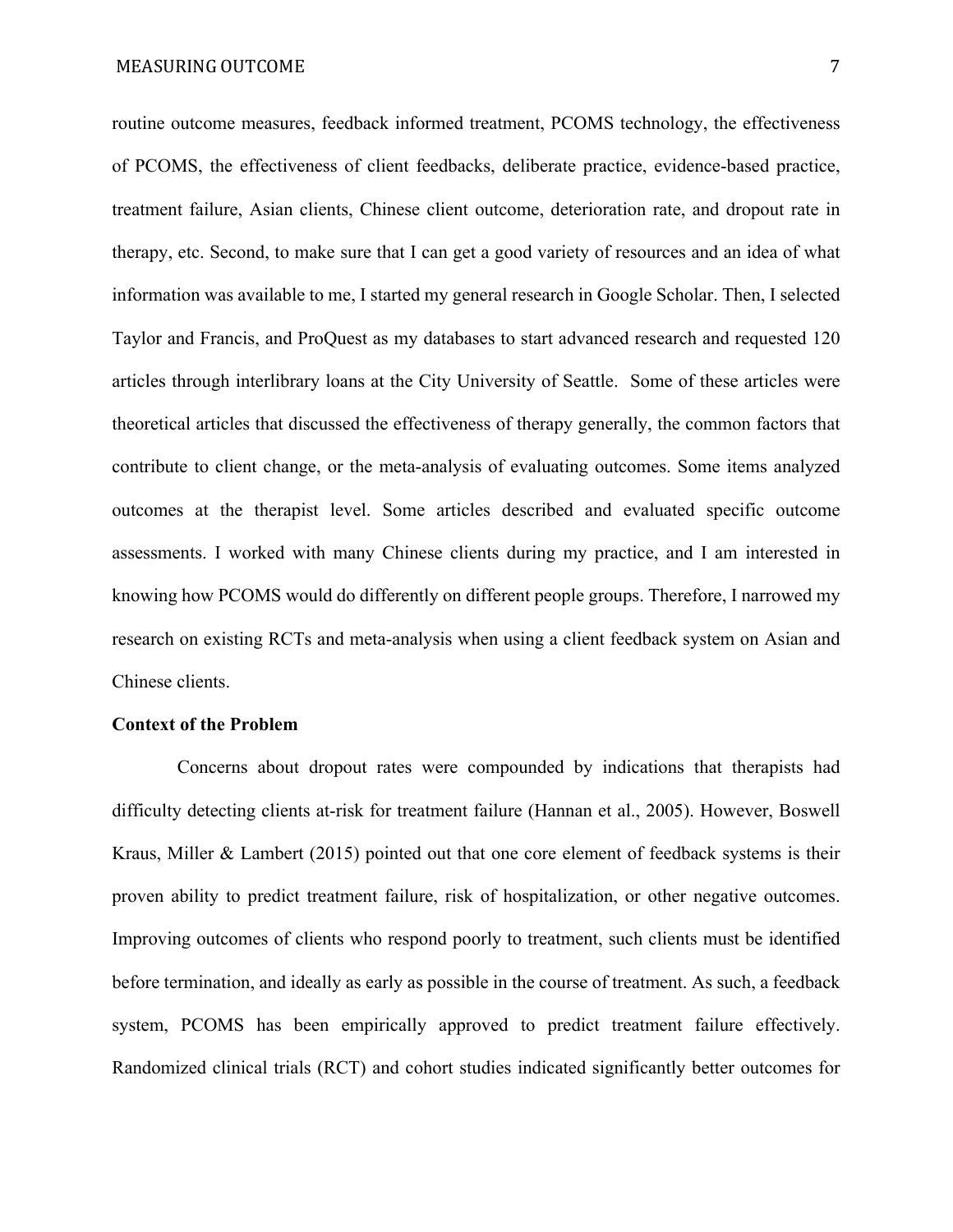feedback conditions compared with treatment as usual(TAU) in individual (Lambert, 2015), couple (Anker, Duncan, & Sparks, 2009; Reese et al., 2010), family (Cooper et al., 2012), and group therapy (Schuman et al., 2015; Slone & Reese et al., 2015).

 The PCOMS tools have the advantage of brevity, easy admission, and cost-effectiveness (Reese, Slone et al., 2013; Mikeal et al., 2016). Also, PCOMS supports a social justice paradigm via ongoing self-examination. PCOMS is used in mental health and substance abuse settings across the United States, Canada, Europe, and other countries (Anker et al., 2009; Reese, Toland, Slone, & Norsworthy, 2010), with over 1.5 million administrations in its database. PCOMS has been translated and used in the Netherlands (Hafkenscheid, Duncan and Miller, 2010; Janse et al., 2014), New Zealand (Bridgman, 2015), Norway (Sundet, 2012b), Spain (Gimeno-Peón et al., 2019), and Denmark (Østergård, Randa & Hougaard, 2018)**.** Duncan and Reese (2015) believe that PCOMS offers a culturally responsive process that can benefit clients of Color. Taking a broader view of the client feedback literature, current research has been predominantly conducted with non-Hispanic and White individuals (Minieri et al., 2015). More research is needed with samples that include racial/ethnic clients of Color to evaluate if client feedback is beneficial for them (Duncan, Reese, 2015).

 Although some outcome research has been done in America among African Americans, Asian Americans, Hispanic/Latino Americans, and Native Americans (Cabral & Smith,2011), the mental health care provided to ethnic minority groups is inadequate, especially Chinese American communities (Lambert et al., 2006). Also, as the most populated ethnic group globally, only one outcome study is associated with PCOMS in a Chinese setting. Given the distinct differences between the Western and Eastern cultural norms in the actual process of building relationships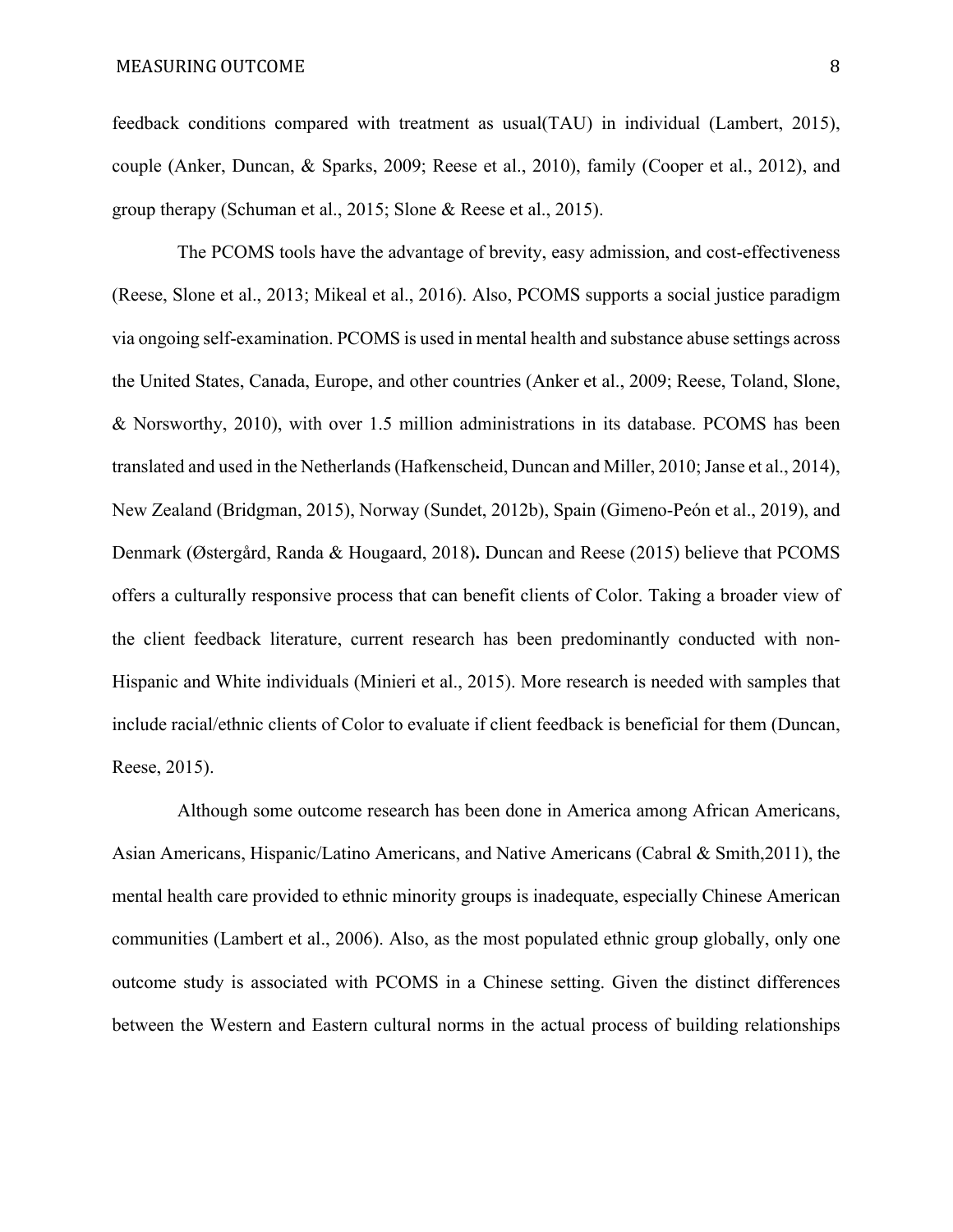(Sun et al., 2017), more outcome-alliance research using Chinese samples is needed before a conclusion regarding the universality of the PCOMS (Sun et al., 2020).

#### **Purpose of Research and Hypothesis**

 The purpose of this study is to evaluate the feedback effect on treatment outcome and client-therapist relationship and also investigate the effectiveness of PCOMS when it is used as an outcome measure in psychotherapy with Chinese clients. To understand PCOMS in terms of recommended methods of use, outcome, potential benefits, challenges, and limitations, I identify and review existing literature (Bellringer et al., 2019). The review starts with client feedback and feedback-informed treatment research, and then my review gets to four related questions. (1) What evidence is there of PCOMS improving treatment outcome and therapeutic relationship between clients and counsellors? (2) Has the use of PCOMS resulted in any unexpected outcomes for clients or treatment services? (3) How does PCOMS benefit different populations? Is it culturally appropriate for Chinese clients? If so, to what extent it helps Chinese clients. (4) How does PCOMS support counsellors in developing and demonstrating their skills and competencies?

 First, I hypothesize that the routine track of clients' Outcome Rating Scale (ORS) and Session Rating Scale (SRS) scores will become significant evidence of predicting treatment outcomes and improving therapeutic alliance. Client improvement is the ultimate goal of therapy; tracking client improvement or deterioration through the collection of ongoing client feedback allows therapists to better tailor treatment in ways that meet clients' needs. Besides, the fair use of SRS at the end of each session enables clients' voice centered in sessions, and the client-therapist alliance gets strengthened when therapists choose approaches according to clients' theory of change (Mikeal et al.,2016). Second, I hypothesize that there are no unexpected outcomes when using PCOMS because the related studies are few. Third, I hypothesize that PCOMS benefits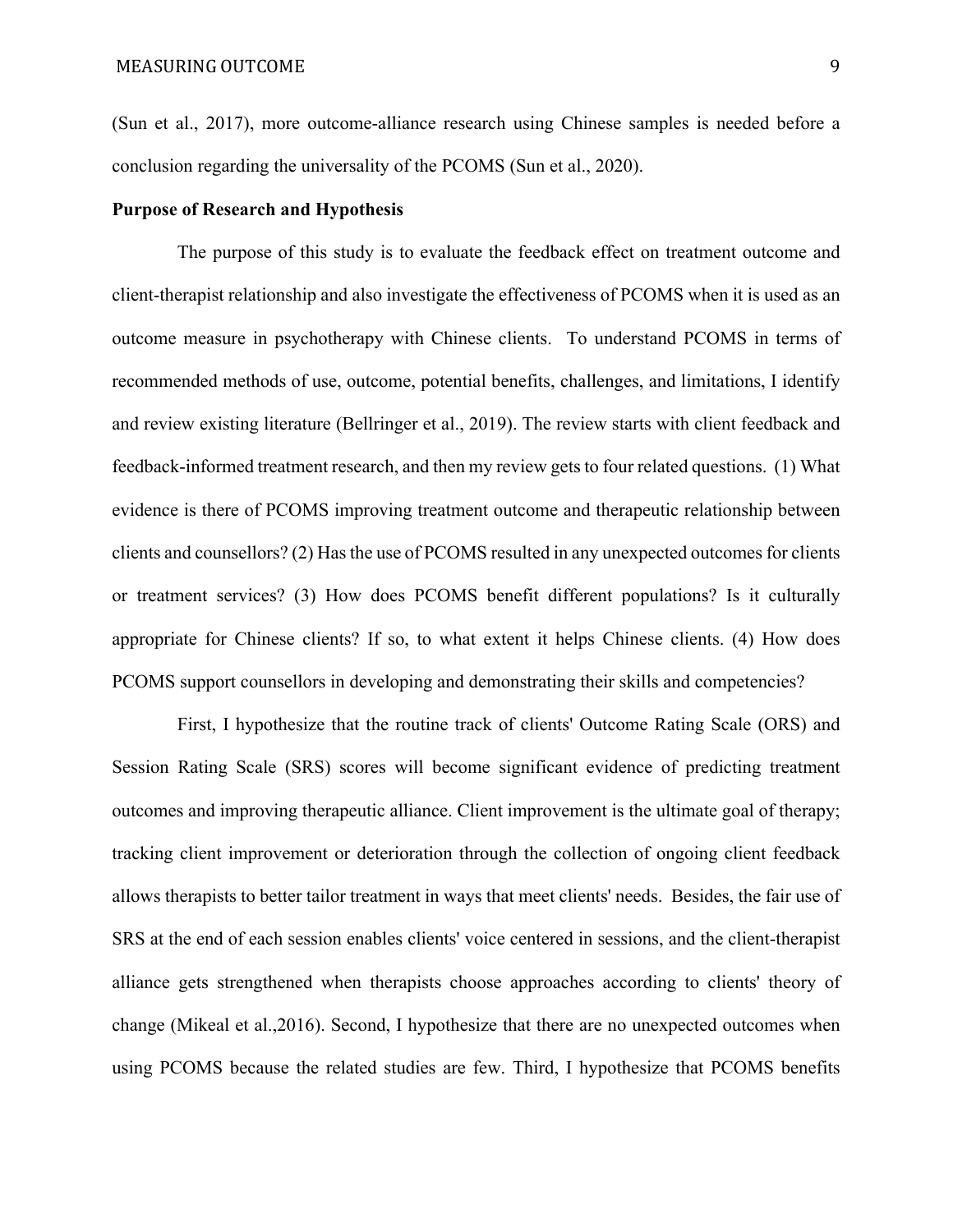different populations, although current empirical support is mostly from American and European White samples. PCOMS might not be culturally appropriate for Chinese clients, but it will be useful to some extent. Client feedback systems were developed primarily to reduce premature termination, and clients of Color have generally had higher rates (Kearney, Draper, & Barón, 2005). However, Reese, Duncan et al. (2014) had a benchmarking study and found no differences based on race/ ethnicity (Duncan & Reese, 2015; Minieri, Reese et al., 2015). Also, they evaluated the effectiveness of psychotherapy and found no significant differences in outcomes for the different ethnicities. PCOMS can facilitate the self-examination process by providing therapists with client-generated information about their practice. Therapists can then use this information to consider their effectiveness with different client populations (Duncan & Reese, 2015).

 Finally, I also hypothesize that PCOMS benefits counsellors because it improves clients' outcomes. Counsellors can choose to discuss relevant client ORS and SRS data with their clinical supervisors and peers. Cultural competency and exploration of different treatment approaches can be involved in supervision as well. Also, Boswell, Kraus, Miller, and Lambert (2015) described the need for research to incorporate deliberate practice in cases where the PCOMS is used (Partridge & Dykeman, 2019). In summary, given the abovementioned, this thesis aims to conduct a preliminary investigation into how PCOMS influences clients' outcomes in feedback-informed treatment.

## **Definition of Key Terms**

 **Common factors**. It refers to the universal curative elements or ingredients shared by most psychotherapeutic models, such as therapeutic alliance, client characteristics, treatment structures, and hope/expectancy.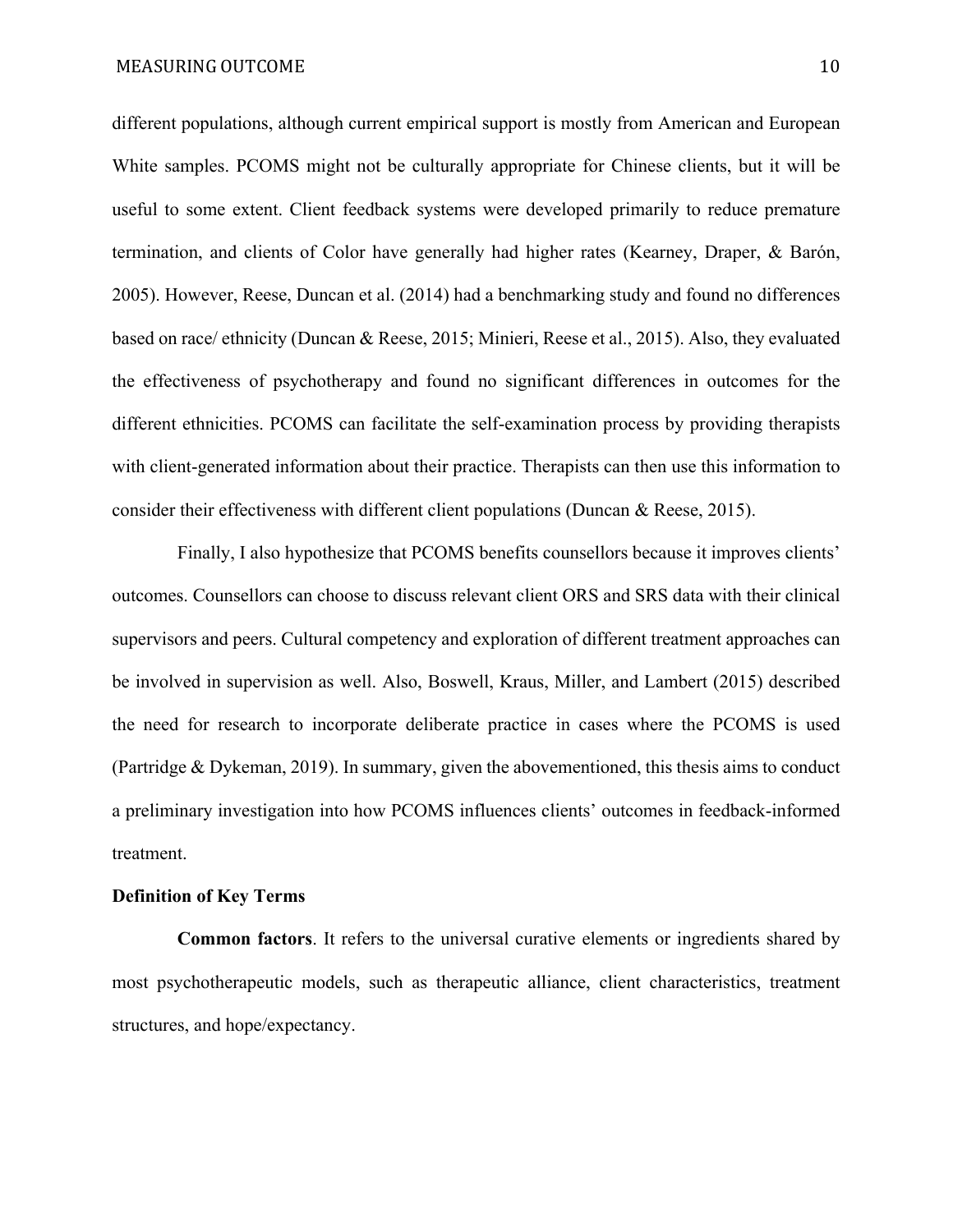**Client feedback.** It is defined as the process of using standardized measures to systematically monitor client perception of the treatment process and outcome from session to session (Lambert, 2010).

**Routine Outcome Monitoring (ROM).** It involves regularly measuring and tracking client progress with standardized self-report scales throughout treatment and providing clinicians with this information before psychotherapy ends (Lambert, Hansen, & Finch, 2001; Newham, Hooke, & Page, 2010).

 **Negative outcomes**. In the form of clients who deteriorate or experience little or no change, treatment is a severe problem in controlled research (clinical trials) and naturalistic studies (Slade, Lambert et al.,2008).

 **Feedback effects**. It refers to the variability in client outcomes attributable to the use of outcome and alliance measures in-session as a form of feedback tool to guide treatment delivery.

 **Psychotherapist/Therapist/Counsellor/Practitioner/Clinician**. These terms are used interchangeably to denote the primary person delivering the psychotherapy service.

 **Deliberate Practice**. Focused and systematic effort to improve one's performance, pursued over extended periods, with a coach/mentor's guidance, and informed by the prompt feedback about their performance (Ericsson et al., 1993).

**PCOMS.** Partners for Change Outcome Management System.

**OQ-45.** Outcome Questionnaire-45.

**ORS.** Outcome Rating Scale.

 **SRS.** Session Rating Scale.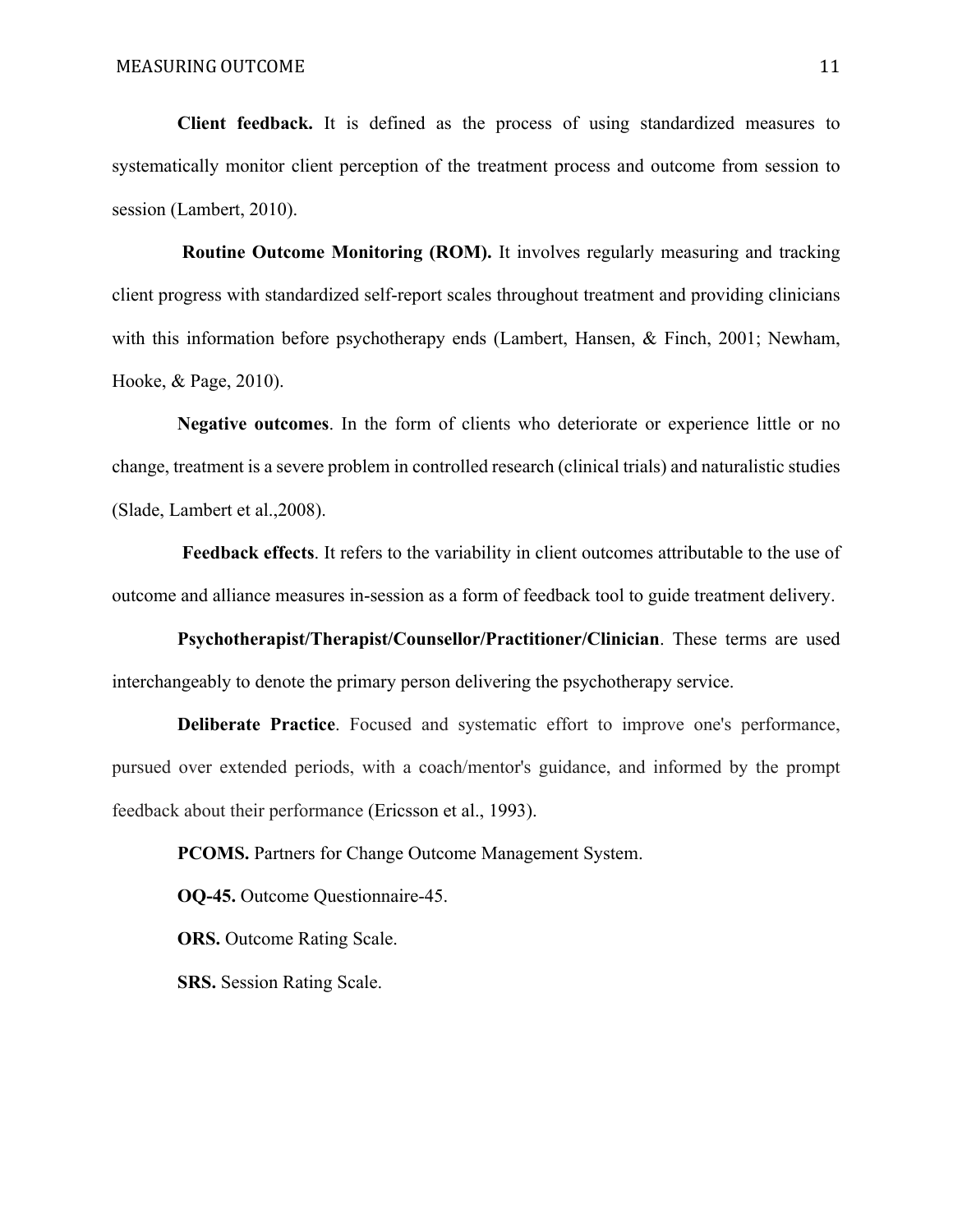# **Chapter Two**

#### **Psychotherapy Outcome**

 Today, both the efficacy and effectiveness of psychotherapy have been well established. Despite the consistent findings substantiating the field's worth, a significant question remains the subject of debate: *how does psychotherapy work* (Miller, Hubble et al., 2013)? One side is those who have long argued that psychotherapy is analogous to medicine. This group supports that different therapies are differentially effective, and specific treatments are more effective than nonspecific treatment-as-usual (TAU). The other side insists that any suggestion psychotherapy is comparable with a medical intervention is grossly inaccurate. Instead of focusing on specific methods, they insist that mechanisms common to all approaches, no matter the theory or technique, are responsible for the change.

 After 50 years, these two groups tried to come to the center, and the hope has been that knowing how psychotherapy works would give rise to a universally accepted standard of care, which, in turn, would yield a more effective and efficient treatment. Fortunately, in the realm of psychotherapy, numerous well-established outcome measures are available to therapists for assessing their baseline. Nevertheless, though measures and norms are now widely available, surveys indicate that therapists expressed interest in having reliable outcome information. Still, few therapists use them in their day-to-day work (Miller, Hubble et al., 2013).

## **Outcome Measures**

 By the early 1970s, outcome research established various psychotherapy forms that had an overall positive effect on client outcomes (Lambert, Whipple et al., 2003; Lambert, 2007)**.** In the book *Assessing Outcome in Clinical Practice,* Ogles, Lambert, & Masters (1996) note that over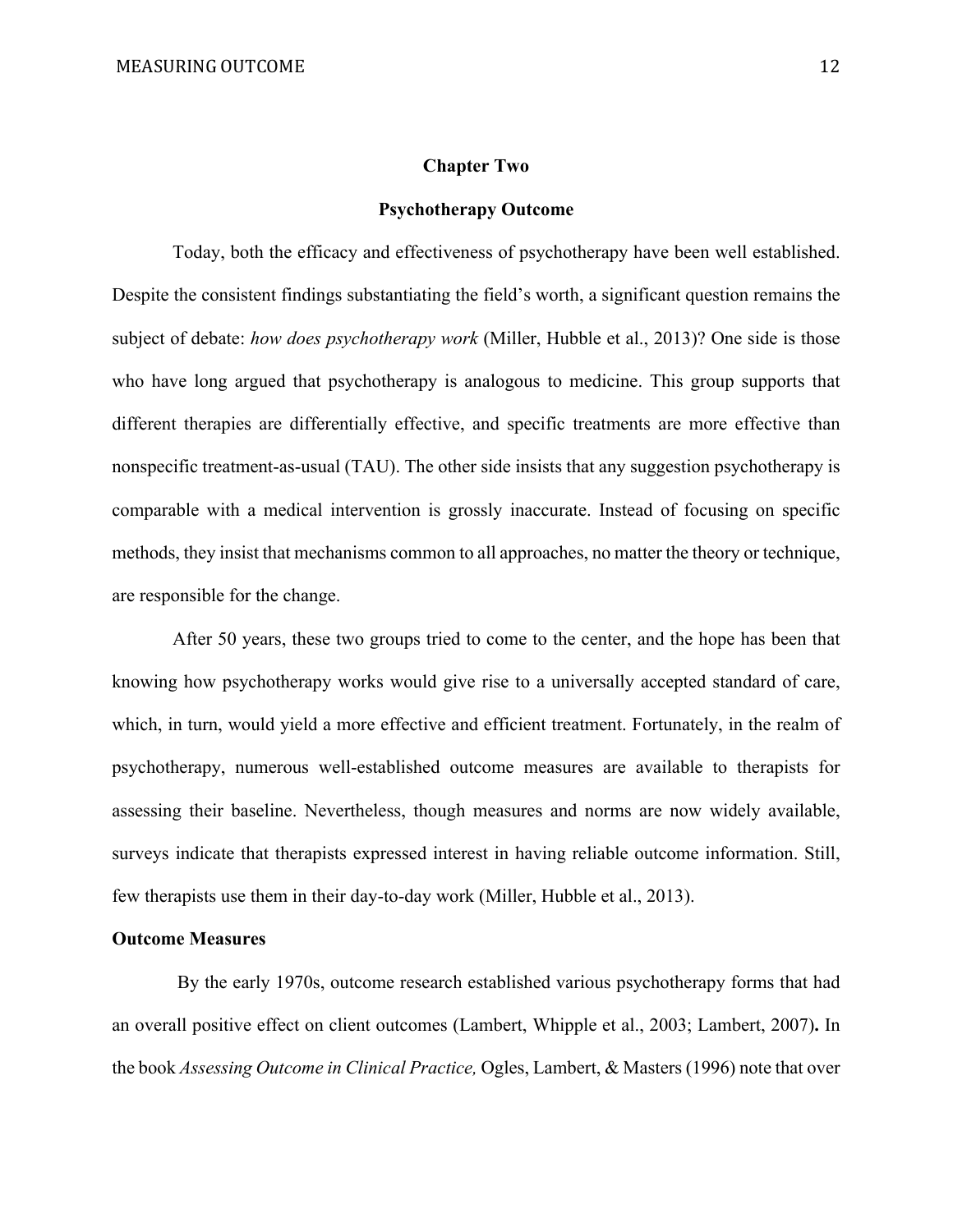1400 measures are currently in use for measuring the effectiveness of psychotherapy, but choosing a measure to use can be challenging (Miller, Bargmann et al., 2011).

 Being aware of the realities of clinical practice, and overcoming the obstacles to routine outcome measurement, Lambert's outcome management system has been approved as evidencebased by the Substance and Mental Health Services Administration National Registry of Evidencebased Programs and Practices (SAMHSA NREPP). Followed after Lambert's system, Miller and Duncan (2000) developed, tested, and disseminated two brief, four-item measures (Duncan et al., 2003; Miller, Duncan, Brown, Sparks, & Claud, 2003). The Outcome Rating Scale (ORS) and the Session Rating Scale (SRS) (Miller, S. D., Hubble et al., 2013). Moving Forward, Lambert, Duncan, and Miller's systems became the most popular outcome measures in this field. Admittedly, outcome measures identify and frequently quantify specific thoughts, feeling, and behaviors of the client at the time of administration. Compared with other data, observations, or previous results from the outcome measure, the client's changes can be noted (Mours et al., 2009).

 Before Duncan and Miller, Lambert, Whipple, and their colleagues were the critical persons dedicated to outcome research. Lambert et al. (2003) applied client-focused research in his routine practice which demanded efficient outcome assessment rather than the more ideal alternatives of a comprehensive assessment. Outcome measurements typically employed in efficacy studies often require hours of assessment from multiple research, but client-focused research uses weekly assessments with a single, brief measure. Thus, assessment in this type of research was much more frequent, with a greater diversity of clients and sizeable final sample sizes. Lambert's (2007) investigation began with the development of a suitable but brief (5-10 min) outcome measure, the Outcome Questionnaire-45 (OQ-45; Lambert, Morton, et al., 2004), which provides both a measure of weekly change well as the criterion measure for classification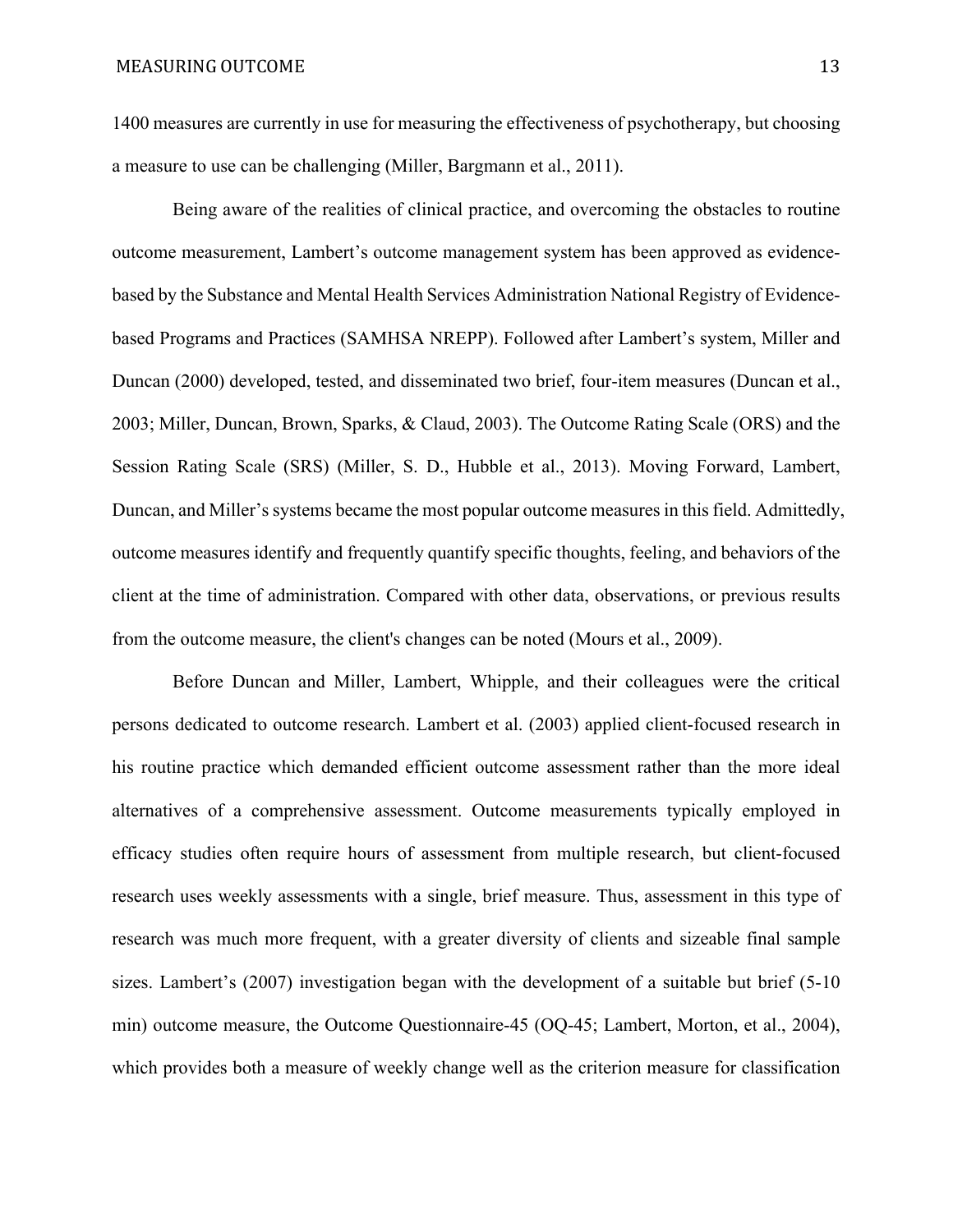#### MEASURING OUTCOME 24

of a client into outcome categories after treatment. Lambert's (2007) decade long research results indicate that integrating treatment response research into routine mental health care reliably improved positive outcomes and reduced negative outcomes (Okiishi & Lambert, 2006).

 Whipple and Lambert (2011) had a Meta-analytic review of six large-scale feedback studies using the OQ-45 outcome measure. Their review targeted efforts to use outcome measures in routine care to enhance psychotherapy outcomes, particularly for clients predicted to have a negative treatment outcome. This review suggested measuring, monitoring, predicting treatment failure, and providing clinical support tools to therapists enhanced treatment outcomes for clients who have an early negative treatment response (Lambert et al., 2003; Lambert, 2007; Whipple & Lambert, 2011).

 To have a preliminary understanding of using outcome assessment measures, Mours et al. (2009) surveyed American Psychological Association accredited psychology internship training programs  $(N = 407)$  concerning their attitudes, beliefs, and practices about outcome assessment measures. The results indicated that 47% of surveyed sites use outcome measures for assessment; 79% of respondents supported using outcome assessment measures to evaluate client progress. Mours et al. (2009) implicated a strong need for standardized outcome assessment measures to be used in clinical practice as standardized outcome assessment has been an integral part of psychotherapy research for more than a decade.

#### **Purpose of Measuring Outcome**

 Outcome research indicates that the general trajectory of change in successful psychotherapy is highly predictable, with most change occurring earlier rather than later in the treatment process (Miller, Duncan et al., 2006). Using outcome measures in a clinical setting can provide additional validation of a therapist's judgment and help therapists deliver better services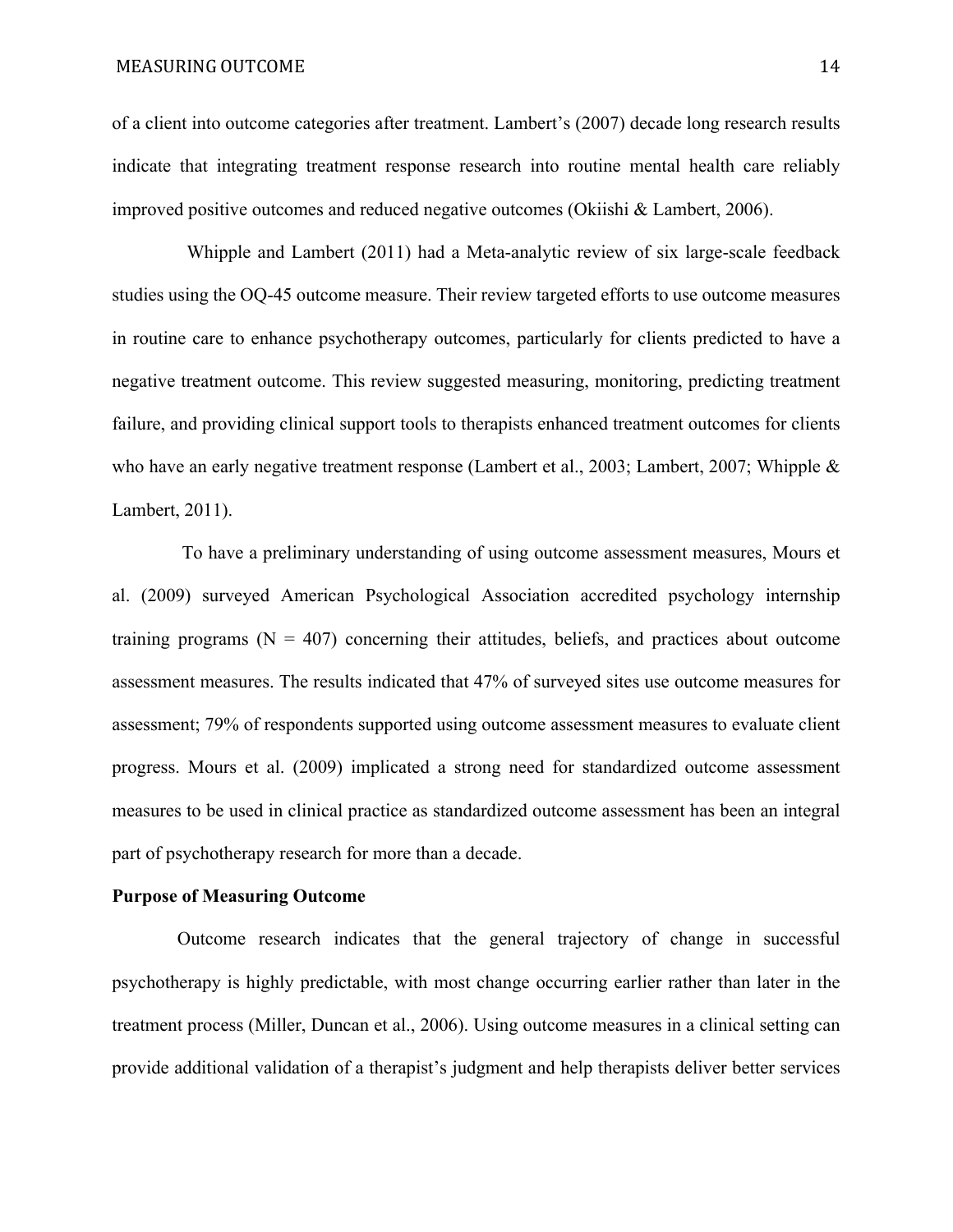for their clients (Hatfield & Ogles, 2004). According to Ogles, Lambert, and Fields (2002), there are several reasons for conducting outcome assessments: such as to improve treatment, to enhance clinical science, to provide accountability, and to maintain the ethical responsibility of practitioners to examine the quality.

 Prediction of a negative outcome**.** A key element in psychotherapy quality management research in defining and operationalizing the concepts of a positive and negative outcome for the individual client. Jacobson and Truax (1991) offered a methodology by which a client's change in outcome measure can be classified into four categories. Using this information, Lambert et al. (2003) placed clients in four categories in his Outcome Management System: Recovered (clinically significant change), Improved (reliably changed), No Change, and Deteriorated. Having a method to classify each client's treatment response is an essential component of outcome management. The primary purpose of psychotherapy outcome management is to understand and improve each individual's gains during treatment (Lambert, 2013). Therefore, Lambert et al. (2004) spoke to the fact based on his studies that Negative change, including No Change and Deterioration, can be predicted through Outcome Management System.

 Whipple & Lambert (2011) examined and compared their work using the OQ-45 outcome measure with Hannan et al. (2005) study. In Hannan et al. (2010) study, therapists were asked to predict the eventual outcome of treatment with human judgment/diagnosis ability and virtually never correctly predicted deterioration. In contrast, Whipple & Lambert's study, based on using the OQ-45 outcome measure, made a similar prediction on clients. It showed that statistical methods are much more accurate than human judgment. Examples regarding the limitation of the therapist's ability to make correct judgments without feedback are plentiful. Though professionals are typically very confident about their eventual clinical decisions, Whipple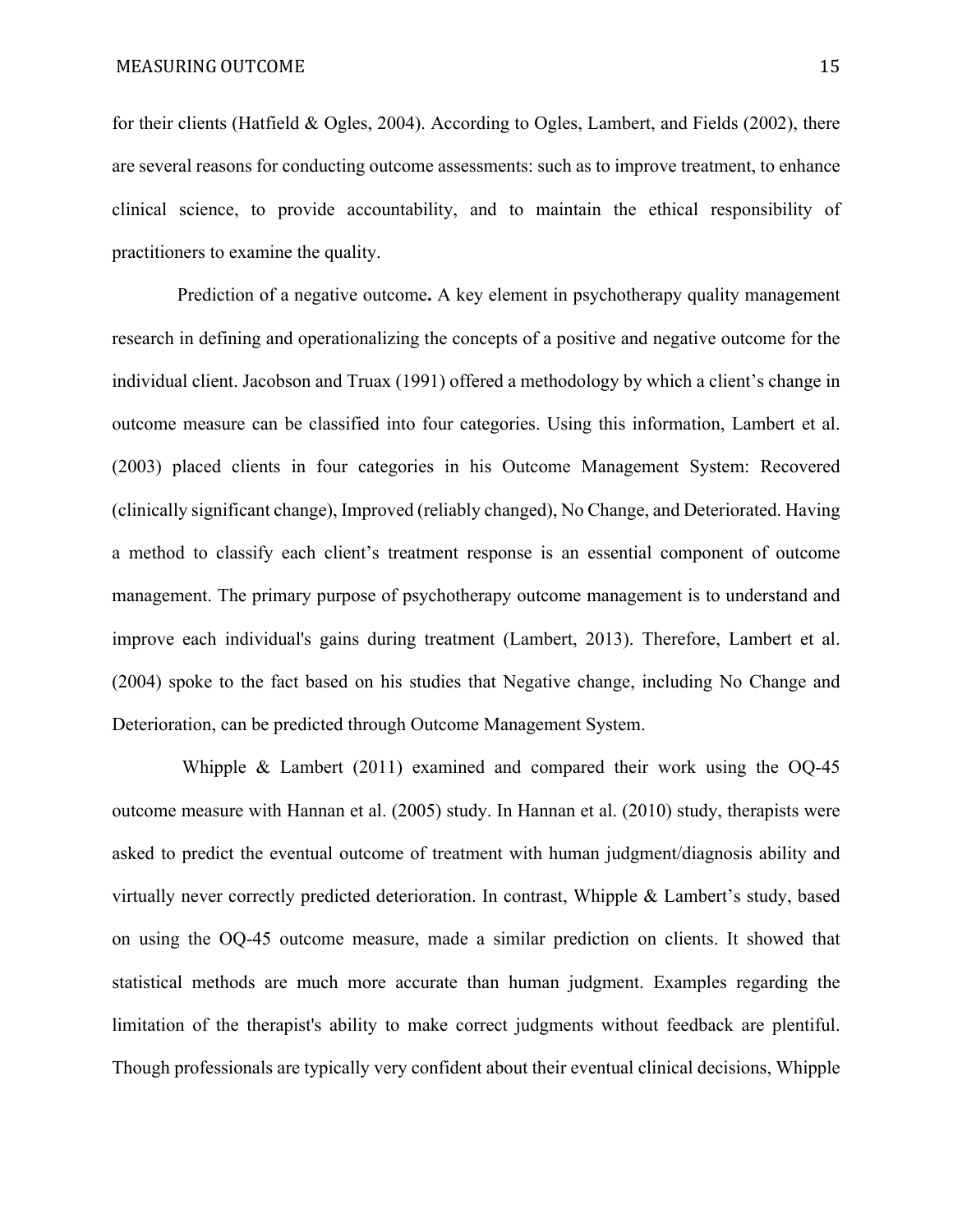& Lambert (2011) predicted that in the future, such psychological "lab test" or "vital sign" data would be as standard and essential in behavioral health as in medicine.

Predicting treatment failures**.** As important as the choice of a specific measure, the primary characteristic of a useful measure is its ability to predict treatment failure accurately and identify at-risk cases. Although therapists are confident in their ability to care for clients in the absence of formal monitoring systems, it is apparent that the task of judging whether treatment response is adequate is a job best left to more systematic and standard methods.

 To examine therapist accuracy in predicting poor treatment outcomes, Hannan et al. (2005) compared experienced therapists with trainees in predicting treatment failures and deteriorated clients. The result showed that their therapist predicted only three of 550 clients (0.01%). In general, the overall clients' eventual deterioration was not forecasted by experienced therapists and trainees attempting to do so. This examination stated that several causes lead to therapists' tendency to ignore the warning signs of treatment failure, and therapists have difficulty preventing treatment failure. Their perception of progress and outcome is at odds with measured mental health functioning. However, Lambert's (2015) OQ-45 statistical method to predict treatment failure was well documented in five published studies; it suggested that between 85% and 100% of negative outcomes can be predicted well before treatment termination. So, prediction of treatment failure is too complicated for the human mind, and the apparent solution is to rely on scientific measures to identify potential treatment failures.

 Indeed, measuring outcomes is useful for better service and has also been shown to improve individual therapists' success rates (Miller, 2010; Hubble, Duncan, Miller, & Wampold, 2009). Multiple independent randomized clinical trials (RCT's) show that formally assessing and discussing the client's experience of the process and outcome of care as much as doubles the rate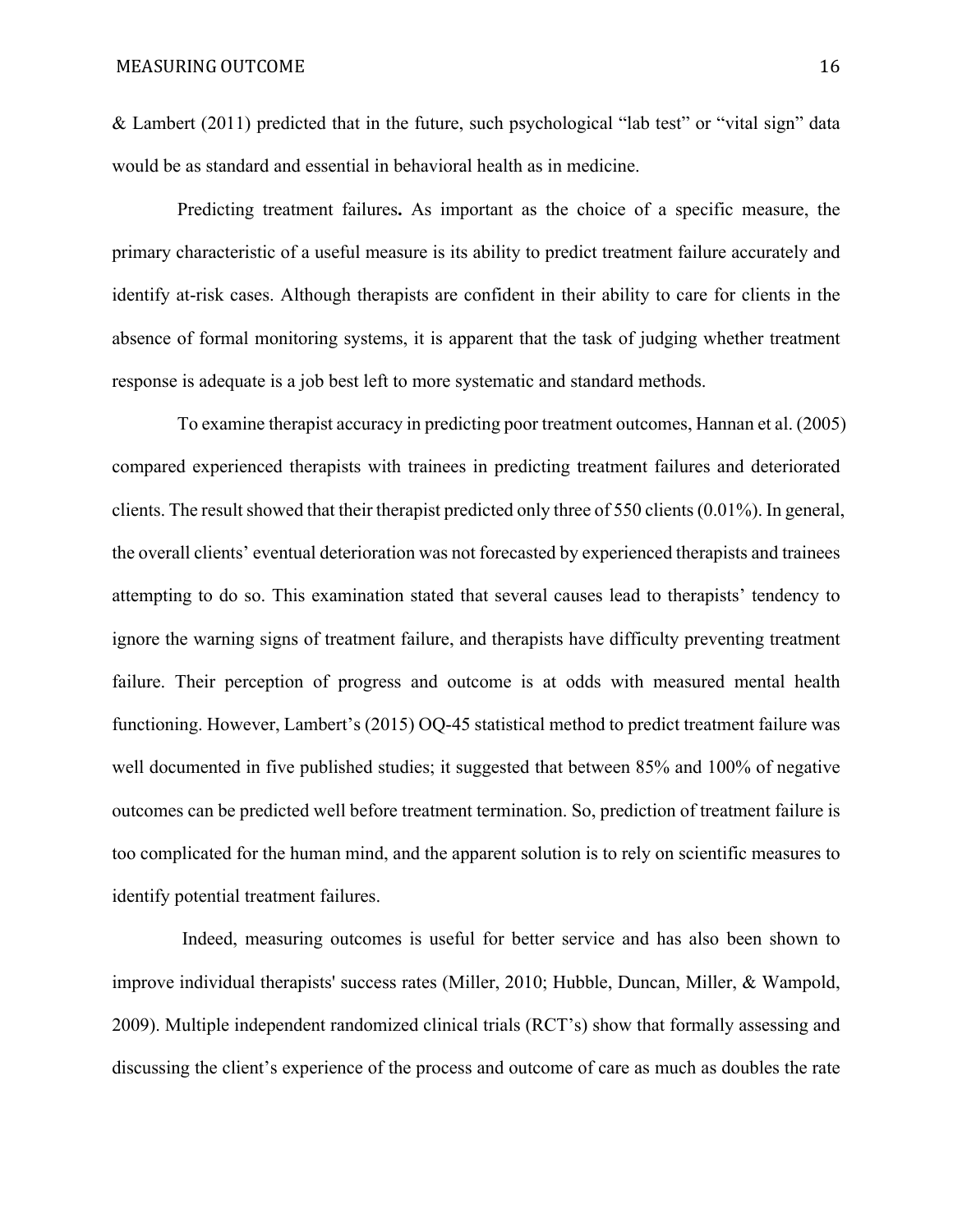of reliable and clinically significant change experienced by clients, decreases drop-out rates by as much as 50%, and cuts deterioration by one-third.

#### **Routine Outcome Monitoring (ROM)**

 Routine Outcome Monitoring (ROM) aims to enhance treatment outcomes by informing clients and therapists about the progress of psychotherapy (Boswell, Kraus, Miller, & Lambert, 2013; Lambert & Shimokawa, 2011). ROM appears especially significant for monitoring clients who are not doing well in therapy (Carlier et al., 2012).

 Interest in the phenomenon of outcome measurement in routine care grew in the late 1980s with the emergence of cost containment efforts (Whipple, Lambert, 2011). Under the clientcentered research system, Whipple, Lambert et al. (2003) found that clients in the feedback routine care group stayed in therapy longer and had superior outcomes than TAU (treatment-as-usual) group. Also, Lambert et al. (2003) had a meta-analytic review of three large-scale studies. They suggested that formally monitoring clients' progress significantly impacts clients who show a poor initial response to treatment. Moreover, Lambert and his colleagues indicated that therapists need to monitor clients' treatment response routinely and formally because more than a dozen randomized controlled trials and several meta-analyses have provided strong empirical support for routine outcome monitoring (ROM) in clinical practice (Miller, Hubble et al., 2015; Shimokawa, Lambert, & Smart, 2010).

 The development of ROM systems during the past couple of decades has been an incredibly significant contribution to the psychotherapy field, improving practice, training, and research. The systems have become sufficiently wide-spread (Wampold, 2015; Goodyear, Wampold, et al., 2017). Although ROM-derived feedback does not guide specific behaviors or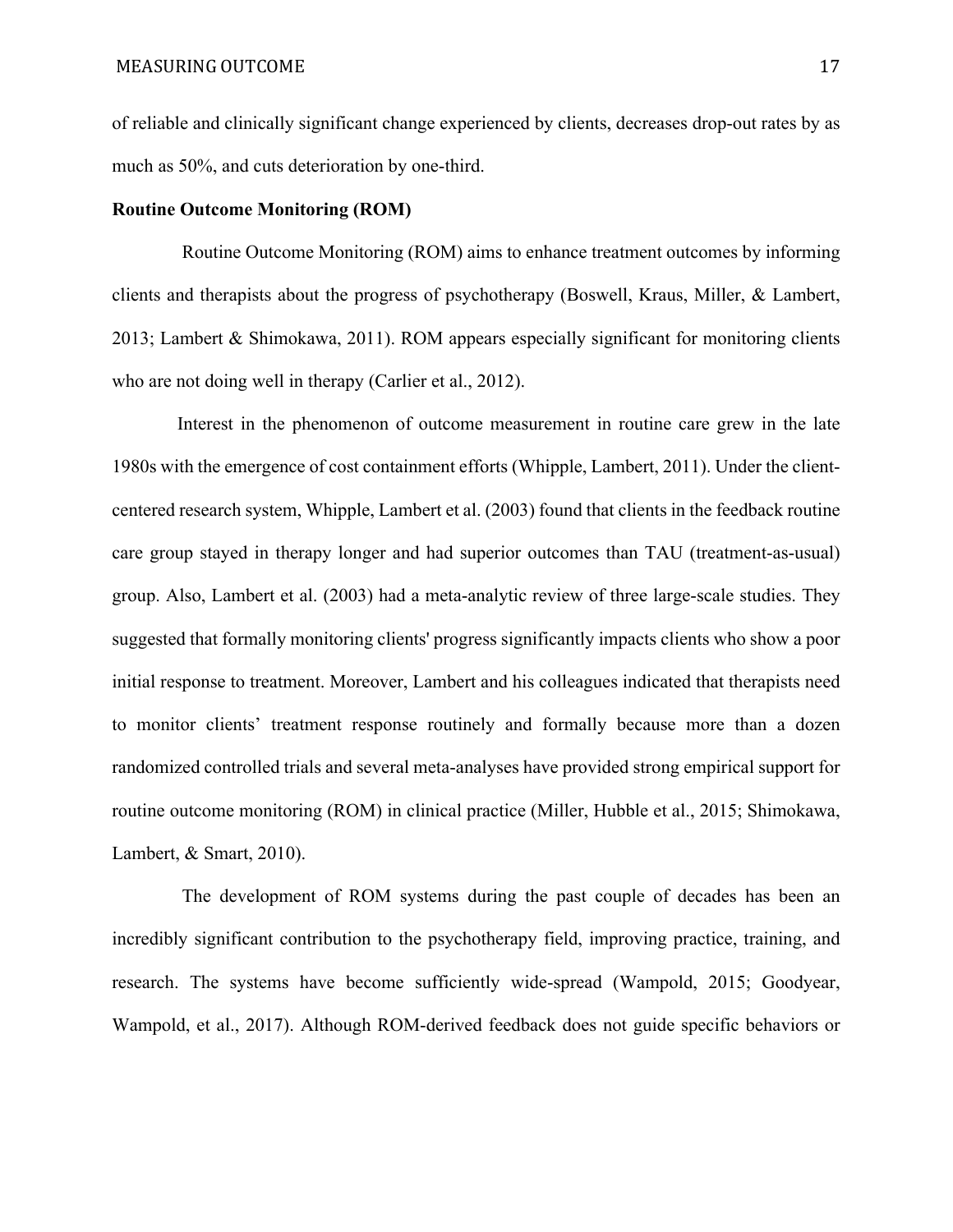interventions for the therapist to use, it can provide an important signal to examine therapy processes carefully and, in so doing, help therapists develop greater expertise.

## **Feedback-informed Treatment**

# **Feedback Theory**

 The feedback, anchored against some criterion and relatively immediate, is essential for developing expertise. It is also necessary to reduce practitioners' overestimates of effectiveness (Walfish, McAlister, O'Donnell, & Lambert, 2012). Therapists can obtain that feedback from various sources, including their supervisor, coach, consultant, and clients (Goodyear, Wampold et al.,2017).

 Feedback from outcome measures provides therapists and clients ''with individual information on treatment outcome'' based on outcome measures (e.g., mental health, symptom status, unmet needs). The mechanisms by which feedback may benefit treatment outcomes are still largely unclear. The most commonly suggested mechanism of impact draws on Feedback Intervention Theory (Kluger & De Nisi, 1996) and self- regulation theory (Scheier & Carver, 2003). These theoretical frameworks suggest that if a therapist and client accept the feedback as valid, a comparison is then made between actual and desired performance, such as between the current progress and expected recovery. A discrepancy may motivate therapists and clients to alter their behavior by, for instance, reformulating therapeutic goals (Carlier et al., 2012; Greenhalgh et al., 2013) or increasing adherence to treatment (Riemer et al., 2005). The discrepancy between actual and desired performance should mainly occur for clients who do not respond to treatment as expected. Therefore, these clients are expected to significantly benefit from feedback (Gondek et al., 2016).

## **Define Client Feedback**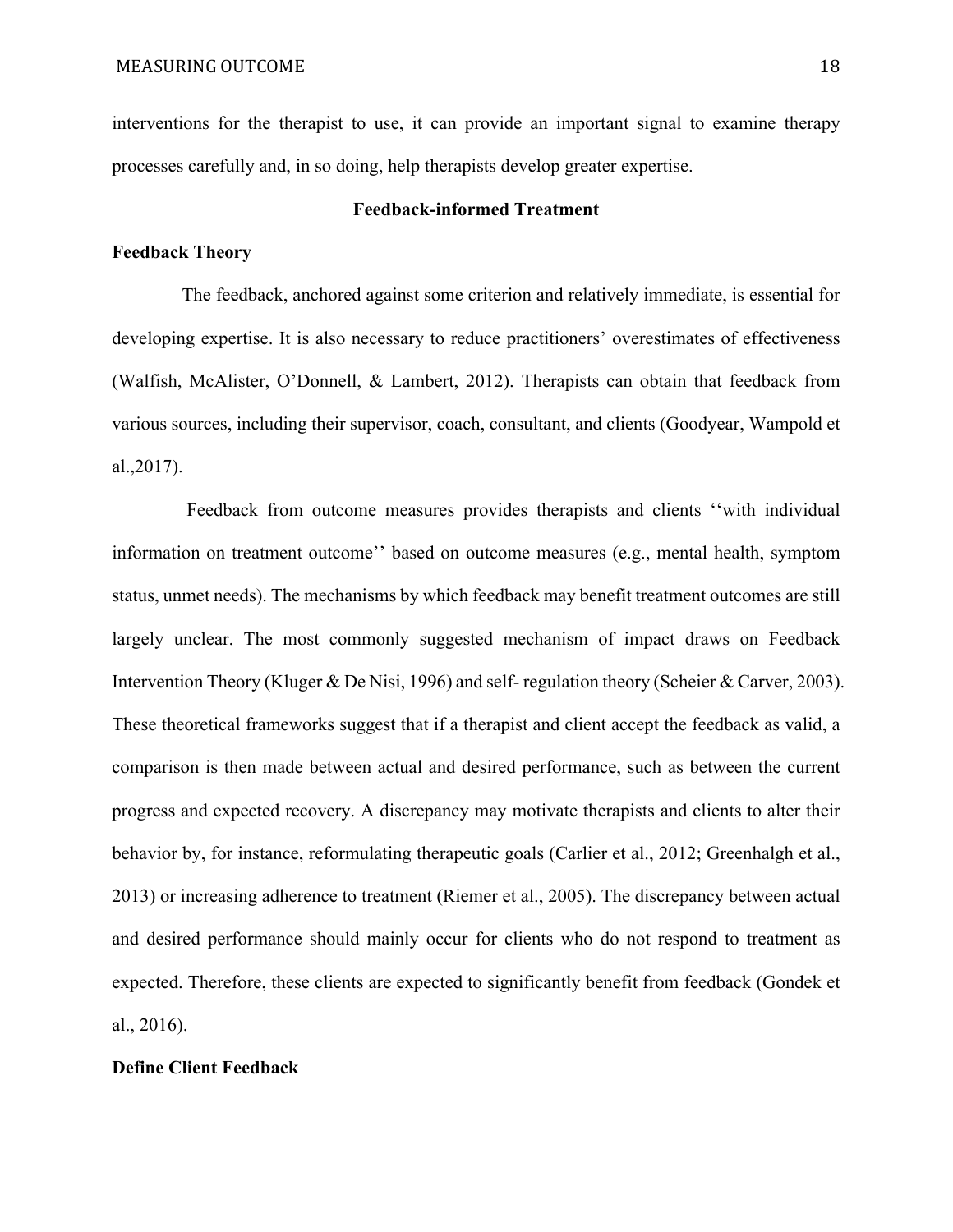*Client feedback* is defined as the process of using standardized measures to systematically monitor client perception of the treatment process and outcome from session to session (Lambert, 2015). Duncan & Sparks (2017) defined Client Feedback as Progress Feedback. Client Feedback (progress feedback) refers to the continuous monitoring of client perceptions of benefit throughout therapy and a real-time comparison with expected treatment response to gauge client progress and signal when change is not occurring as predicted. With this alert, therapists and clients have an opportunity to shift focus, revisit goals, or alter interventions before deterioration or dropout.

 Despite overall couple and family therapy efficacy, many clients do not benefit from treatment. Dropouts, poor judges of adverse outcomes, and grossly overestimate their effectiveness are problems (Duncan, Murray, 2012). Client feedback has developed a robust literature to support that it directly addresses these concerns (Lambert & Shimokawa, 2011). It has also been found to improve all clients' outcomes, not only for at-risk clients (Anker, Duncan, & Sparks, 2009; Reese, Norsworthy, & Rowlands, 2009; Shimokawa, Lambert, & Smart, 2010). Specific to psychotherapy training, client feedback has also been recommended for supervision to help supervisors monitor client well-being (Lambert & Hawkins, 2001; Minieri et al., 2015).

 Evidence that Client Feedback (CF) can improve outcome is now well established. Randomized clinical trials (RCTs) and cohort studies indicate significantly better outcomes for feedback conditions compared with treatment as usual (TAU) in individual (Lambert, 2015), couple (Anker, Duncan, & Sparks, 2009; Reese, Toland, Slone, & Norsworthy, 2010), family (Cooper, Stewart, Sparks, & Bunting, 2012), and group therapy (Schuman et al., 2015; Slone, Reese et al., 2015). Client Feedback is especially useful in helping therapists identify the possible failure of ongoing treatment and collaborating with the client to restore positive outcomes (Norcross & Wampold, 2011; She, Duncan et al., 2018).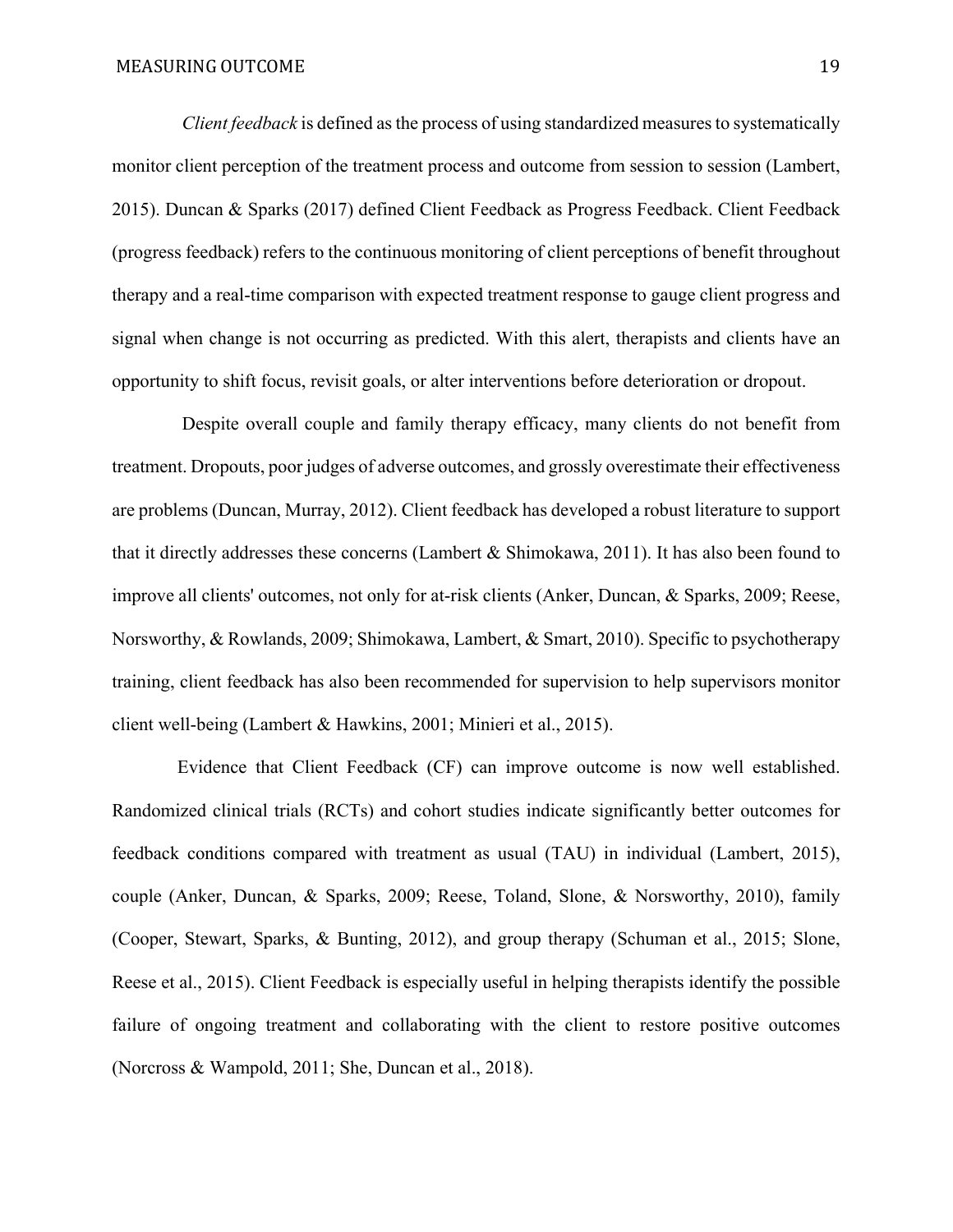## **Introduction of Feedback-Informed Treatment**

 Implementing continuous feedback loops between clients and counselors has been found to have a significant impact on the effectiveness of counseling (Shimokawa, Lambert, & Smart, 2010). Feedback informed treatment (FIT) systems are beneficial to counsellors and clients as they provide therapists with a wide array of client information. Clients are plateauing in treatment, deteriorating, and at risk for dropping out (Lambert, 2010; Lambert, Hansen, & Finch, 2001); some information may be included, such as self-reported suicidal ideation, reported substance use, or other specific responses (Yates et al., 2016).

 FIT systems are continual assessment procedures that include weekly feedback about a client's current symptomology and perceptions of the therapeutic process in relation to previous counseling session scores. Comparing clients' scores session to session, FIT systems provide a recovery trajectory, often graphed, that can help counsellors track the progress made through the course of treatment (Lambert, 2010; Prescott & Miller, 2015).

 What kind of feedback matters? Although researches hugely directed the focus to predictions and treatment outcomes, Miller, Duncan, Brown, Sorrell, & Chalk (2006) published the results of a large study investigating the impact of providing regular, formal, ongoing feedback to therapists regarding their clients' experience of the quality of the therapeutic relationship and progress in care. The choice of "what" to measure was simple; the power of the therapeutic relationship was reflected in over 1,100 process-outcome findings (Duncan, Miller, Wampold, & Hubble 2009), making it the most evidence-based concept in the treatment literature (Miller, Bargmann et al., 2011).

 To be practical, clients can complete a brief measure of their psychological function by using standardized rating scales, and then this information can be delivered to therapists in real-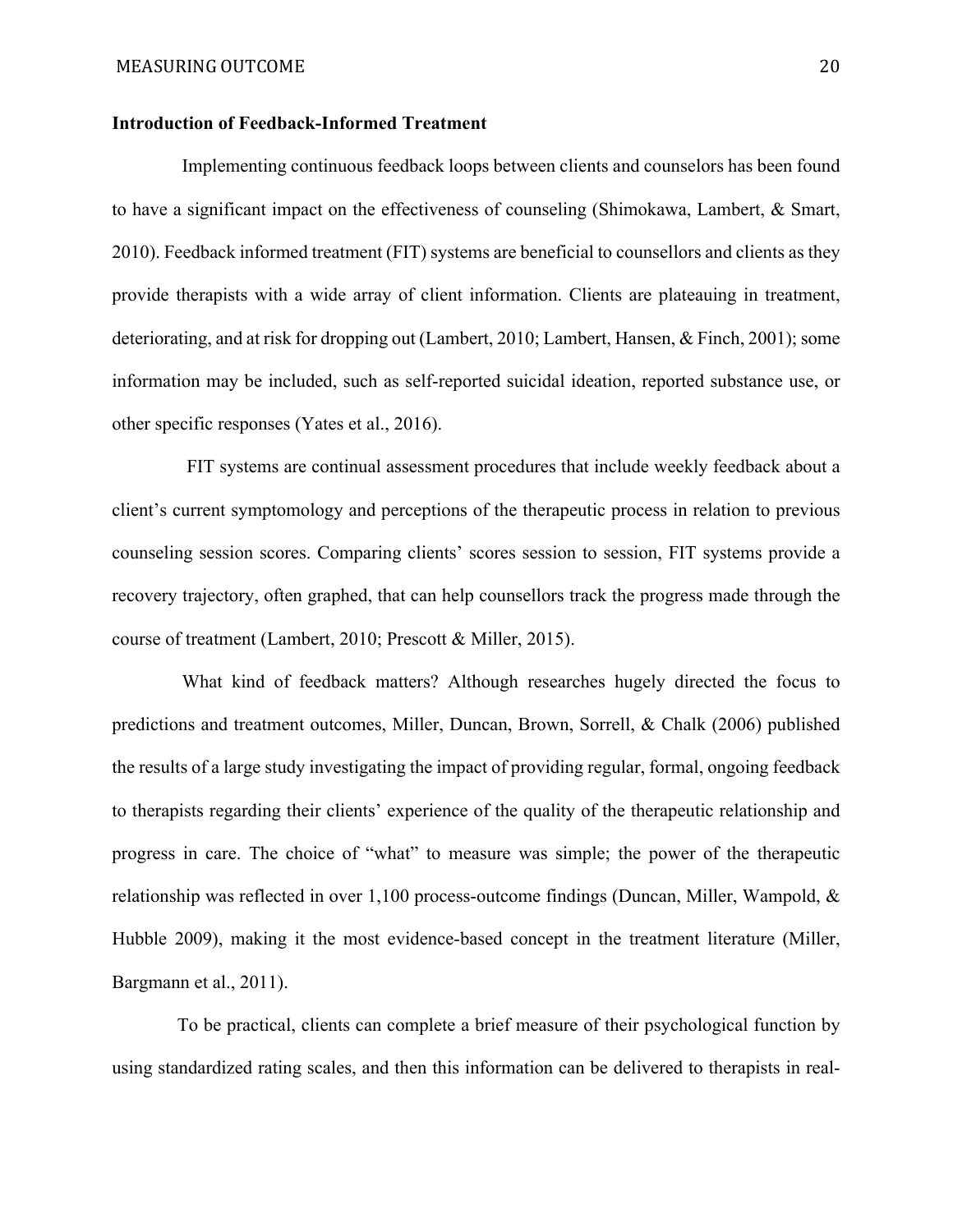time. In addition to alerting therapists to deviations from expected treatment response, clients' information provides novel information to therapists. Collecting this information from the client on a session-by-session basis provides the therapist with a systematic way of monitoring life functioning from the client's perspective. A brief formal assessment can provide a summary of life functioning that is not otherwise available to the therapist unless the therapist spends time within the treatment hour to systematically inquire about all the functioning areas covered by the selfreport scale (Lambert & Shimokawa, 2011).

 Several well-validated, reliable, and repeated feedback instruments exist. Still, only two have randomized clinical trials (RCTs) support. They are included in the Substance Abuse and Mental Health Administration's National Registry of Evidence-Based Programs and Practices (NREPP) (Yates et al., 2016). The first one is OQ Psychotherapy Quality Management System, developed by Lambert (2004) and colleagues. Michael Lambert is the pioneer of systematic feedback, evolving the idea of outcome measurement to a 'real-time' feedback process with a proven track record of improving outcomes (Duncan & Sparks, 2016). The central measure is the OQ-45, a 45-item, self-report measure designed for repeated administration throughout treatment and termination with adult clients. The second one is Partners for Change Outcome Management System (PCOMS; Miller, Duncan, Sorrell, & Brown, 2005), is a psychotherapy assurance system that employs two brief scales (Lambert  $\&$  Shimokawa, 2011). These two systems have gone beyond measuring progress and outcome, investing considerable energy in collecting and feeding back client ratings of their therapist in the hopes of maximizing the final treatment outcome (Schuckard, Miller, & Hubble, 2017).

 Various practices and organizations use FIT systems differently within the counseling field. Although some deviations exist, all feedback systems contain consistent procedures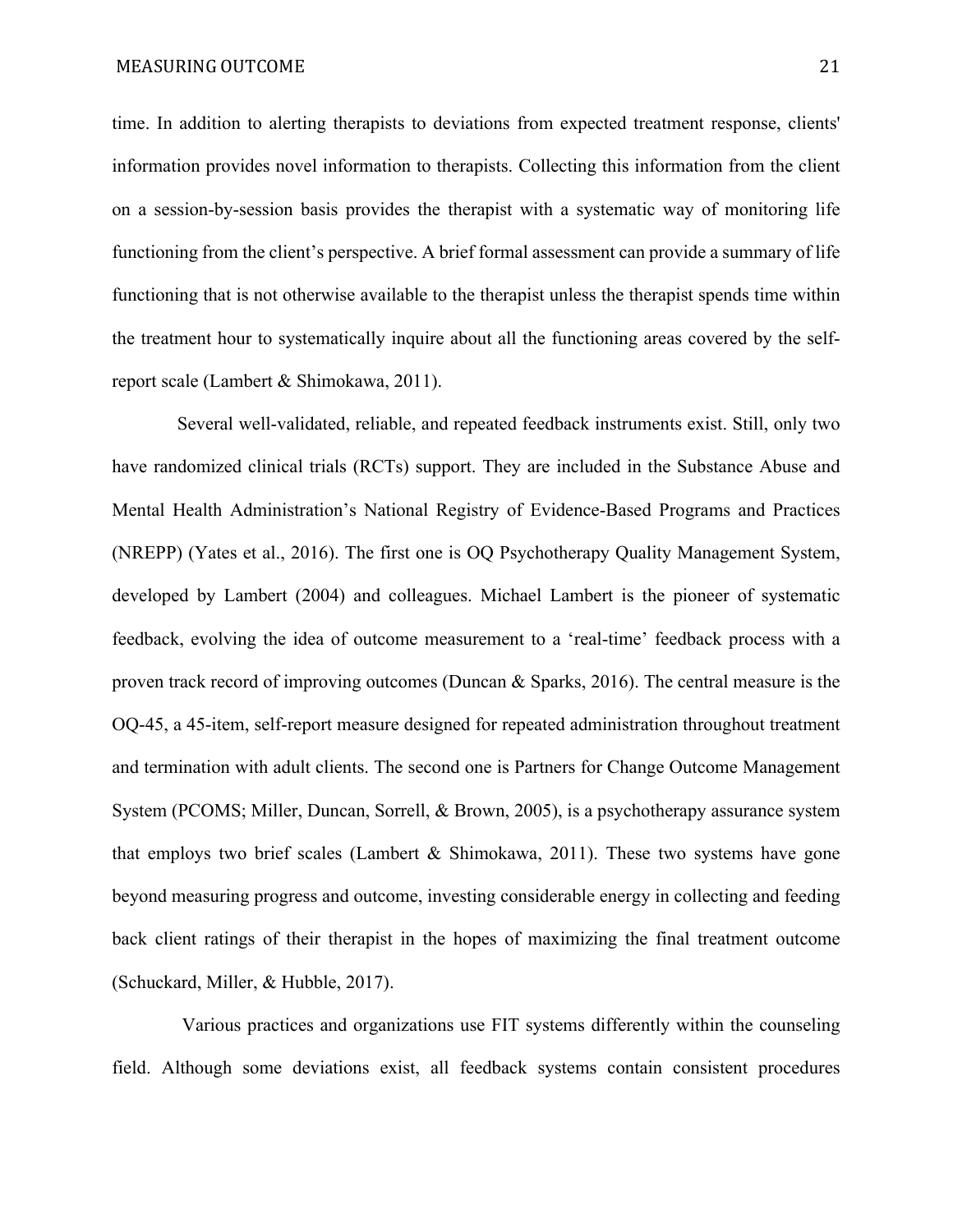commonly employed when utilizing a system during practice (Lambert, Hansen, & Harmon, 2010). The first procedure in a FIT system includes the routine measurement of a client's symptomology or distress during each session. The second procedure of a FIT system includes showcasing the results of the client's symptomology or distress level in a concise and usable way. The last FIT system procedure consists of adjusting counseling approaches based upon the feedback (Tilsen & McNamee, 2015).

# **Effects of Client Feedback on Outcome**

 **Deterioration and dropout.** Psychotherapy outcome research has shown that a significant number of clients do not make progress as expected in treatment and, as a result, are at risk for deterioration and drop out (Lambert & Ogles, 2004). There are some significant study findings from Lambert and his partners.

 Lambert et al. (2003) meta-analysis study found that feedback (vs. no feedback) yielded an effect size of 0.40, with deterioration rates decreasing from 21% to 13% and reliable/clinically significant change rates increasing from 21 to 35%. Later on, another meta-analysis suggested that clients in a Feedback condition deteriorate at a rate of approximately 4-5% (Lambert et al., 2004), which is an improvement over deterioration rates in the overall psychotherapy outcome literature (Lambert & Ogles, 2004).

 Harmon, Lambert et al. (2007) examined reducing client deterioration in a sample of 1,374 clients whose outcome was contrasted across experimental groups and with a no-feedback/ archival control group consisting of data from 1,445 clients. The result indicated that feedback to therapists reduced deterioration rates and improved outcomes across clients, especially those predicted to be treatment failures.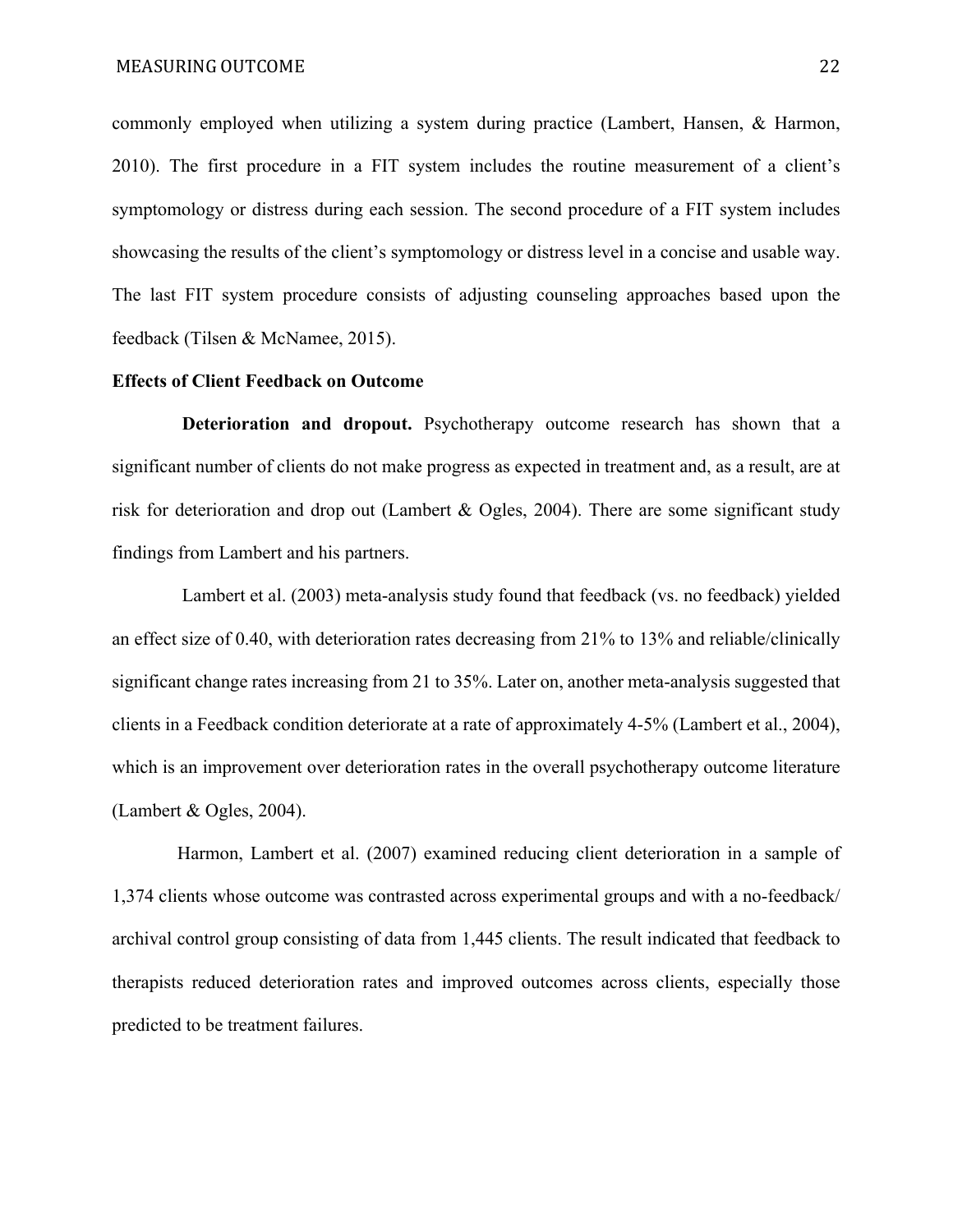Lambert (2013) reviewed nine controlled studies using feedback measures. His metaanalysis combined data from six well-designed clinical trials that compared TAU to feedbackassisted treatment in which the same therapist offered both conditions to over 4,000 clients. Results indicated that feedback to therapists and clients had a powerful effect over TAU with cases that were predicted to be treatment failures (20%-30% of clients). The deterioration rate was reduced by 50% (to 9%) and the increased positive outcomes from 22% in TAU to 38% in the feedback condition (Lambert, 2013). These figures replicated Lambert's (2011) meta-analysis finding that the number of psychotherapy clients who deteriorate can be cut in half using OQ-45 or PCOMS systems (Lambert & Shimokawa, 2011).

# **Effects of Feedback on Therapeutic Alliance**

 Bordin (1994) suggested the alliance in the early stages of treatment is built principally on a positive *emotional bond* between therapists and clients (such as trust, respect, and liking). Therapists and clients' ability to agree on the treatment goals and their establishment of a mutual consensus on the tasks (e.g., homework, Socratic dialogue, free association) that form the substance of the specific therapy (Norcross & Wampold, 2011). Goodyear et al. (2017) suggested that the alliance is a vehicle used to create expectations and is necessary for clients to enact psychotherapy rituals, which lead to the enactment of health‐promoting actions. Moreover, the bond in the alliance is quite similar to the real relationship. That is to say, and the alliance seems to be central to therapeutic change, an observation strongly supported by the research evidence. The alliance has been defined in several different ways, but the core consensus among these definitions is that the alliance is an emergent quality of partnership and mutual collaboration between therapist and client.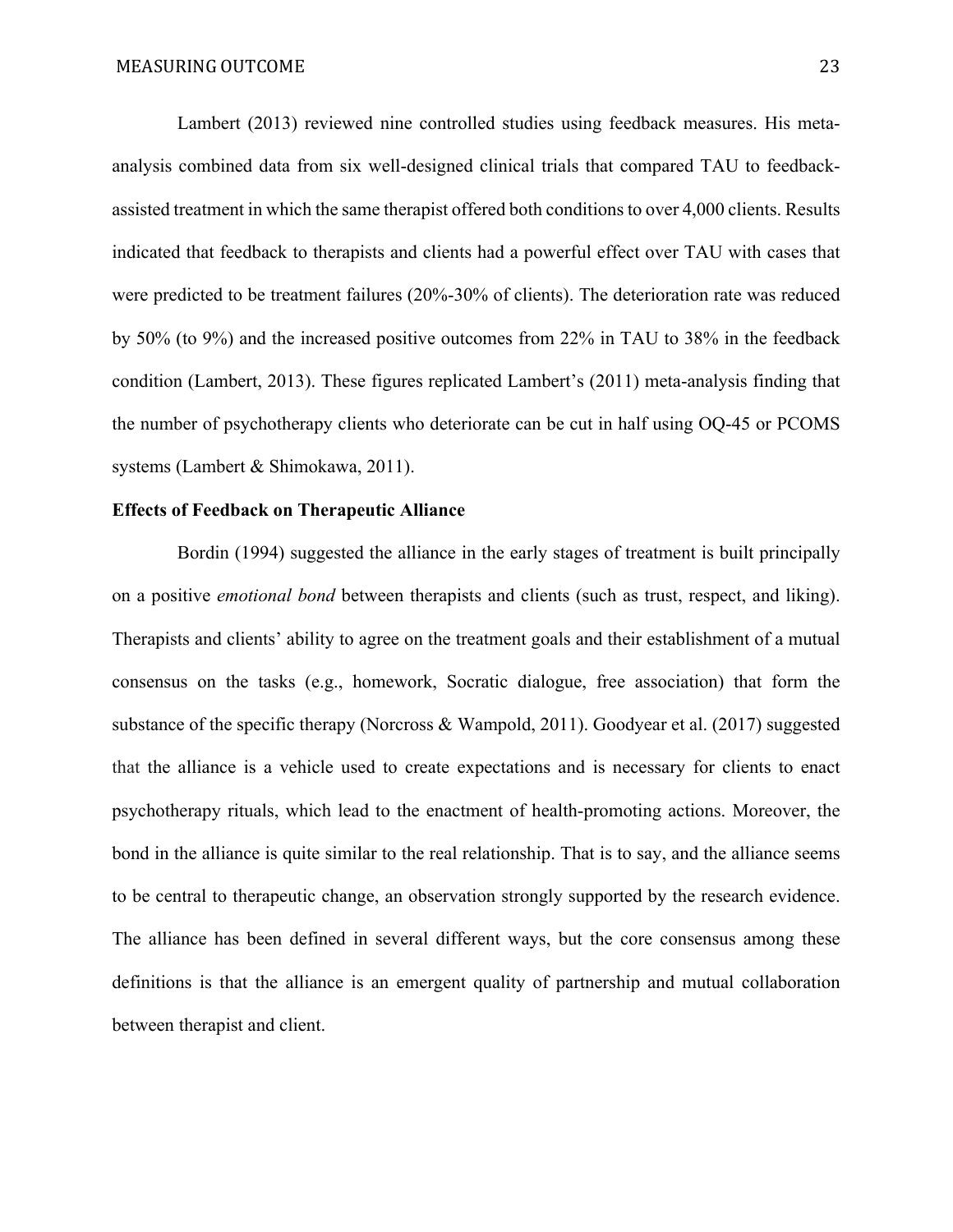More than 100 published articles supported the idea of the therapeutic relationship as a significant predictor of the outcome (Harmon, Lambert et al., 2007). Miller, Bargmann et al. (2011) stated that the single largest contributor to treatment success is the relationship between client and therapist regardless of treatment approach. In Stargell's (2017) quantitative study, counsellor and client pairs from a university training clinic were analyzed. It showed that the therapeutic relationship accounted for 25% of the overall variance in outcome effectiveness. This study supports the idea that the therapeutic relationship is positively related to counseling outcomes and can be intentionally improved across time.

 As strong as the research is relative to the alliance, it might be that it is the client's contribution to the alliance that is important. However, just the opposite has been found. Baldwin, Wampold, and Imel (2007) disentangled the therapists' and the clients' contributions to the alliance and found that only the therapists' contribution to the alliance predicted outcome, a result confirmed meta‐analytically. It is what therapists offer clients in terms of forming an alliance that produces better outcomes. The conclusion from this research is unequivocal: *Effective therapists form strong alliances across a range of clients* (Rousmaniere, Goodyear et al., 2017).

# **Partners for Change Outcome Management System (PCOMS)**

# **Theories**

 Psychotherapy is a double-edged sword. The advantageous side is that therapy works; the average treated person is better off than about 80% of the untreated sample. The disadvantageous side is that many clients do not benefit despite overall efficacy. Dropouts and poor judges of negative client outcomes are problems, and therapists vary significantly in success rates without knowing their effectiveness (Duncan & Sparks, 2015). As mentioned in Feedback-Informed Treatment, several client feedback systems have been developed to identify at-risk clients and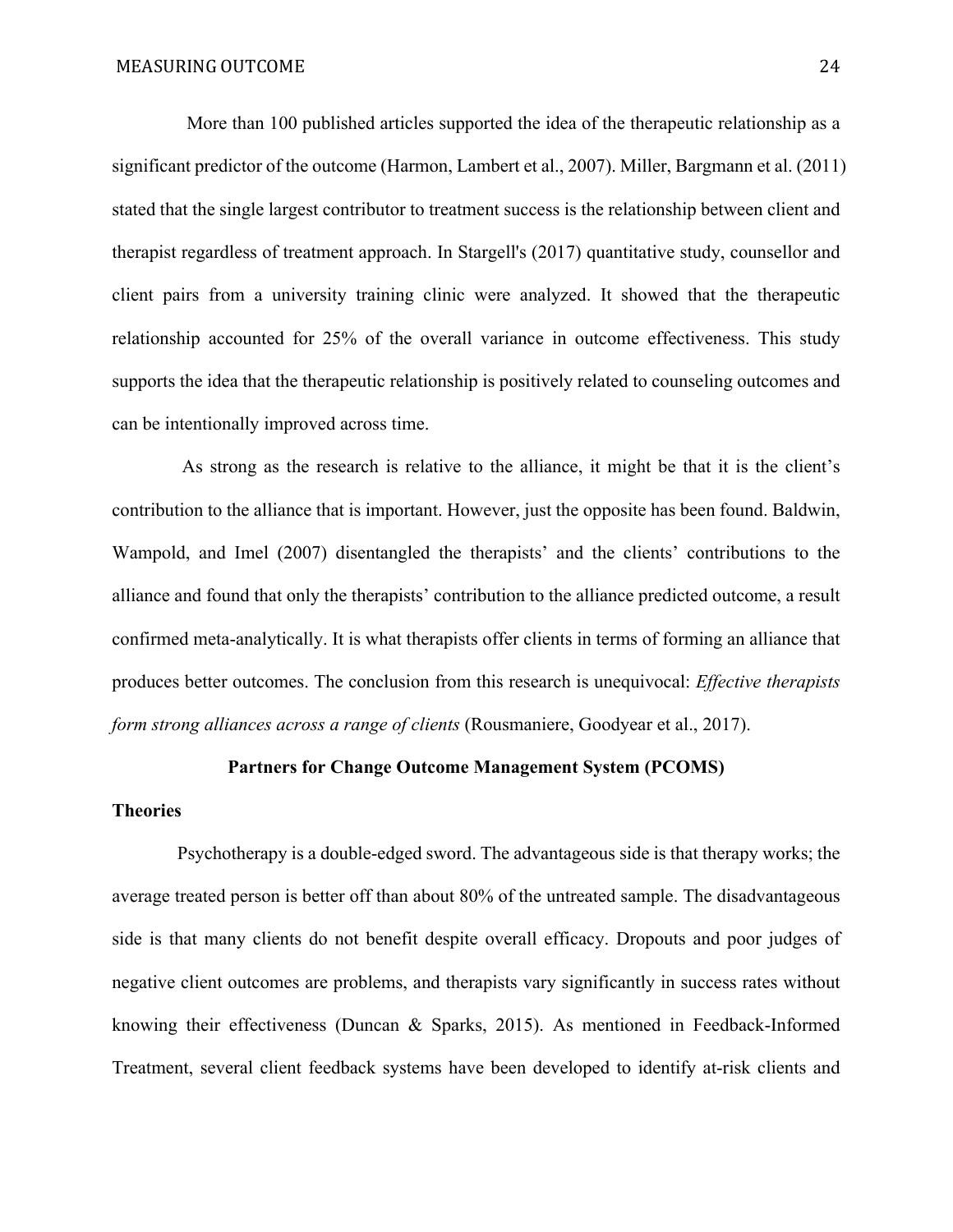track outcomes in psychotherapy (Mikeal et al.,2016). Although these systems have been adopted for use in a variety of health care settings, there have been concerns, such as therapists' noncompliance (Hanlon, 2005; Stiles, Barkham, Connell, & Mellor-Clark, 2008) and some timeconsuming measures for routine in-session use (Duncan, 2014; Miller, Duncan, Brown, Sparks, & Claud, 2003). To address these practical considerations and to make routine use of feedback more feasible, Duncan and colleagues (Duncan, 2014; Duncan, Miller, & Sparks, 2004; Miller, Duncan, Sorrell, & Brown, 2005) developed the Partners for Change Outcome Management System (PCOMS).

 PCOMS is one approach of what is called *systematic client feedback* (Duncan & Sparks, 2015). Although systematic feedback systems vary significantly in clinical processes and the measures used, all share the desire to measure the client's response to service and to feed that information back to the therapist (or to both client and counsellor) for the possibility of a positive outcome (Duncan & Sparks, 2017).

 The *pluralistic practice* is an approach to therapy based on a pluralistic perspective that draws on techniques from multiple orientations and is characterized by ongoing negotiation with clients about the goals, tasks, and treatment methods. PCOMS operationalizes a pluralistic approach in several ways. First, PCOMS does not drag any theoretical baggage to the therapeutic journey, and it neither explains client problems nor offers any solutions. PCOMS is consequently pluralistic in its scope and encourages an individually tailored therapy that emerges from the client's idiosyncratic strengths, cultural worldview, and theory of change (Duncan, Solovey, & Rusk, 1992). When services are provided without intimate connection to clients and their responses and preferences, clients become cardboard cut-outs and the object of our professional deliberations. Valuing clients as credible sources of their own experiences of progress and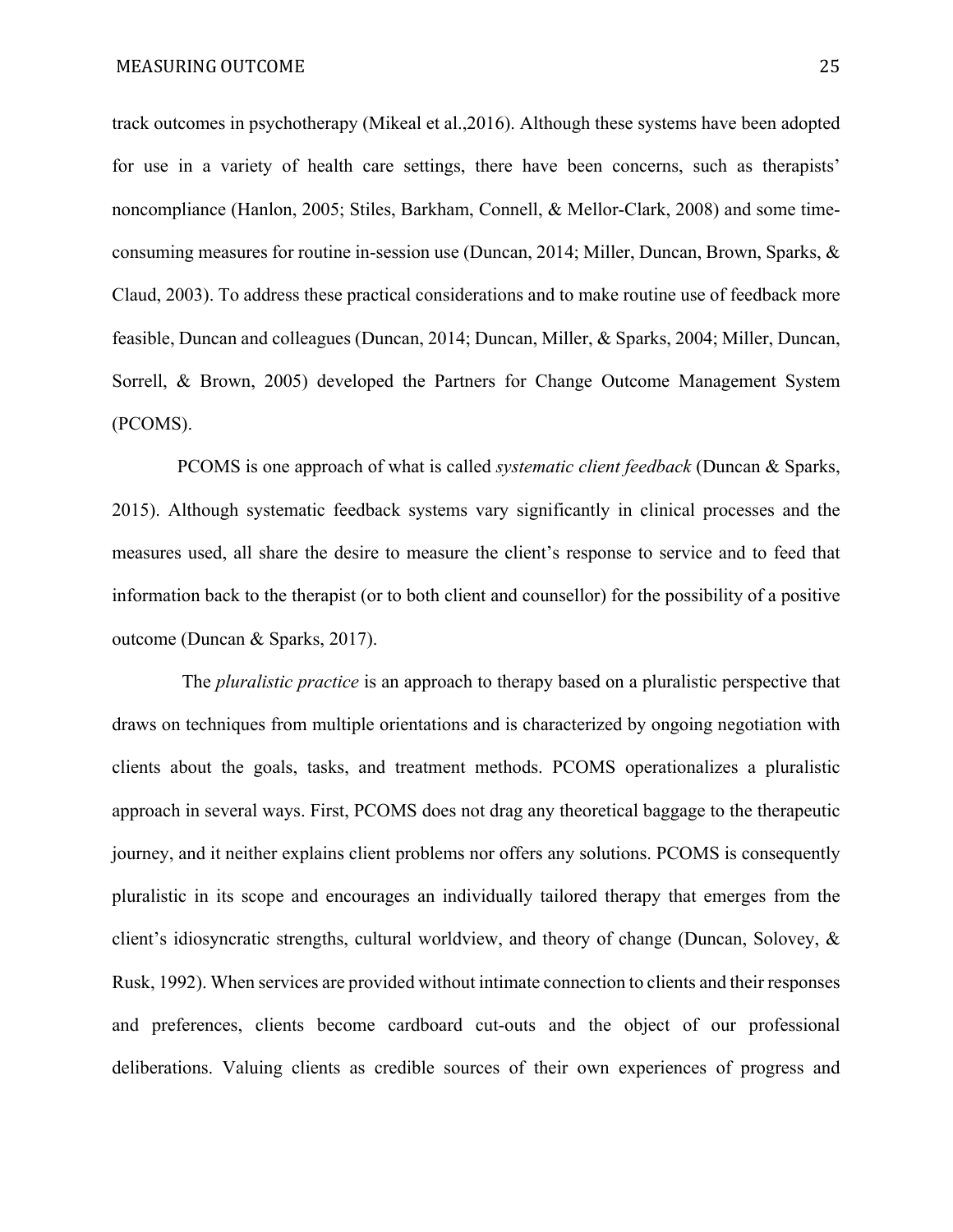relationship allows clients to teach us how to be the most effective with them, consistent with a pluralistic perspective (Duncan & Sparks, 2015; Miller & Duncan et al., 2005).

#### **Framework of PCOMS**

 PCOMS was designed to be a briefer alternative to other methods of obtaining client feedback, and it is evolved from its communicative origins to a system accomplishing key normative objectives (Spark, Duncan, 2018). It is comprised of two four-item measures that monitor treatment outcome and the therapeutic alliance. Each of the four primary instruments contains the basic PCOMS measurement set, the ORS, SRS, CORS, and CSRS. The ORS and SRS are used with adults and adolescents aged 13–17. Children aged 6–12 use the CORS and CSRS. Adult caregivers provide feedback for their child or adolescent on either the CORS or ORS based on the child's age. The ORS and CORS are administered at the beginning of every session, either via paper/pencil or iPads/tablets. Clients place a mark or move a cursor on each line according to their perception of how they are doing (or how they perceive their child doing) on each dimension of the ORS or CORS. The SRS and CSRS are administered during the last 5 minutes of a session (Spark, Duncan, 2018). Because of the desire to create a system feasible for everyday clinical practice, PCOMS instruments are brief, generally requiring no more than 3 to 5 minutes to administer, score, and discuss.

 **The Outcome Rating Scale (ORS)** is modeled after the domains of outcome measured by the subscales of the Outcome Questionnaire-45 (OQ-45, Lambert, Morton, et al., 2004). It evaluates four dimensions: "(1) Individual – personal or symptomatic distress or well-being; (2) Interpersonal – relational distress or how well the client is getting along in intimate relationships; (3) Social – the client's view of satisfaction with work/school and relationships outside of the home; (4) Overall – a general sense of well-being" (Duncan, 2012, p. 94). The ORS measures each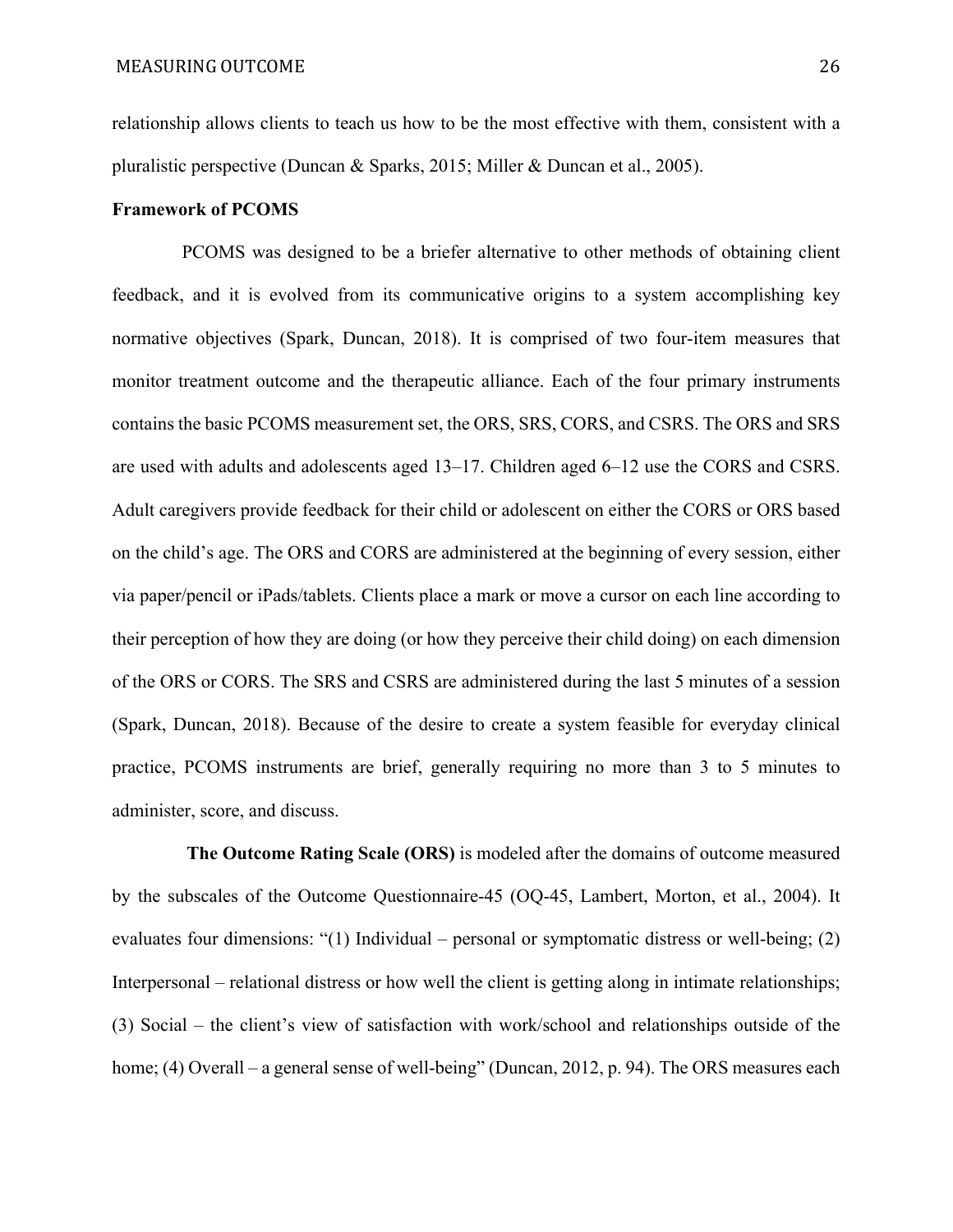item using a visual analog format of four 10-cm lines; clients "place a mark on each line with low estimates to the left and high to the right" (Duncan, 2012, p. 94). The score on each item is measured to the nearest millimeter using a ruler or template and then are summated for a total score. Scores range from 0 to 40, with lower scores indicating more distress. The ORS is completed and scored at the beginning of each session, and scores are then discussed with the client (Yates et al., 2016).

 **The Session Rating Scale (SRS;** Duncan, 2011**)** is designed for the client to assess the therapeutic alliance. It is the SRS administration toward the end of each session and the discussion of client perceptions about the alliance. The SRS is also a four-item visual analog scale based on Bordin's (1979) classic delineation of the alliance's components: the relational bond and the degree of agreement between the client and therapist about the goals and tasks of therapy. Clients place a mark on a 10-cm line nearest the pole that best describes their felt experience with their therapist. Specifically, the instructions of the SRS direct clients to rate their therapists on the following items: (1) Relationship with the therapist ("I felt heard, understood, and respected"); (2) Goals and topics ("We worked on or talked about what I wanted to work on or talk about"); (3) The approach used in therapy ("The therapist's approach is a good fit for me"); (4) The overall rating of the session ("Overall, today's session was right for me"). The client's marks on the four items are measured with a centimeter ruler and totaled for a score ranging from 0 to 40.

 **Practical Use of PCOMS.** The PCOMS manual (Duncan, 2011) provides a cut-off score for both measures (ORS cut-off score is 25 for adults, meaning those below 25 are considered in the clinical range for distress. SRS cut-off score is 36, indicating that scores below this threshold may indicate a problem with the therapeutic alliance), a reliable change index for the ORS (6 points), and a rubric to assist clinical decision-making for monitoring outcome progress. Research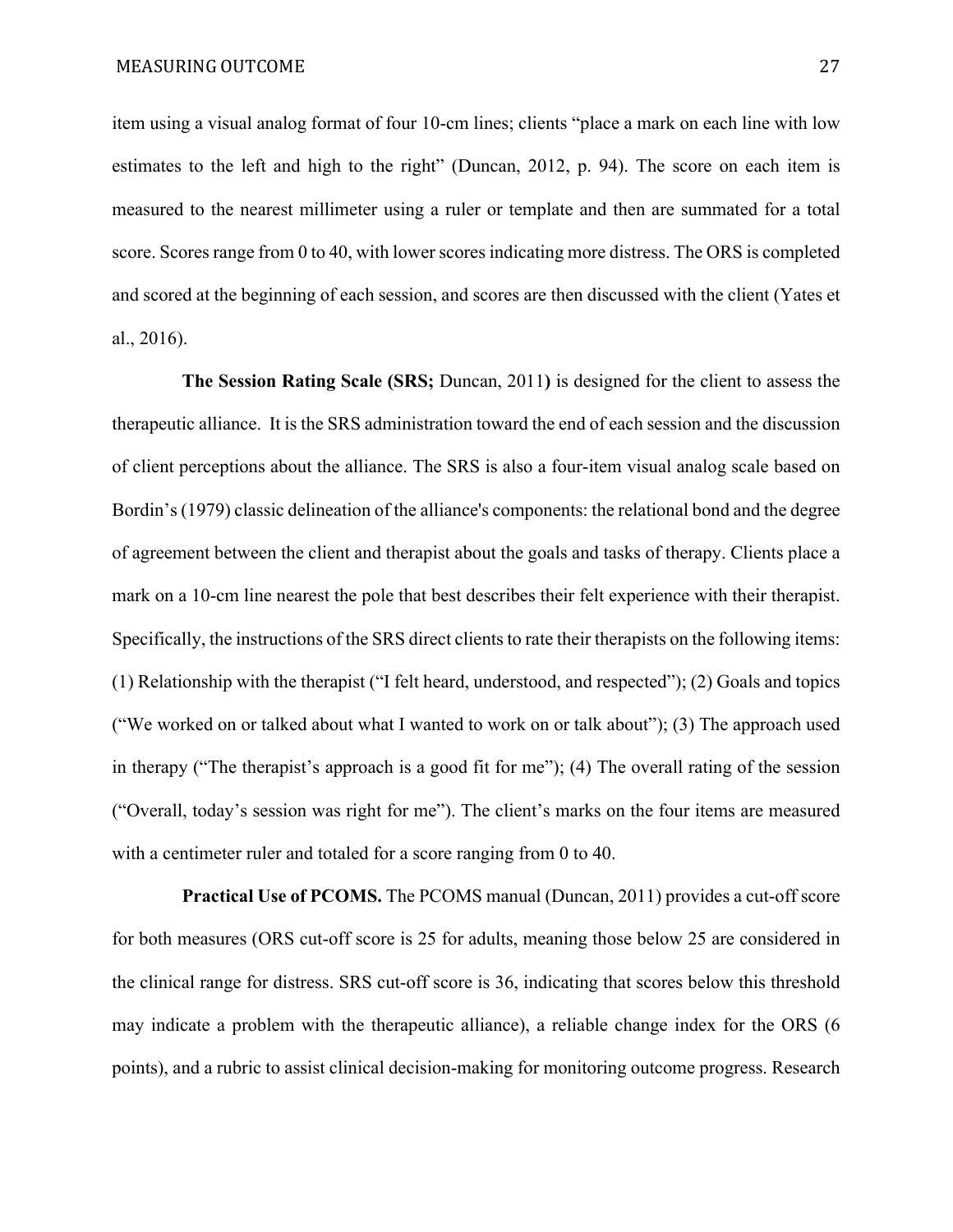evidence has supported the reliability and validity of both measures (Minieri et al., 2015; Yates et al., 2016). Because of its brevity, PCOMS is therapist-friendly and ensures discussion of assessment results by the client and therapist in session (Lambert & Shimokawa, 2011). Usually, therapists use PCOMS scales to start a conversation with the client and then use PCOMS to evaluate client progress and the therapeutic relationship. The PCOMS graph of scores over time allows clients to visually see their progress and facilitate more in-depth topics on their progress.

 **Predictors.** The PCOMS embraces two known predictors of ultimate treatment outcome. Time and again, studies reveal that the majority of clients experience the majority of change in the first eight visits (Baldwin, Berkeljon, Atkins, Olsen, & Nielsen, 2009). Early on, clients who report little or no progress will likely show no improvement over the entire therapy course or end up on the drop-out list. Monitoring change provides a tangible way to identify those who are not responding so that a new course can be charted. A second robust predictor of change solidly demonstrated by a large body of studies is the therapeutic alliance. Clients who highly rate their partnership with their therapists are more apt to remain in therapy and benefit from it (Duncan & Sparks, 2016; Duncan & Sparks, 2017).

 Although PCOMS is designated as an evidence-based practice, it is not a specific treatment model for a client's particular diagnosis. PCOMS has demonstrated significant improvements for both clients and counsellors regardless of therapists' theoretical orientation or client diagnosis. More importantly, PCOMS is evidence-based at the individual client–counsellor level, promoting a partnership that monitors whether the therapist's approach benefits this client. In other words, it is *evidence-based practice one client at a time* (Miller & Duncan et al., 2005; Duncan & Sparks, 2017).

## **Empirical Support of PCOMS**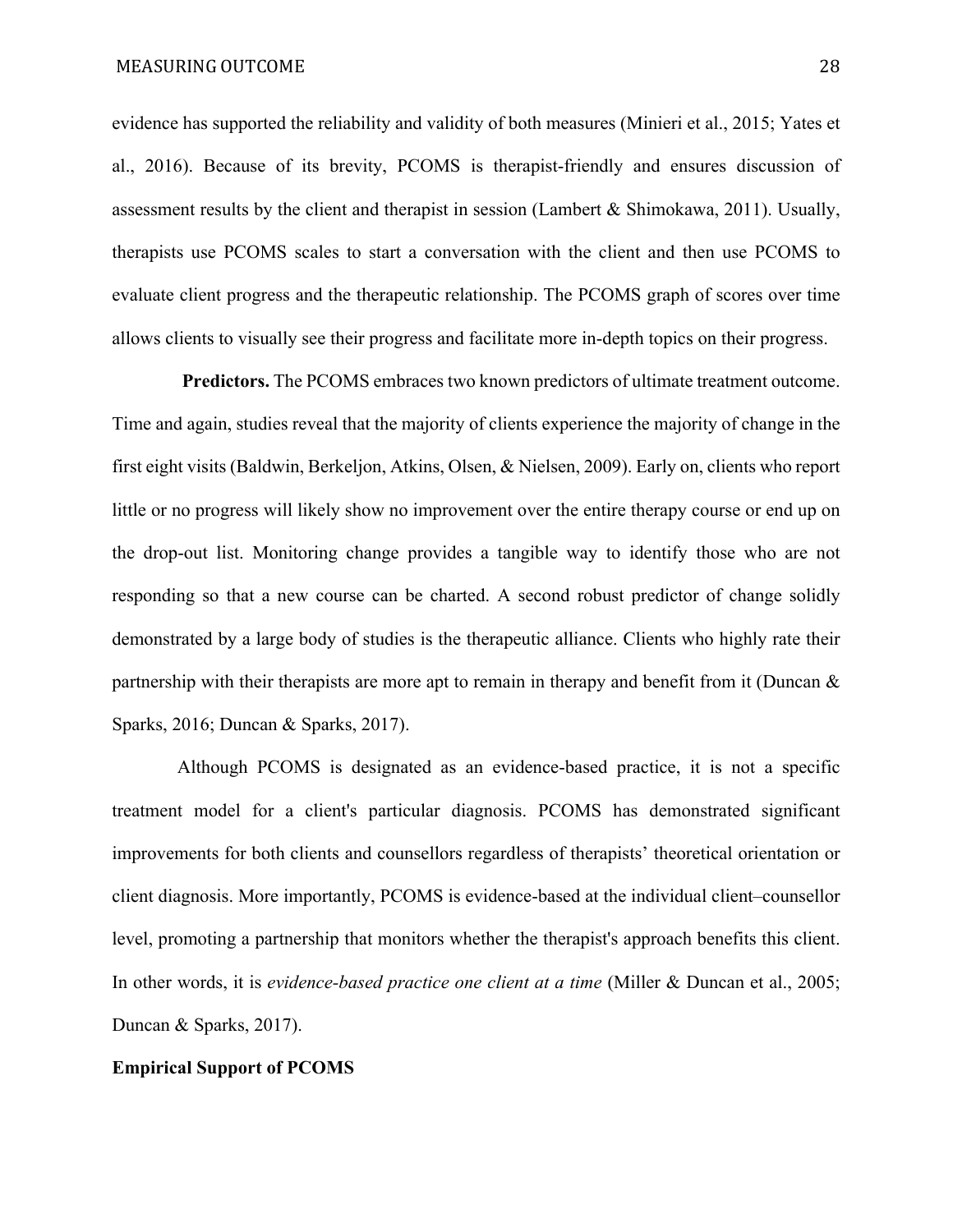Miller, Prescott, and Maeschalck (2017) provided a comprehensive review of all ORS and SRS research. Here, findings from several representative studies documenting the effectiveness of the system in individual, couples, and group therapy are reviewed. These studies have overall effect sizes ranging from  $d = 0.28$  (group therapy) to 0.54 (individual therapy). These effects are comparable to the well-researched OQ System (Lambert & Shimokawa, 2011). Research utilizing the ORS and SRS has consistently found that clients receiving feedback experience numerous benefits in psychotherapy, most notably a doubled overall effect size in their progress compared with clients who received treatment as usual (TAU).

**PCOMS** in individual therapy. The current study from Mikeal (2016) used a dismantling design to investigate the relative efficacy of components of the PCOMS. The finding suggested that using either the ORS or SRS component of the PCOMS may yield equivalent outcomes to the full PCOMS.

 Reese, Norsworthy, and Rowlands (2009) conducted two randomized clinical trials on PCOMS in a university counseling center and a graduate training clinic. In both settings, clients in the feedback condition had significantly better outcomes than those in the no-feedback condition. Moreover, significantly more participants in the feedback condition met the criteria for reliable clinical change (i.e., an improvement of at least 5 points on the ORS). Unlike the use of the OQ-45, the ORS and SRS's use was associated with improved outcomes for cases that were not progressing.

 Reese, Duncan, Bohanske, Owen, and Minami (2014) focused on whether PCOMS works with more distressed and impoverished clients. To do this, they compared the effectiveness of ORS feedback from clients in a large behavioral health center that served lower-income and more distressed clients with the efficacy of other large-scale research studies for clients with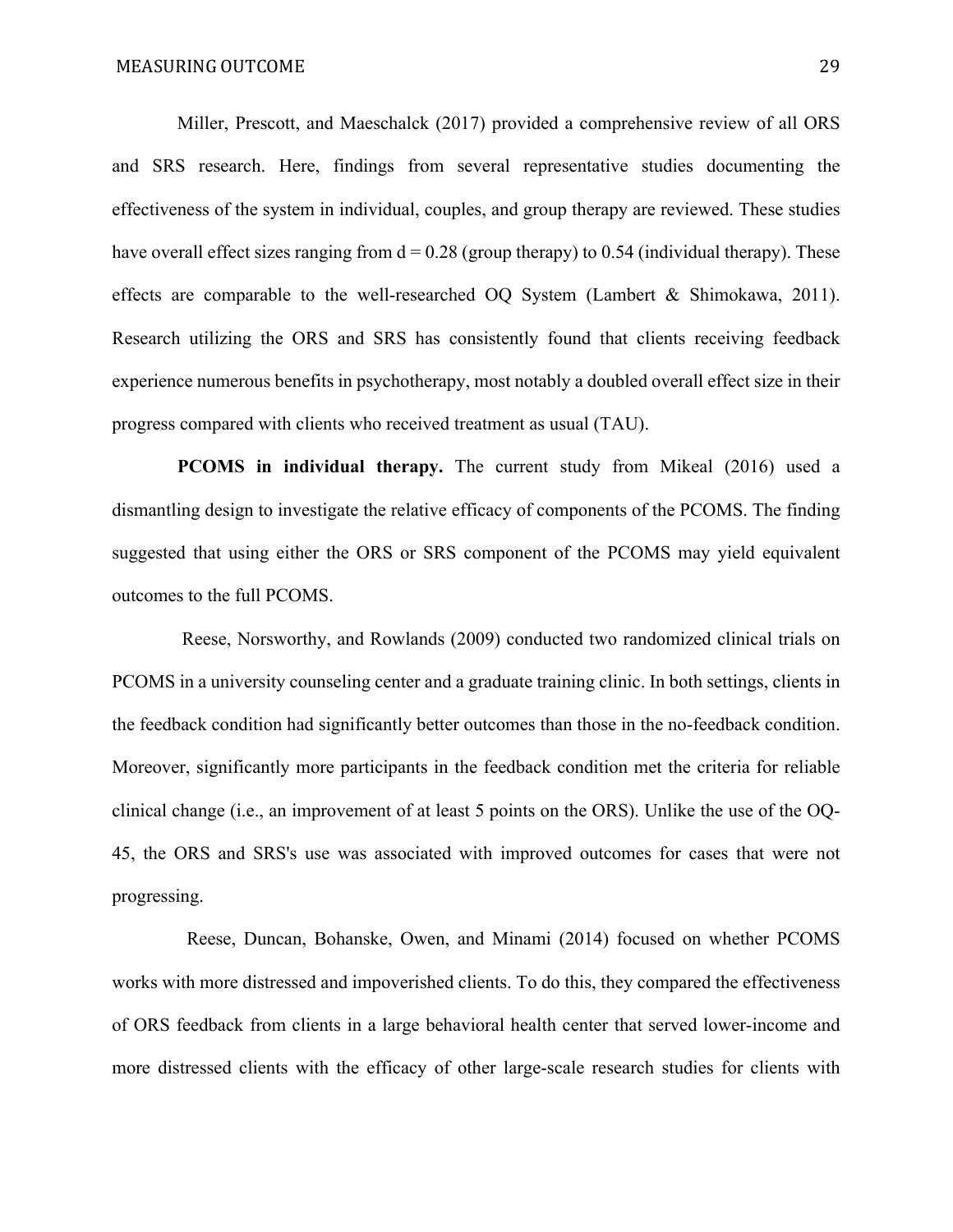depressive disorders. Results document that the outcomes of such clients were comparable to the benchmarks set in clinical trials. Besides, three benchmarking studies have found outcomes comparable with RCTs in settings that have implemented PCOMS with adults and children in a public behavioral health setting (Kodet, Reese, Duncan, & Bohankse, 2017; Reese et al., 2018), as well as with clients in an acute psychiatric unit.

 Brattland et al. (2018) randomly assigned 161 clients in a mental health clinic to either routine outcome monitoring or treatment as usual groups. In the routine outcome monitoring condition, therapists used PCOMS to measure and give feedback on outcomes to clients. Clients who received routine outcome monitoring were 2.5 times more likely than treatment as usual clients to show improvement as measured by another outcome measure, BASIS-32. The pre-post effect size was  $d = 0.42$ , which is considered a small to medium effect size (Buchanan, 2019).

**PCOMS in couple therapy.** One of the two progress feedback interventions included in the Substance Abuse and Mental Health Administration's (SAMHSA) National Registry of Evidence-based Programs and Practices is the Partners for Change Outcome Management System (Duncan, 2012). The Partners for Change Outcome Management System (PCOMS) has demonstrated significant improvement in outcomes with couples and families (Duncan & Sparks, 2017).

 Two studies have been conducted on the use of PCOMS in couple therapy, one in Norway (Anker, Duncan, & Sparks, 2009) and the other in the United States (Reese, Toland, Slone, & Norsworthy, 2010). Couples in both studies were randomly assigned to either the feedback or the no-feedback condition. In both studies, couples in the feedback condition had significantly better outcomes than the no-feedback couples. Anker et al. (2009) found that the difference in outcome continued at a 6-month follow-up on the ORS, meaning that couples who provided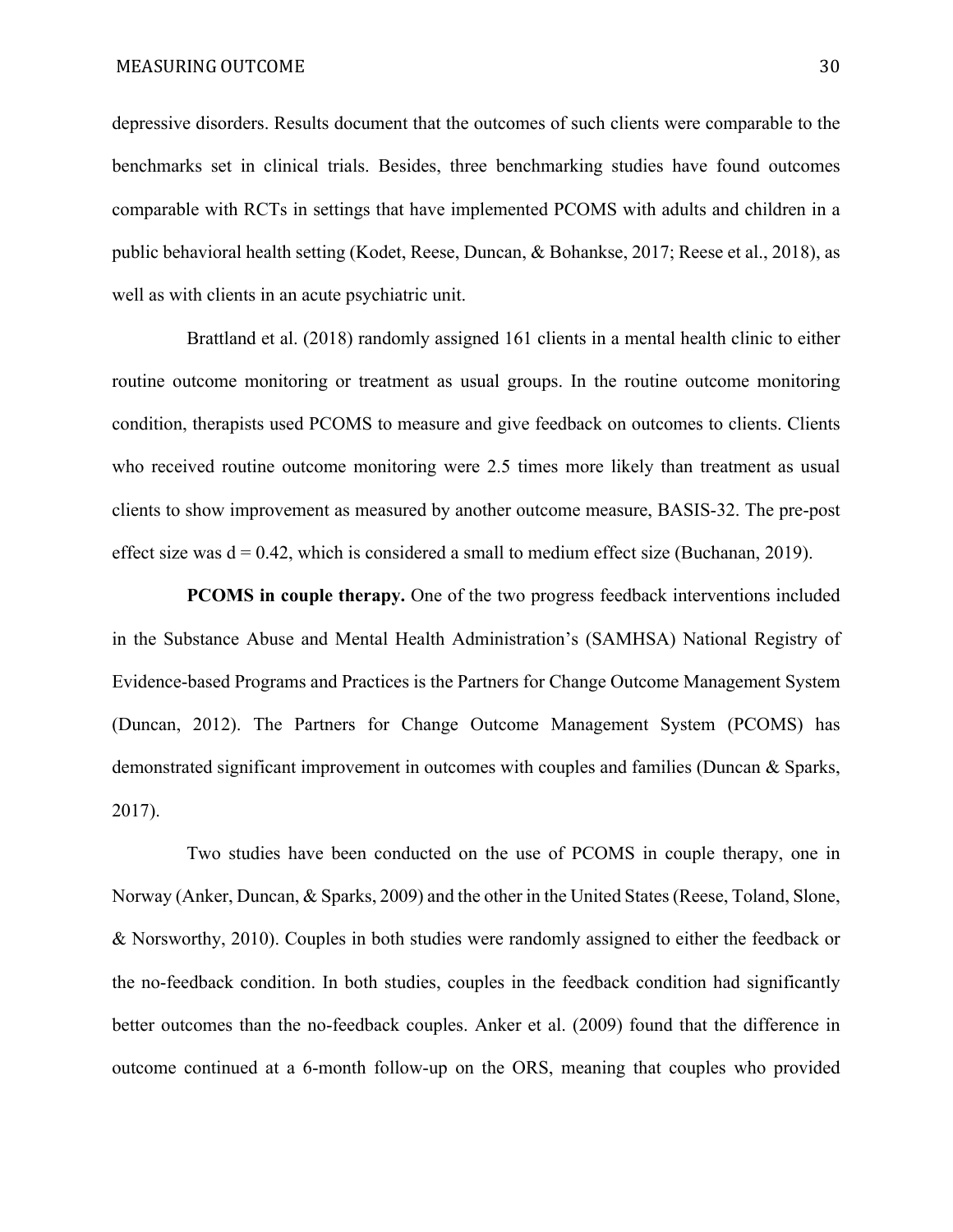feedback to their therapist were significantly less likely to separate or divorce (18.4% separation rate compared to no-feedback couples' 34.2% separation rate) 6 months after the study ended. Hannan and colleagues (2005) found that 944 predictions therapists made regarding who in their caseloads would worsen in treatment, but only three predictions were that clients deteriorated, and one of those three was accurate.

**PCOMS in group therapy.** Two studies have evaluated the use of ORS in group therapy. Schuman, Slone, Reese, and Duncan (2015) examined whether feedback via the ORS led to improved client outcomes, less deterioration, and lower rates of clients leaving before therapy was completed among a sample of Army soldiers referred to an outpatient group tailored for substance use. Slone, Reese, Matthews-Duvall, and Kodet (2015) evaluated the full PCOMS with a sample of college students in interpersonal process groups at a university counseling center. In both studies, clients in the feedback conditions had better outcomes and were also more likely to have achieved clinically reliable change. Additionally, clients in the feedback conditions were less likely to terminate prematurely (Schuman et al., 2015) and attended significantly more sessions than clients in the no-feedback groups.

 **PCOMS in supervision and training.** The use of client PCOMS data during clinical supervision may be a way to enhance therapist development. Lambert and Hawkins (2001) were the first to suggest that supervision could use client outcome data to discuss client progress and inform future treatment. Further, they asserted that client outcome data could help shape how time in supervision was spent, providing information to facilitate training, and ensuring that clients benefit.

 Minieri, Reese et al. (2015) outlined how PCOMS in psychotherapy and supervision can serve as a useful training tool that is a form of evidence-based practice (EBP) and promotes a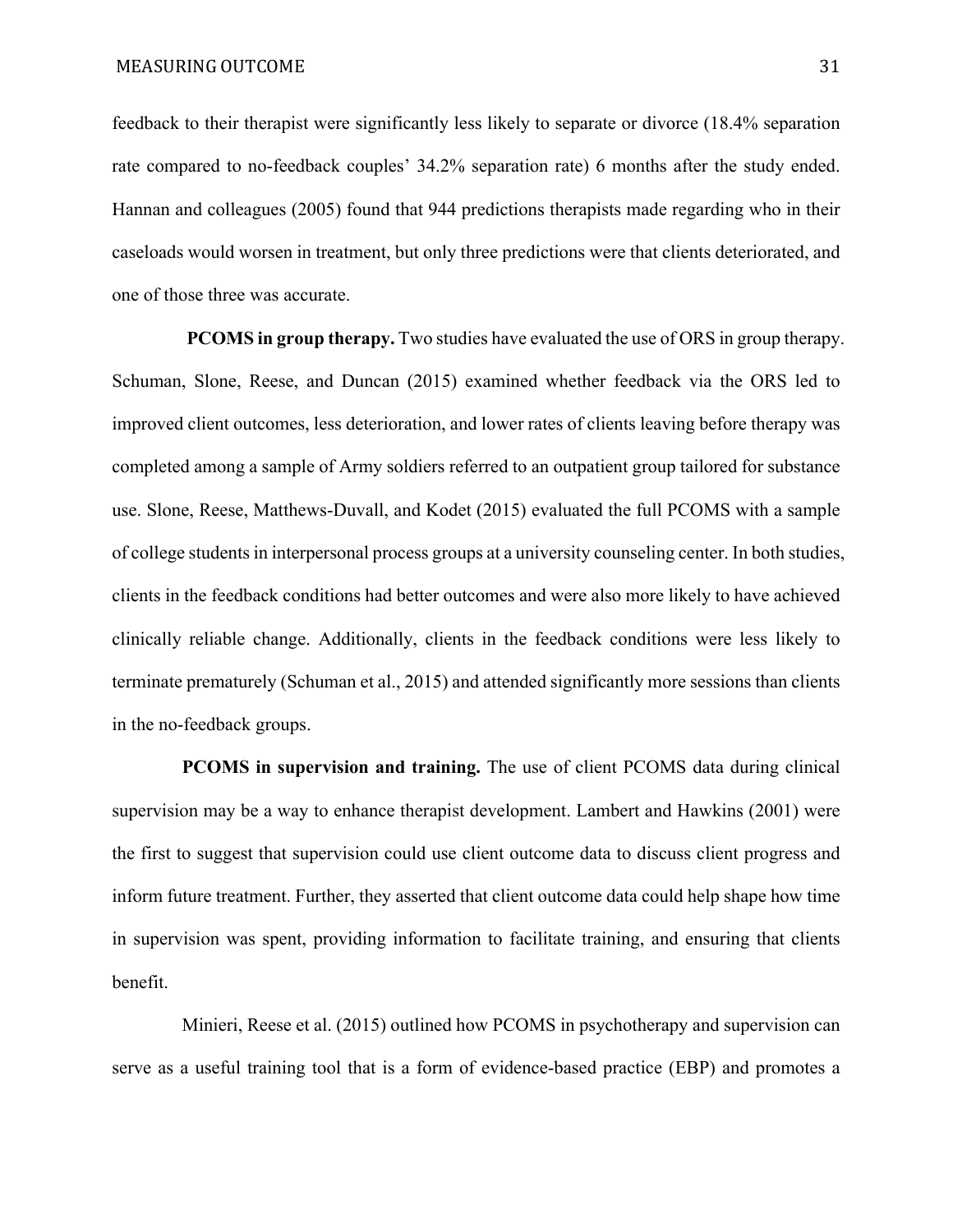socially just paradigm in psychotherapy. They also offered an implementation example from a counseling psychology doctoral program to demonstrate how PCOMS can be used with clients in psychotherapy and included within the supervisory process.

 Duncan and Reese (2015, 2016) regarded the use of PCOMS-identified client cases in the supervision process to be important as this brings client voice into supervision. Moving away from the tradition of therapist selection of clients to discuss with their supervisors, clients are selecting themselves on account of their ORS scores and their non-progress (Duncan & Reese, 2015, 2016). Duncan (2016) clarified that what makes PCOMS-based supervision different from other methods is its emphasis on clients. PCOMS supervision aims to improve outcomes via identifying at-risk clients, then focuses on the supervisee and professional development using ORS data as an objective standard of effectiveness over time. However, only a few studies have investigated the outcomes of using client PCOMS data in clinical supervision.

Miller, Duncan, Brown, Sorrell, and Chalk (2006) conducted the first study of PCOMS in training from therapists' perspectives. A clinical center implemented PCOMS, and client outcomes significantly improved from intake to termination, an effect that doubled in size when therapists had been using PCOMS in their practice for more than six months. Besides, when therapists had access to SRS data, their clients were three times more likely to return for another session than clients of therapists who did not have access to SRS data. A critical validation of the value of PCOMS came from the therapists themselves: One year after their PCOMS training, 99% of the therapists at this center continued to use feedback measures regularly with clients (Rousmaniere, Goodyear et al., 2017).

#### **Nonsignificant Feedback Effect Findings**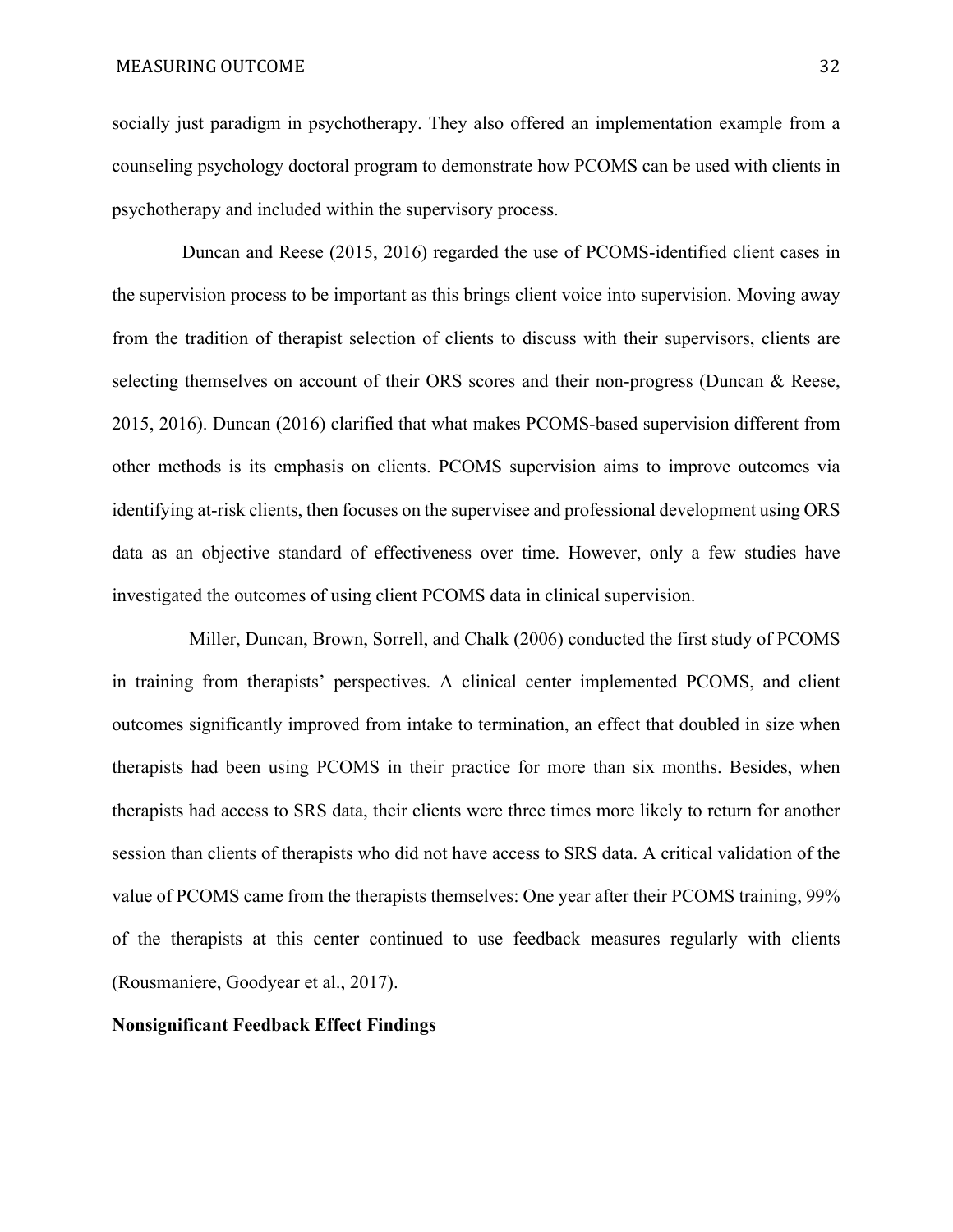Despite considerable positive support of PCOMS, four studies have found mixed or nonsignificant feedback effects. Murphy, Rashleigh, and Timulak (2012) found a non-significant advantage for the use of the ORS in total change (6.41 vs. 4.69 points) as well as the number of clients reaching reliable change (36 or 61% of the sample of 59 versus 24 or 47% of a sample of 51).

Second, in a large  $(N = 1,006)$  non-equivalent group design, a study addressing whether PCOMS improved outcomes and efficiency of cognitive-behavioral therapy, Janse, de Jong et al. (2016) found no advantage of PCOMS on the Symptom Checklist Revised-90. An advantage was found as measured by the ORS, and clients in the feedback condition achieved change in significantly fewer sessions. A post-study audit revealed that 23.2% of the charts had no evidence of PCOMS use.

Third, an investigation addressing PCOMS in emergency psychiatry (van Oenen et al., 2016) found no differences between the ORS and the OQ. A post-study survey revealed that only 67% of the therapists applied PCOMS in more than 70% of the sessions.

Finally, with a sample of single female clients diagnosed with eating disorder in group psychotherapy  $(N = 159)$ , Davidsen et al. (2017) found no significant differences between PCOMS and TAU on attendance, eating disorder symptoms, and the ORS. A survey of participant therapists revealed that therapists did not discuss PCOMS feedback with clients and did not find it useful. Therefore, to address the mixed results of these four European investigations, the current study attempts to mitigate the effects of both non-adherence and negative therapist perceptions of usefulness.

# **PCOMS with Chinese Clients**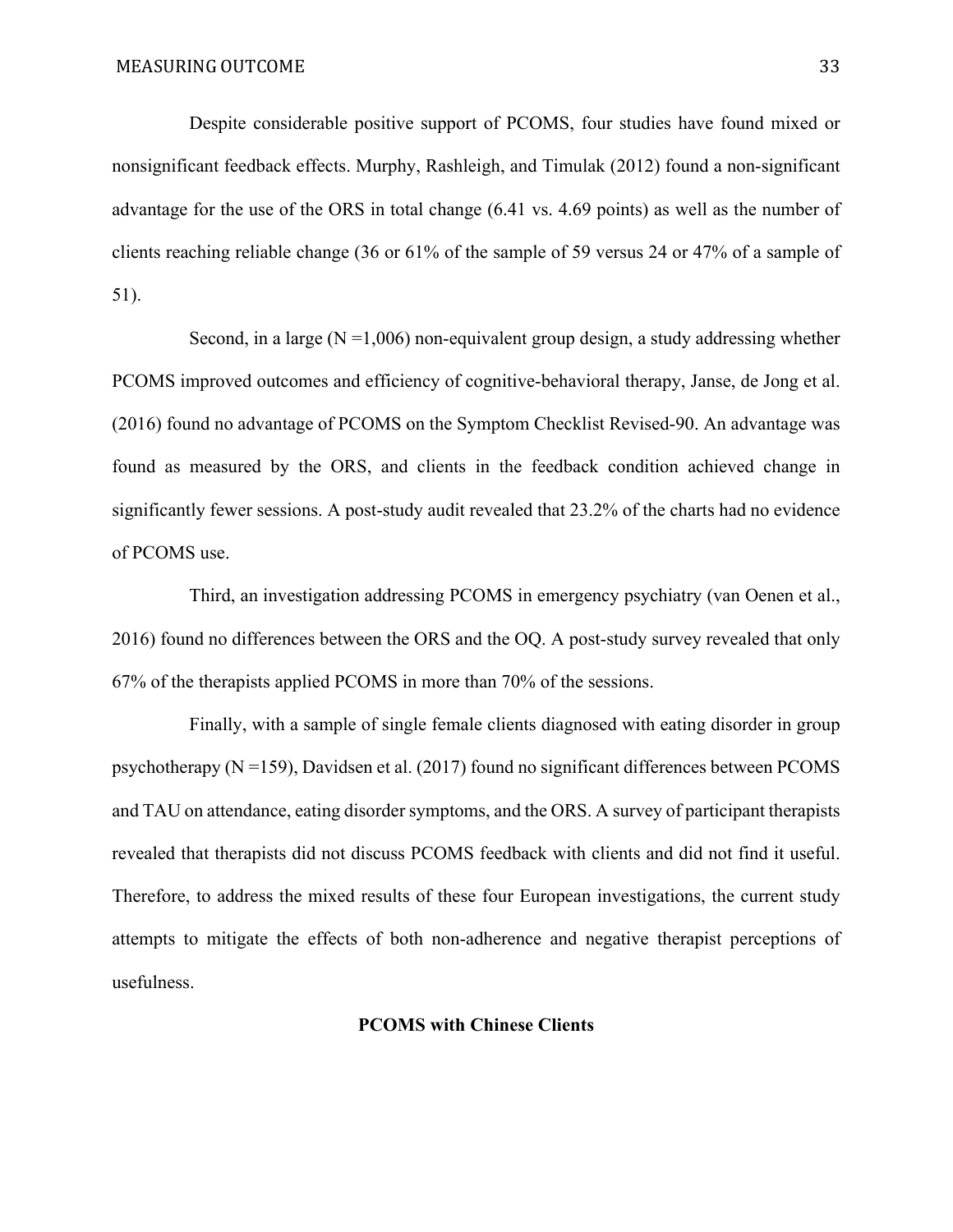*Ethnicity* describes groups in which members share a cultural heritage from one generation to another. *Culture* has been defined as the integrated pattern of human behavior that includes thoughts, communication, action, customs, beliefs, values, and instructions of a racial, ethnic, religious, or social group (Day‐Vines et al., 2007).

 Few studies have examined PCOMS and its recommended use for different ethnicities and cultures. Reese, Duncan, Bohanske, Owen, and Minami (2014) evaluated the effectiveness of psychotherapy services for individuals of lower socioeconomic backgrounds (n=5,168) by a public behavioral health service in Arizona, USA. As demonstrated in pre-post ORS scores, no significant differences in outcome were found for the different ethnic groups (i.e., Hispanic, African American, Native American, Asian American, and Euro-American; Reese et al., 2014). Although this suggested suitability across ethnicities, Manthei (2015) cautioned that possible cultural and national differences in ORS and SRS scores across countries should be considered and noted that the scales' cultural neutrality had been taken for granted in several countries. Manthei (2015) also pointed out that the ORS and SRS scales have been translated and used in different languages based on the assumption that the USA clinical cut-off scores are internationally applicable.

## **Feedback Effects on Outcome**

Although client feedback has been demonstrated to improve psychotherapy outcomes in over a dozen randomized clinical trials, only two RCTs studies investigated the feedback effect outside of the United States or Europe (She, Duncan et al. (2018). The first one was in Singapore with most clients from Chinese cultural backgrounds; the other was conducted in mainland China followed by secondary data analysis.

She, Duncan et al. (2018) had the first study to demonstrate the effects of improved outcomes and efficiency associated with a client feedback intervention in a Mandarin setting. This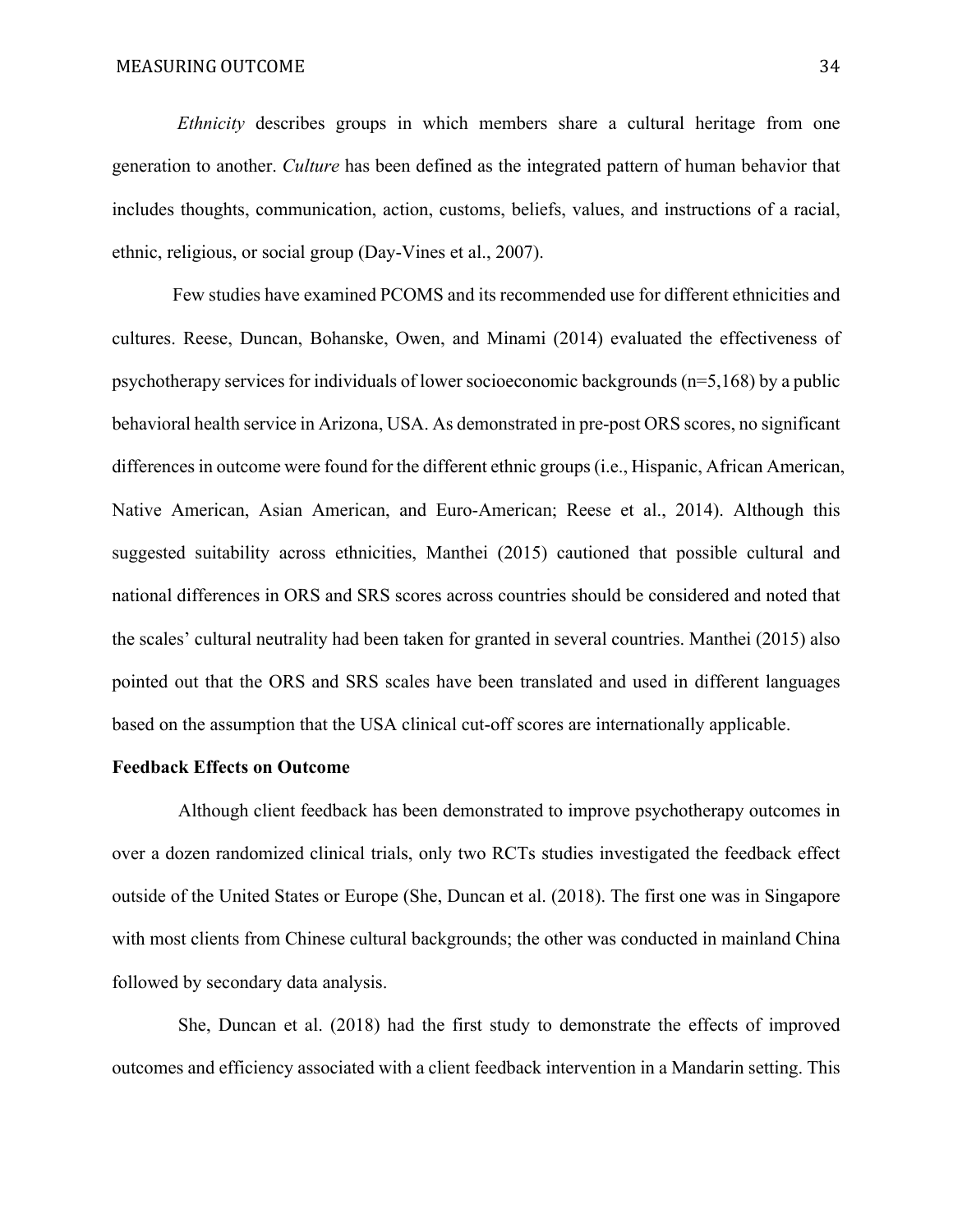study examined the impact of a client feedback intervention, the PCOMS, in a college counseling center in Wuhan, China ( $N = 186$ ). Using a randomized design in routine care, the treatment as usual group (TAU;  $n = 85$ ) was compared with a feedback condition ( $n = 101$ ) in which therapists had access to client-generated outcome and alliance information at each session. Clients in the feedback condition demonstrated significantly more significant improvement than those in the TAU condition at posttreatment. Not-on-track  $(n = 60)$  clients also showed considerably more improvement at six times the rate of reliable change than the TAU condition. Survival analysis revealed that 66.7% of the clients in the feedback condition achieved reliable and clinically significant change after a median of 4 sessions, whereas 57.0% of clients in the TAU condition achieved reliable and clinically significant change after a median of 6 sessions. Alliance scores improved significantly more across treatment and were higher at posttreatment in the feedback condition. Although preliminary, this study suggests that the positive effects of improved outcomes and increased efficiency associated with systematic client feedback can also occur in a college counseling setting in China.

She, Duncan et al. (2018) conducted their study in a college counselling setting similar to Reese, Norsworthy, and Rowlands' (2009) work. Their findings corroborate the effects in other PCOMS trials (Duncan & Reese, 2015) that reported significant feedback over TAU with both the not-on-track and overall samples. Also, the effect size (ES) findings were consistent with the Lambert and Shimokawa (2011) meta-analysis of PCOMS studies. However, the results were not consistent with some PCOMS trials, but "adherence" may suggest an explanation. Adherence and therapist perceptions of usefulness have emerged as necessary to the feedback effect. Adherence may be particularly crucial to the PCOMS feedback effect, and the PCOMS is intended to be used to discuss outcome and alliance with clients in session. Therefore, PCOMS is a monitoring system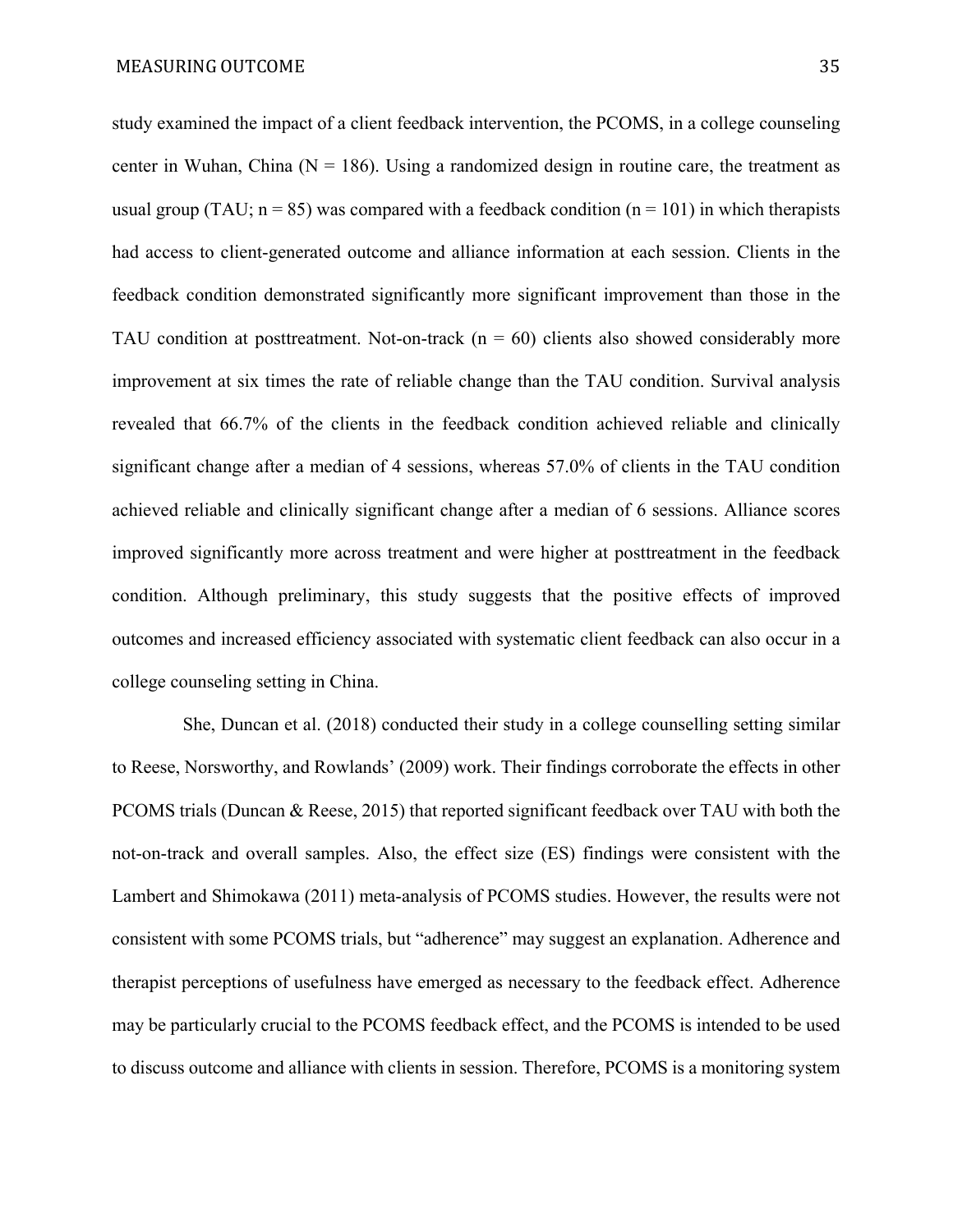to inform the therapist and requires discussion and collaboration with clients. Such a process creates a higher demand for the therapist to incorporate the feedback.

Chow & Huixian (2015) examined the impact of ROM (Routine Outcome Monitoring) by using PCOMS in an Asian outpatient psychiatric hospital in Singapore (most are Chinese). This study had outpatients  $(N=178)$  been signed to either a No-Feedback (NFb) and Feedback (Fb) group. The Outcome Rating Scale (ORS) and the Session Rating Scale (SRS) were used at the start and end of each session, respectively. FB group discussed and provided feedback about their progress at every session, while the therapists in the No Feedback (NFb) group were blind to the ratings. The same four therapists were used in both groups. The study result showed that the Fb achieved higher clinical improvements than NFb in terms of magnitude of change (Effect Size NFb=0.72; Fb=1.0), reliable improvement (NFb =  $52.6\%$ ; Fb =  $59\%$ ), and reliable recovery rates (NFb = 31.6%; Fb = 39.7%). There was also a reduction of drop-out rates after the first session (NFb = 28.8%; Fb = 19.4%), and deterioration rates (NFb = 12.3%; Fb = 3.8%). Chow & Huixian's (2015) study provided preliminary evidence that using PCOMS in ROM has therapeutic benefits in an Asian context. However, the effects are more modest than past evidence (Miller, Hubble, Chow, Seidel, 2013). Nevertheless, the use of ROM can serve as a stepping stone in developing a culture of excellence in improving therapy outcomes.

#### **Alliance-Outcome Relations**

 Flückiger et al. (2018) meta-analysis indicated that the working alliance is one of the most investigated and critical factors for successful psychotherapy. However, it has been noted that the alliance-outcome research is established mainly based on empirical evidence drawn from Western contexts (Sun, Wu et al., 2020). Besides positive outcomes, She, Duncan et al. (2018)'s study also found a significantly higher post-treatment alliance score and faster growth of SRS scores across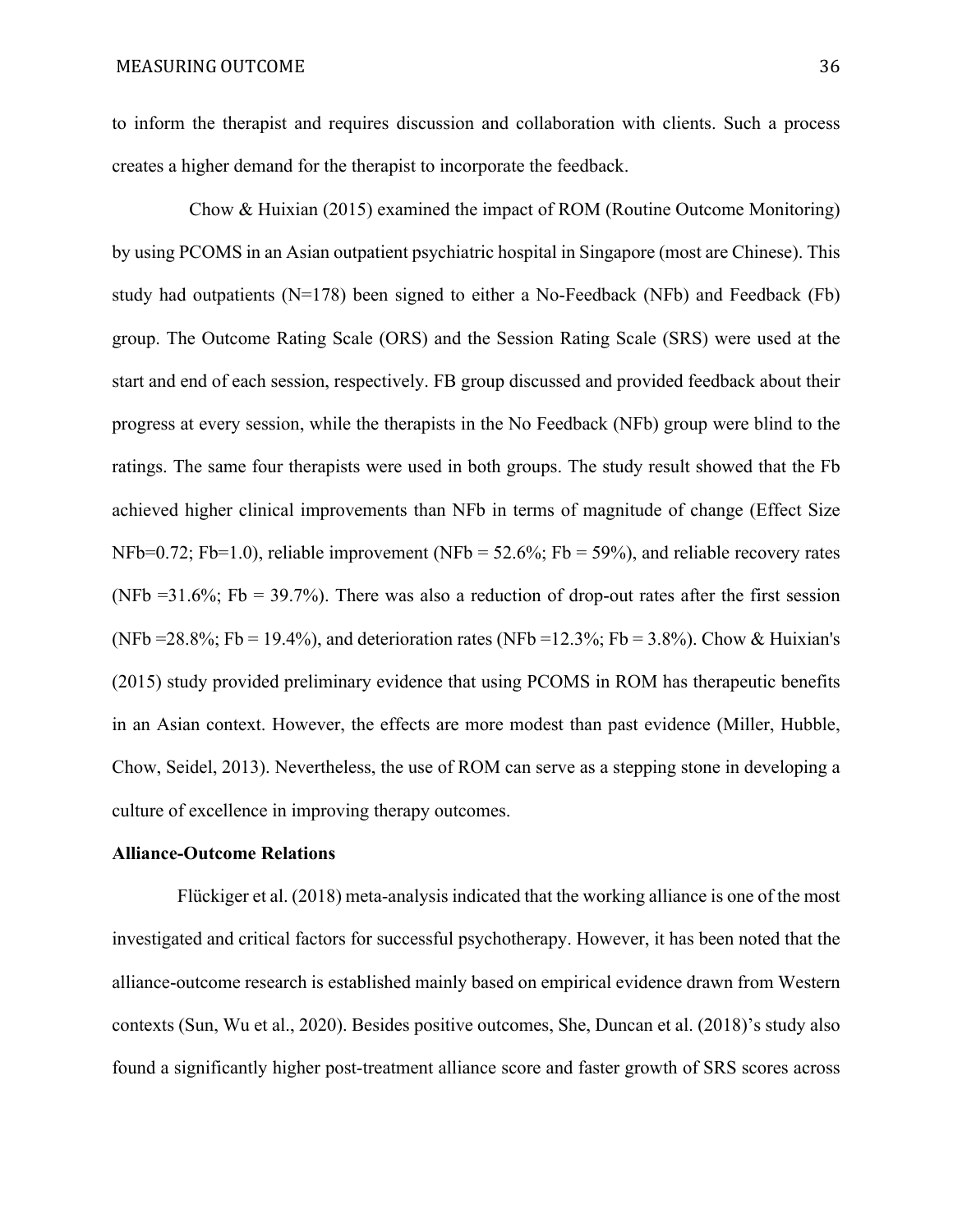treatment in the PCOMS condition. It suggested that attending to the alliance may influence the feedback effect. The hypothesis regarding premature termination was partially supported, and significantly fewer clients dropped out of treatment in the feedback condition for the intent-to-treat (ITT) sample.

Most recently, Sun, Wu et al. (2020) had a secondary data analysis from She, Duncan et al. (2018), it examined the alliance-outcome relation and the possible moderation effect of receiving progress feedback on a sample (N=159) of Chinese clients from a university counselling center. Participants were randomly assigned to either the progress feedback group or the nonfeedback group. Therapists working with clients in the feedback group received their clients' SRS and ORS scores weekly and were asked to plot their scores in a chart. The alliance-outcome and moderator effects were tested with disaggregated cross-lagged panel modeling of SRS and ORS. The findings indicated a robust reciprocal relation between SRS and ORS, but the moderator effect due to feedback was not supported. Results affirm the cross-cultural stability of the session-bysession reciprocal effects of the alliance-outcome model in a Chinese sample. This study can be seen as a cross-cultural replication of the alliance-outcome findings established with Western samples. The final models supported by the data suggest that psychological distress influences the working alliance negatively. The more distressed a client is when coming to a particular therapy session, the more difficult the therapist-client collaboration will be in that session. However, if the therapist manages to collaborate with the client through the therapy process, it reduces the client's suffering until the next session. Moreover, the reduction of symptoms also contributes to the perception of a stronger alliance in the next session.

 Sun, Wu et al. (2020) suggested that the reciprocal influence model may be stable across cultures. Although there have been a few studies conducted outside Europe, North America, and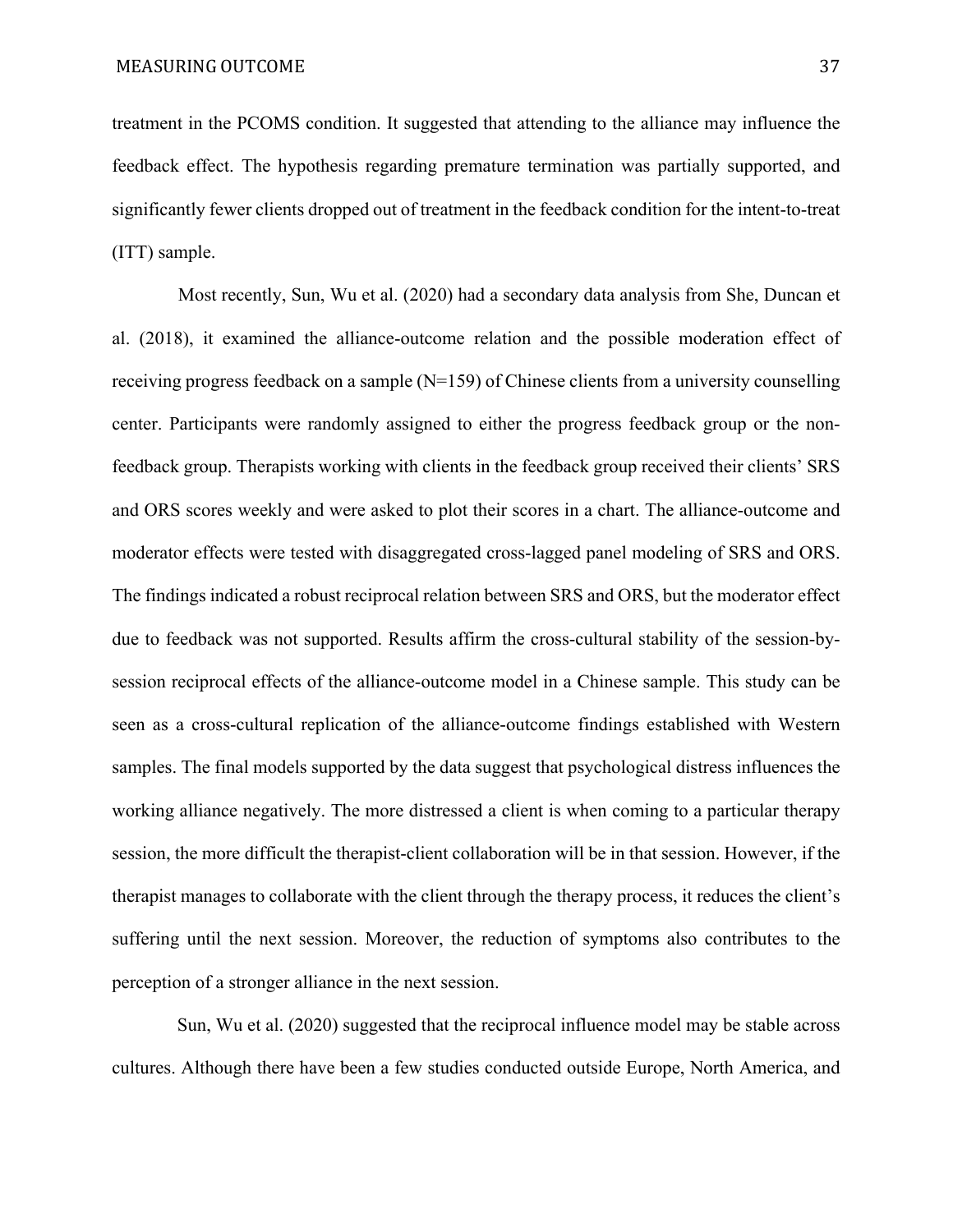Australia/New Zeeland, more research with non-Western samples is needed to examine the universality of the positive alliance-outcome relationship.

#### **Considerations**

 **Chinese cultural context.** The Chinese culture is generally considered relationshiporiented and socially focused, emphasizing family loyalty, deference to authority, and social conformity. "We" oriented (vs. "I" oriented) and interdependent (vs. independent) is traditionally valued. Besides, being polite, humble, and appreciative is seen as a virtue. This cultural context of humility and deference has been discussed as the basis for the attitudes toward psychotherapy of Chinese clients (Duan, Hill et al., 2012). Being influenced by Confucian ideas, the Chinese are taught to obey their parents, respect elders, and restrain themselves in order to keep family harmony. Such schemas are subsequently transferred to their social life in the form of respecting authority/superior, maintaining interpersonal peace, and saving face (Sun, Wu et al., 2020).

 Duan, Hill et al. (2012) suggested that rather than client implementation of therapist directives influencing the outcome, directives seemed to make Chinese clients feel better about the therapist's expertise and thus created a stronger alliance with the therapist, which led to a positive outcome. These findings echo previous studies on Asian American students (Hill et al., 2007; Kim & Atkinson, 2002) that Asian clients like directives but do not necessarily lead to specific behavior changes.

 Qian, Smith, Chen, and Xia (2002) noted that Chinese clients tend to distrust the effectiveness of talk therapy and expect the therapy process to be similar to medical treatment. The doctor gives explicit directions for fixing client problems. Furthermore, the fear of ''losing face'' by seeking help would prompt Chinese clients to complete therapy as quickly as possible. Qian et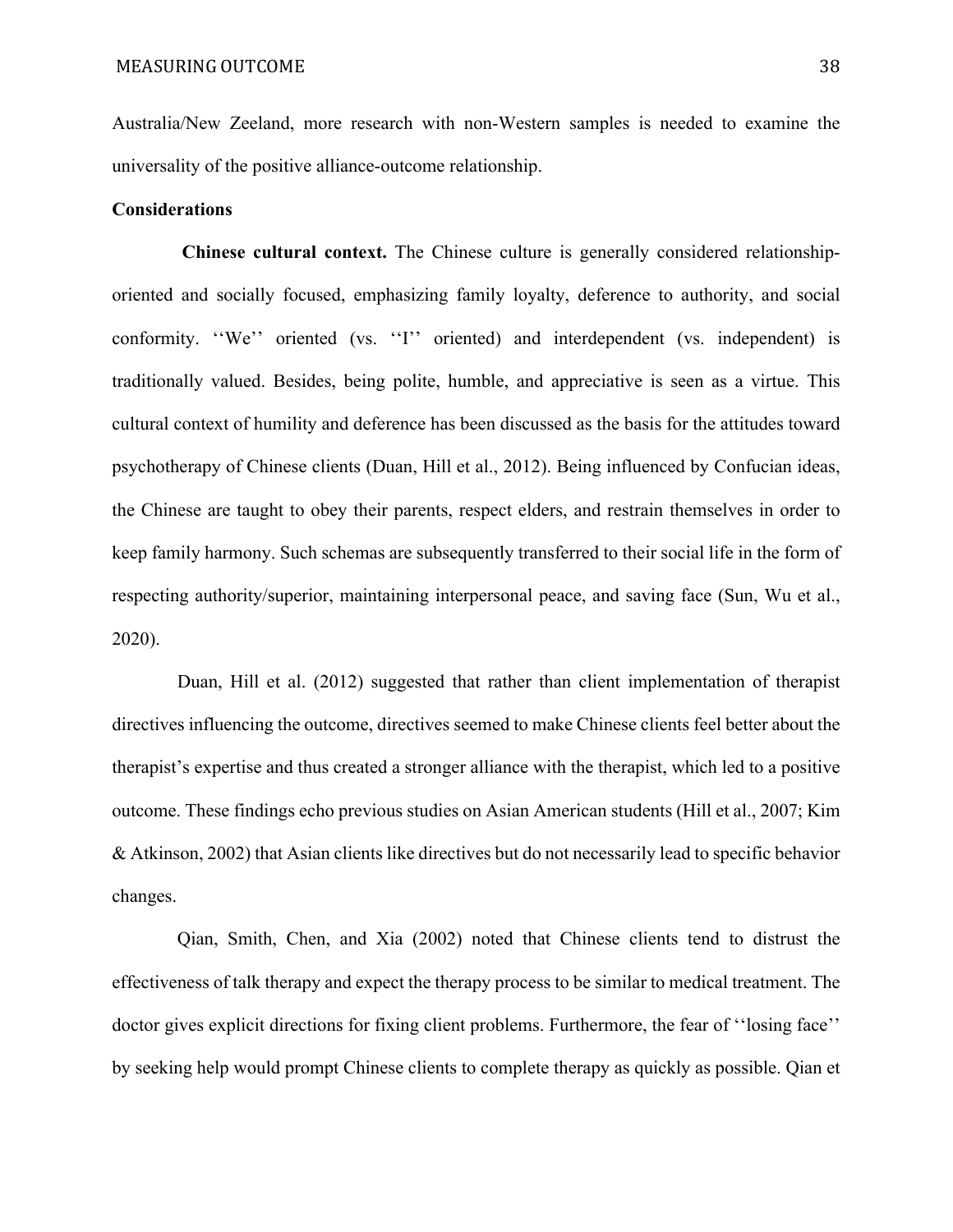al. (2002) also proposed that clients might listen deferentially to therapist directives but not implement these directives into their lives.

 **Cross-cultural difference.** Although most studies using the OQ and PCOMS have been conducted in the United States or Europe; She, Duncan et al. (2018) examined the impact of client feedbacks in a college counseling center in mainland China. Significant cultural differences regarding therapy could impact the effects of feedback. PCOMS, by design, is intended to be transparent and collaborative, promoting a more egalitarian therapeutic relationship, raising the question of whether it would realize the same benefits in China. For example, could the PCOMS confuse the traditional hierarchy and result in no feedback effect or even less change?

 In She, Duncan et al. (2018) study, a departure from the typical PCOMS protocol of the therapist administering and discussing the ORS and SRS in session, all measures were given by administrative staff separate from the therapy encounter. She, Duncan et al. (2018) made the change to honor potential cultural differences in this setting and therapists' views of those differences. Therapists were surveyed before the study, and a majority were in favor of collecting feedback outside of the therapy. This study indicated that the adapted protocol of the PCOMS might be an advantage when used in the Chinese cultural setting. Another point was noteworthy that the average first session SRS score was lower than U.S. or European samples, somewhat contrary to what cultural differences might predict. More research is needed to investigate this difference as well as the mechanisms in the feedback effect.

Sun, Wu et al. (2020) considered Chinese cultural context in their analysis. Because it was a common practice for Chinese clients to communicate negative attitudes later and indirectly, especially with social figures with a higher status (e.g., therapists) that they are expected to show respect to (Hwang, 2000). Such implicit communication is a Chinese norm of "face-saving" in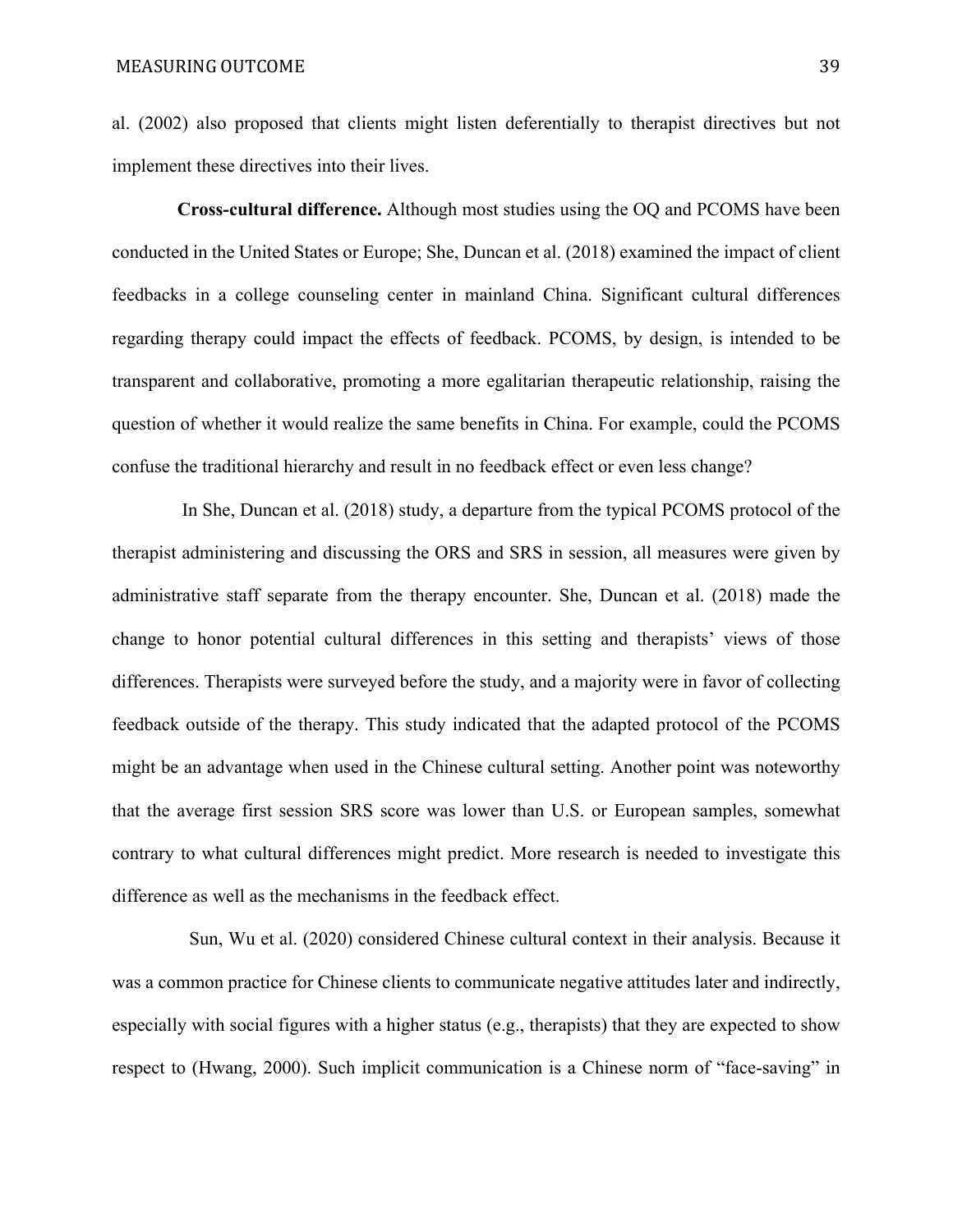#### MEASURING OUTCOME 40

social interactions and indicates that therapists should take effort to discern and attune to clients' unexpressed needs and wishes (Kuo et al., 2011). Sun, Wu et al. (2020) also experienced that Chinese clients often expect expert opinions or a directive counseling style (Duan et al., 2012; Sun et al., 2017), which may hinder their responsibility and involvement in psychotherapy.

Based on a pilot study results about therapists' attitudes to feedback, Sun, Wu et al. (2020) finally used a culturally adapted feedback procedure. The protocol for the feedback group used in this study must be different from the standard procedures of the PCOMS. In their study, the therapists did not administer SRS/ORS themselves and were not forced to discuss SRS/ORS scores with their clients in the session of receiving the information. Using indirect communication, therapists and their clients can maintain a cooperative relationship with each other without directly dealing with relationship strains, which may imply losing face. Sun, Wu et al. (2020) believe progress feedback can play a critical role in facilitating the rupture-repair process in psychotherapy in China.

**Translation equivalence.** Because of many cultural factors, a contentious issue in cross-cultural assessment is the cultural and linguistic equivalence of measures, particularly those relying on self-report. Self-report tests have a firm reliance on language that can be problematic with translations and the originals administered to cultural group members whose first language is not English (Wan, 2001).

 CORE (Clinical Outcomes in Routine Evaluation) is a self-report outcome measure similar to PCOMS. Wan (2001) investigated the generalisability of the CORE (Clinical Outcomes in Routine Evaluation) measure to the Chinese community in Britain by (1) comparing outcome scores from the non-clinical Chinese population with existing normative data; and (2) comparing outcome scores from a translated version with the original. One hundred and thirty-three non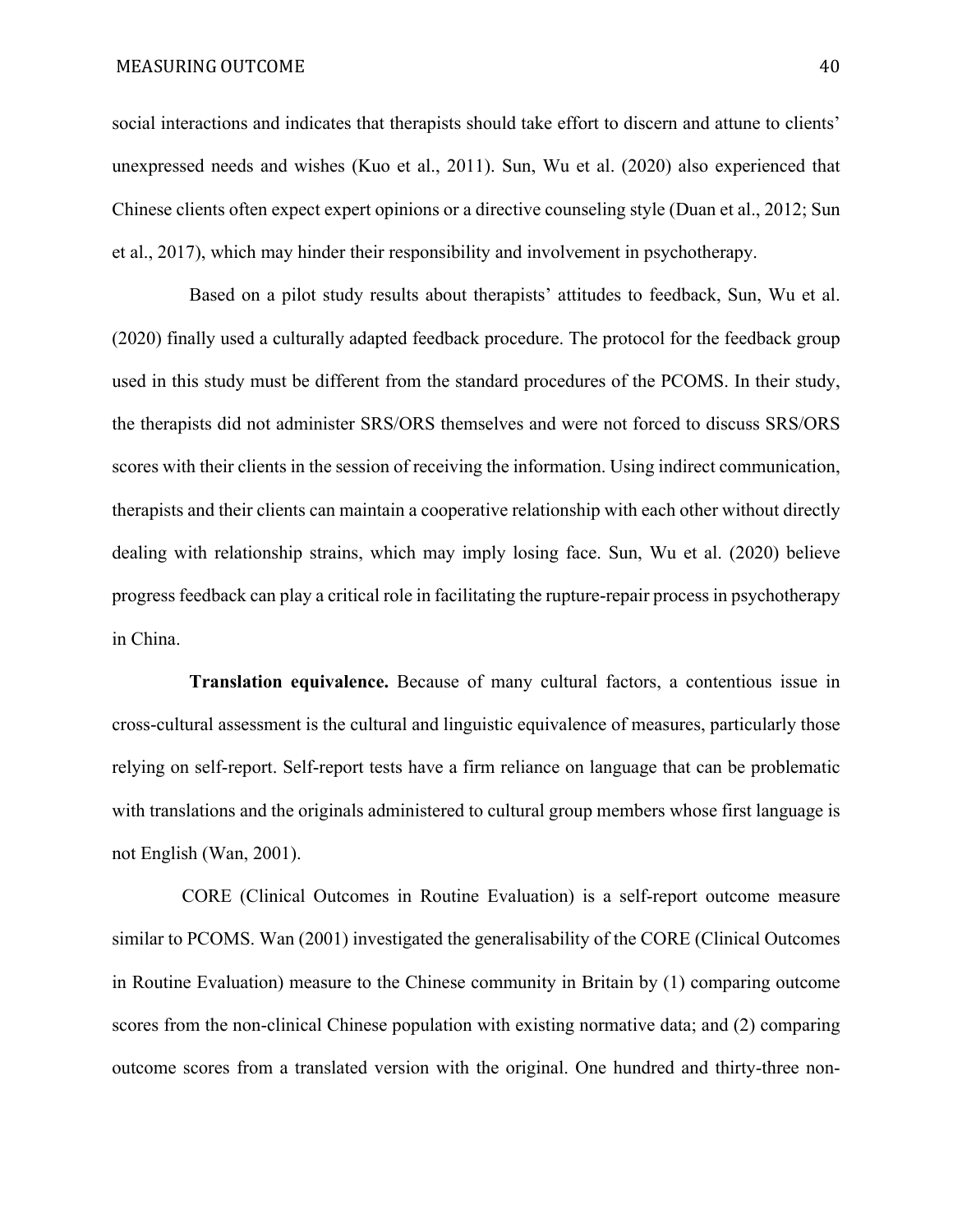clinical Chinese participants residing in Britain responded to either the original measure (CORE; *n*=104) or a Chinese translated version (C-CORE; *n*=29). The Chinese sample, whose CORE scores also demonstrated test-retest and internal reliability, did not differ significantly from the white Europeans. However, C-CORE respondents produced substantially higher overall scores (indicating poorer well- being) than the CORE group. The study suggested the design modification for clients of color and the need for recognizing cultural difference (Wan, 2001).

 Admittedly, multiple psychometric studies and RCTs have validated the reliability and validity of English ORS (Duncan & Reese, 2015). Hundreds of thousands of administrations have determined ORS cut-off score and reliable change norms (Duncan & Sparks, 2017). The Chinese version of the ORS used in She, Duncan et al. (2018) and Sun, Wu et al. (2020)'s studies demonstrated right internal consistency ( $a=0.84$ ) and moderate concurrent validity ( $r=0.60$ ) with the OQ with similar samples (She, Sun, & Jiang, 2017), and consistent with other psychometric studies of the English-based ORS and OQ (Duncan & Reese, 2015). The English SRS also generated reliable and valid scores in both psychometric and RCT investigations (Duncan & Reese, 2015). Regarding the SRS cut-off score, a conservative estimate derived for clinical purposes with descriptive statistics (score at which most clients are above) is 36 (Anker et al., 2009). In She, Duncan et al. (2018) and Sun, Wu et al. (2020)'s studies, the Chinese SRS has not been validated, but the internal consistency in the current study  $(a=0.93)$  is similar to other studies.

 As the above studies implicated, a fundamental requisite for accurate translation is equivalent terms in the new language. Wan (2001) argued that a lack of equivalence could also bring problems if minority members whose first language is not English use an English-language scale as they may lack the cognitive structure for the concept. Some research shows that no equivalent Chinese words are available for some commonly used English emotional terms such as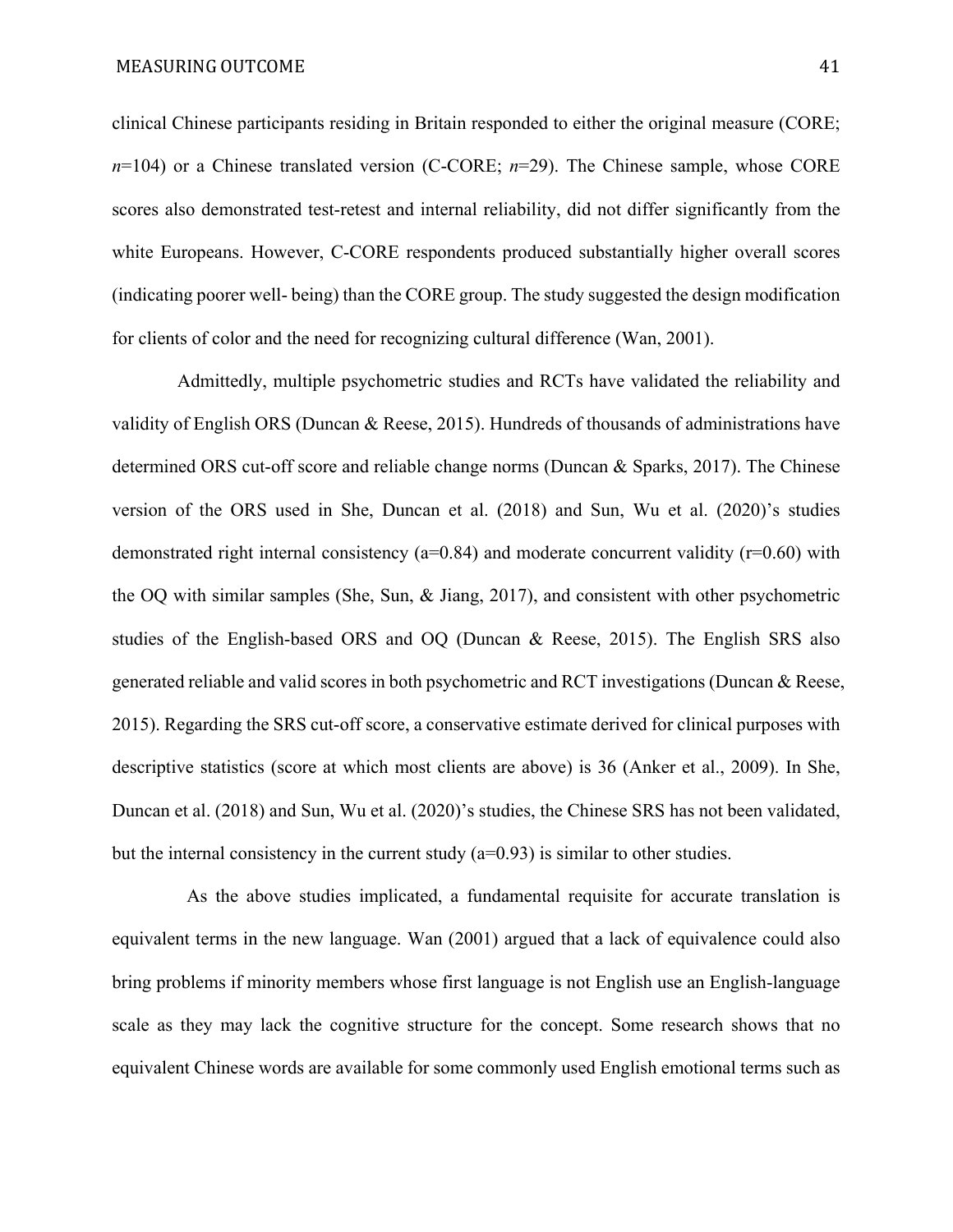'concern.' Chinese people tend to use relatively few expressive words when talking about their relations. Therefore, translation accuracy and equivalence play a significant role when using outcome measures, like PCOMS, cross-culturally, and further research is much needed.

 **Therapist-client matching.** Therapist-client matching generally refers to clients' preference for a therapist of the same race/ethnicity. Overall, the research in this area has been mixed, with research supporting and not supporting the notion that the matching supports improved client outcomes. The importance of therapist-client matching could be related to the client presenting problem. Pope-Davis et al. (2002) found that clients for whom cultural concerns were strongly related to their presenting concerns prefer therapists matching them in terms of race/ethnicity and gender; however, those clients whose presenting concerns were not related to cultural issues were less worried about therapist-client matching (Miserocchi, 2014). Therapistclient matching consideration did not apply to She, Duncan et al. (2018) and Sun, Wu et al. (2020)'s studies because both therapists and client samples shared the same culture and language; however, Chow & Huixian (2015) did not mention this element in their study.

#### **Chapter Three**

#### **Discussion**

The purpose of this study is to evaluate the feedback effect on treatment outcome and client-therapist relationship, and also investigate the effectiveness of PCOMS when it is used as an outcome measure in psychotherapy with Chinese clients. To understand PCOMS in terms of recommended methods of use, outcome, potential benefits, challenges, and limitations, I identified and reviewed existing literature. The literature review started with outcome research and Lambert's great work in Routine Outcome Monitoring (ROM), and moved to Miller and Duncan's innovative feedback measures on Feedback-informed Treatment and PCOMS, then focused on the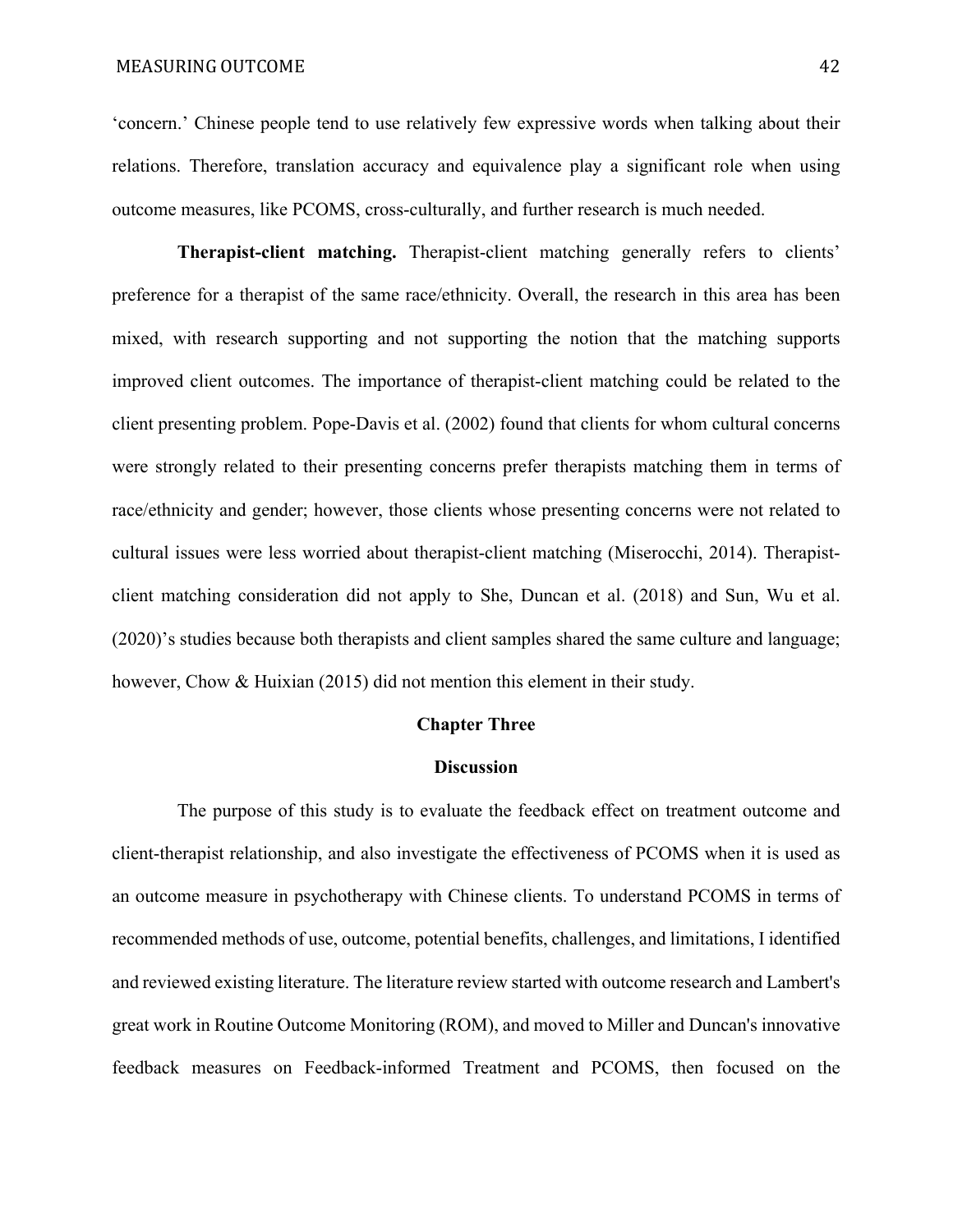effectiveness of PCOMS on Chinese clients. The specific aims of this study were to answer these questions. (1) What evidence is there of PCOMS improving treatment outcome and therapeutic relationship between clients and counsellors? (2) Has the use of PCOMS resulted in any unexpected outcomes for clients or treatment services? (3) How does PCOMS benefit different populations? Is it culturally appropriate for Chinese clients? If so, to what extent it helps Chinese clients. (4) How does PCOMS support counsellors in developing and demonstrating their skills and competencies?

### **What evidence is there of PCOMS improving treatment outcome and therapeutic relationship between clients and counsellors?**

For this first question, I hypothesized that the routine track of clients' Outcome Rating Scale (ORS) and Session Rating Scale (SRS) scores would become significant evidence of predicting treatment outcomes and improving therapeutic alliance. Existing studies and statistics support my first hypothesis. In my literature review, Mikeal and Gillaspy et al. (2016) stated that therapists track client improvement or deterioration by collecting ongoing client feedback. It allows therapists to better tailor treatment in ways that meet clients' needs.

 Psychotherapy outcome research has shown that a significant number of clients do not make progress as expected in treatment and, as a result, are at risk for deterioration and drop out (Lambert & Ogles, 2004). Using OQ-45, a similar client feedback system with PCOMS, Lambert (2013) reviewed nine controlled studies using feedback measures. His meta-analysis combined data from six well-designed clinical trials that compared TAU to feedback-assisted treatment in which the same therapist offered both conditions to over 4,000 clients. Results indicated that feedback to therapists and clients had a powerful effect over TAU with cases that were predicted to be treatment failures (20%-30% of clients). The deterioration rate was reduced by 50% (to 9%),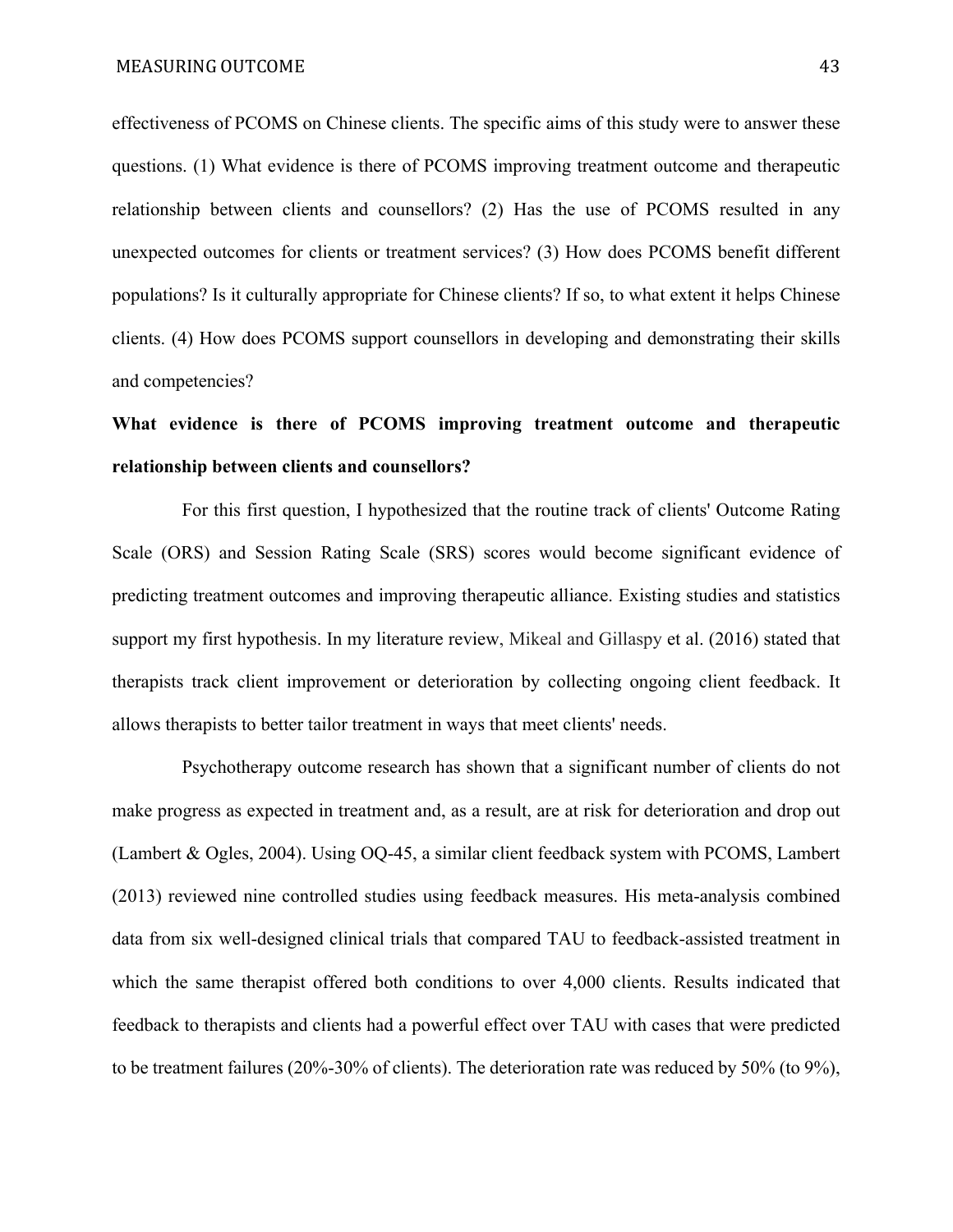and positive outcomes increased from 22% in TAU to 38% in the feedback condition (Lambert, 2013). These figures replicated Lambert's (2010) meta-analysis finding that the number of psychotherapy clients who deteriorate can be cut in half using OQ-45 or PCOMS systems.

 In PCOMS, research evidence has been supportive of the reliability and validity of both ORS and SRS (Minieri et al., 2015; Yates et al.,2016). A review of the ORS and SRS, referred to as "ultra-brief measures of alliance and outcome," concluded that the scales offer a feasible client response collection method as they address the time constraint barrier (Shaw & Murray, 2014). The PCOMS embraces two known predictors of ultimate treatment outcome. First, Clients who report little or no progress early on will likely show no improvement over the entire therapy course or end up on the dropout list. Second, a robust predictor of outcome solidly demonstrated by many studies is the therapeutic alliance. Clients who highly rate their partnership with their therapists are more apt to remain in therapy and benefit from it (Duncan  $\&$  Sparks, 2015). To sum up, therapists use responses from the PCOMS scales to start a discussion with the client and then use PCOMS to evaluate client progress and the therapeutic relationship. The PCOMS graph of scores over time allows clients to visually see their progress and facilitate more in-depth topics on their progress.

 In terms of empirical evidence, researchers utilizing the ORS and SRS consistently found that clients who gave feedback experienced numerous benefits in psychotherapy and a doubled overall effect size in their progress compared with clients who received treatment as usual (TAU) (Minieri et al., 2015). Researchers reviewed significant findings from several representative studies in individuals, couples, and group therapy. In individual therapy, Reese, Norsworthy et al. (2009) and Reese, Duncan et al. (2015) conducted two randomized clinical trials on PCOMS in a university counseling center and a training clinic focusing on whether PCOMS works with more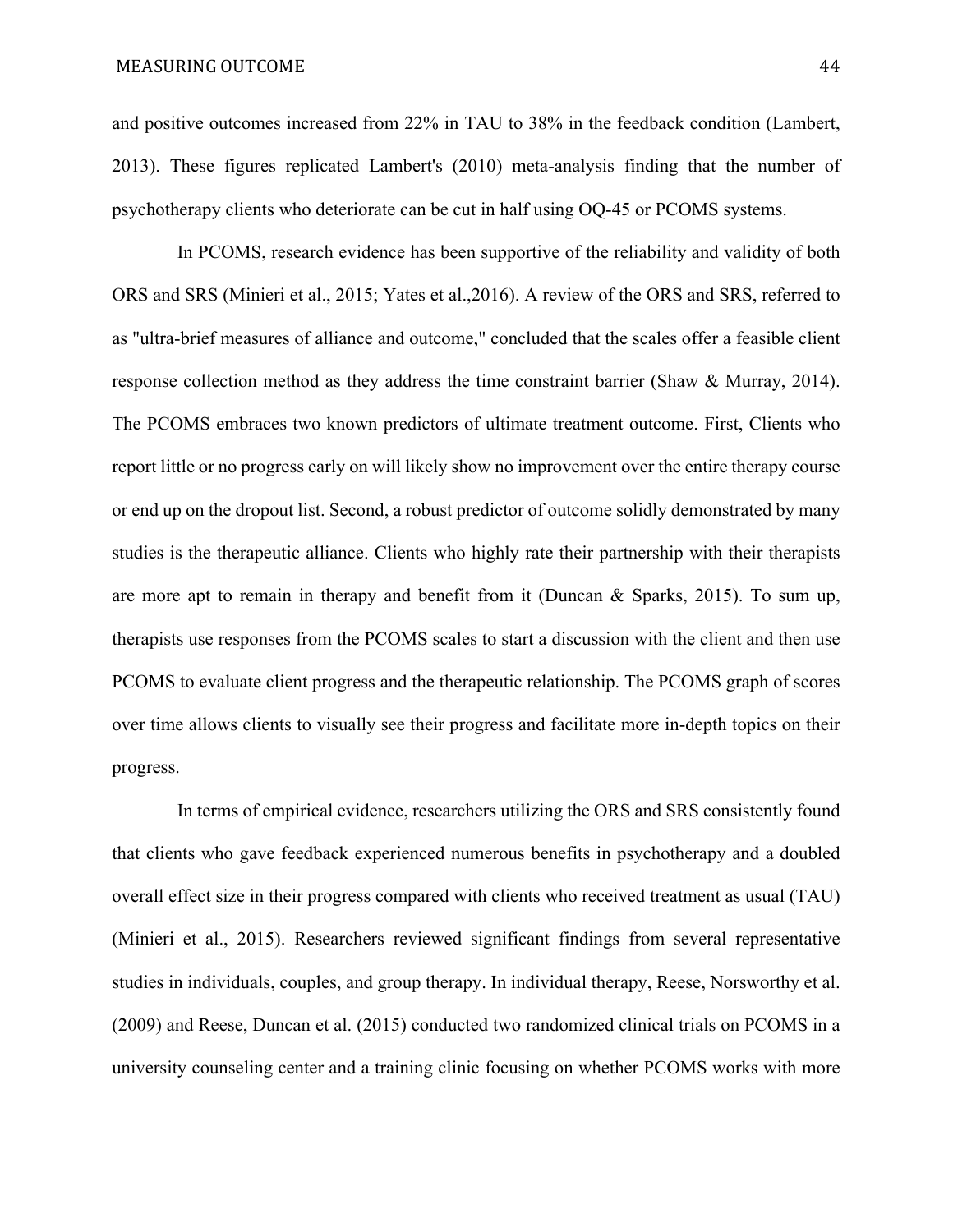distressed and impoverished clients. Brattland et al. (2018) compared ROM with the treatment as usual (TAU) group in a mental health clinic. ROM group had 2.5 times more likely than TAU in outcome improvement. In couple therapy, two studies have been conducted on PCOMS, one in Norway (Anker, Duncan, & Sparks, 2009) and the other in the United States (Reese, Toland, Slone, & Norsworthy, 2010). In both studies, couples in the feedback condition had significantly better outcomes than the no-feedback team. Couples who provided feedback to their therapist were substantially less likely to separate or divorce six months after the study ended. In group therapy, two studies have evaluated the ORS (Schuman, Slone et al., 2015; Slone, Reese et al., 2015). In both studies, clients in the feedback conditions had better outcomes and were also more likely to have achieved clinically reliable change. Additionally, clients in the feedback conditions were less likely to terminate prematurely.

## **Has the use of PCOMS resulted in any unexpected outcomes for clients or treatment services?**

 For this second question, I hypothesized that there are no unexpected outcomes when using PCOMS. Despite considerable positive support of PCOMS in my literature review, four studies have found mixed or nonsignificant feedback effects. Murphy, Rashleigh, and Timulak (2012) found a non- significant advantage for using the ORS in total change and the number of clients reaching reliable growth. In cognitive-behavioral therapy, Janse, de Jong et al. (2016) found no advantage of PCOMS on the Symptom Checklist Revised-90, but clients in the feedback condition achieved change in significantly fewer sessions. Third, an investigation addressing PCOMS in emergency psychiatry found no differences in the ORS and the OQ. Last, in the eating disorder group psychotherapy  $(N = 159)$ , Davidsen et al. (2017) found no significant differences between PCOMS and TAU on attendance.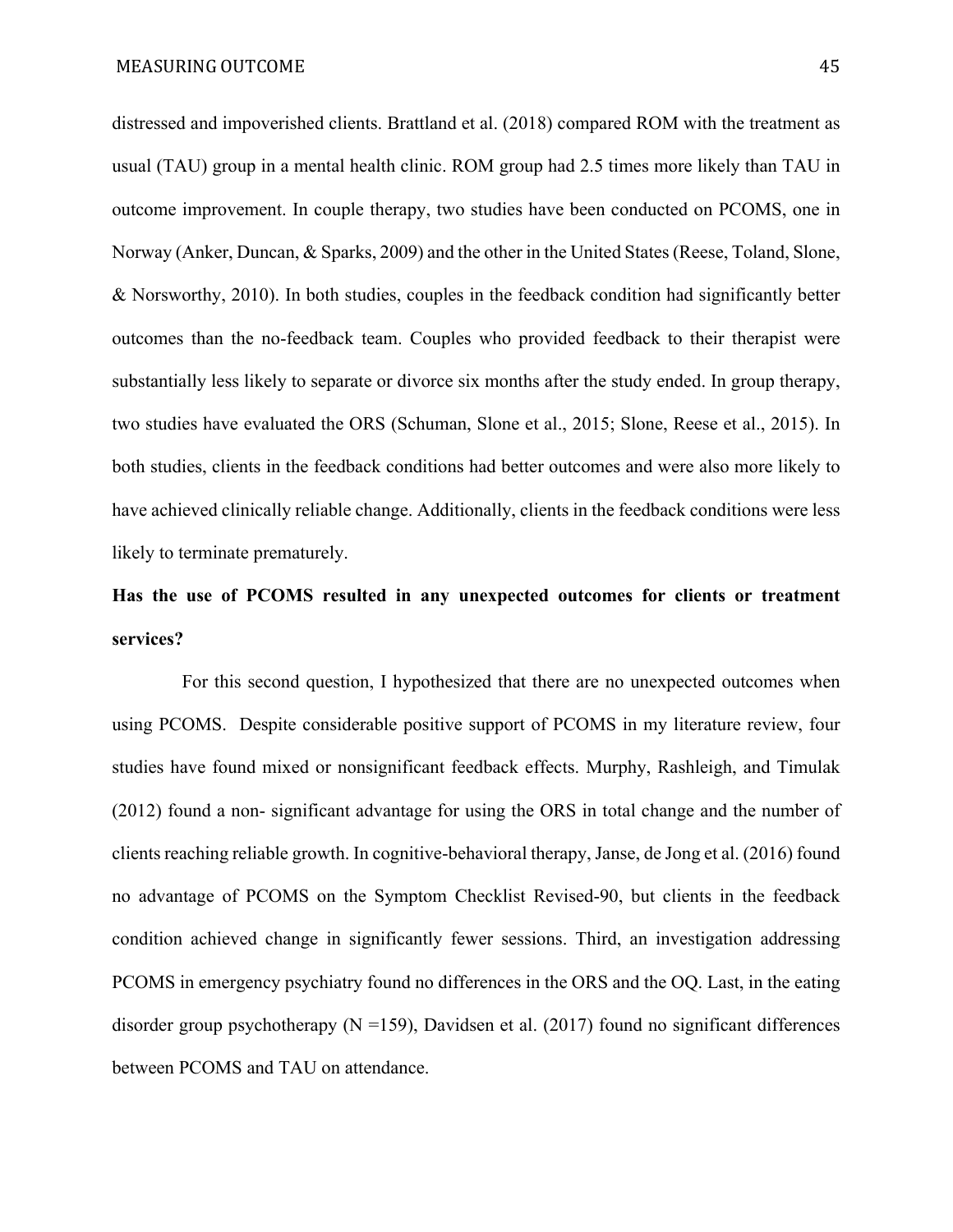Using the ORS was a way for counsellors to identify those expectations and establish clear boundaries about what could be achieved in counselling. Additionally, ORS scores over time could be taken into consideration by counsellors to identify clients at risk of dropping out of counselling or who required extra support. When they saw that a client was not improving after several sessions or who consistently had low scores, this could prompt them to consider what was not working for that client. But a survey of participant therapists revealed that therapists did not discuss PCOMS feedback with clients and did not find it useful. Counsellors had mixed views on the usefulness of SRS data for developing and improving the therapeutic relationship with clients, and some counsellors not using the data at all (Bellringer et al., 2019). Adverse reactions to PCOMS from clients have also been reported, particularly by clients who did not understand the value of progress measures (those with mental health issues such as personality disorder or paranoia). Routine use has also led some clients to become bored with the steps, completing them as quickly as possible (Ionita et al., 2016).

## **How does PCOMS benefit different populations? Is it culturally appropriate for Chinese clients?**

 For the third question, I hypothesized that PCOMS benefits different populations. Although current empirical support is mostly from American and European White samples, PCOMS might not be culturally appropriate for Chinese clients, and it will be useful only to some extent. In my literature review, few studies have examined PCOMS and its recommended use for different ethnicities and cultures. Reese, Duncan, Bohanske, Owen, and Minami (2014) evaluated the effectiveness of psychotherapy services for individuals of lower socioeconomic backgrounds in the US, including Hispanic, African American, Native American, Asian American, and Euro-American, and no significant differences in outcomes were found for the different ethnic groups.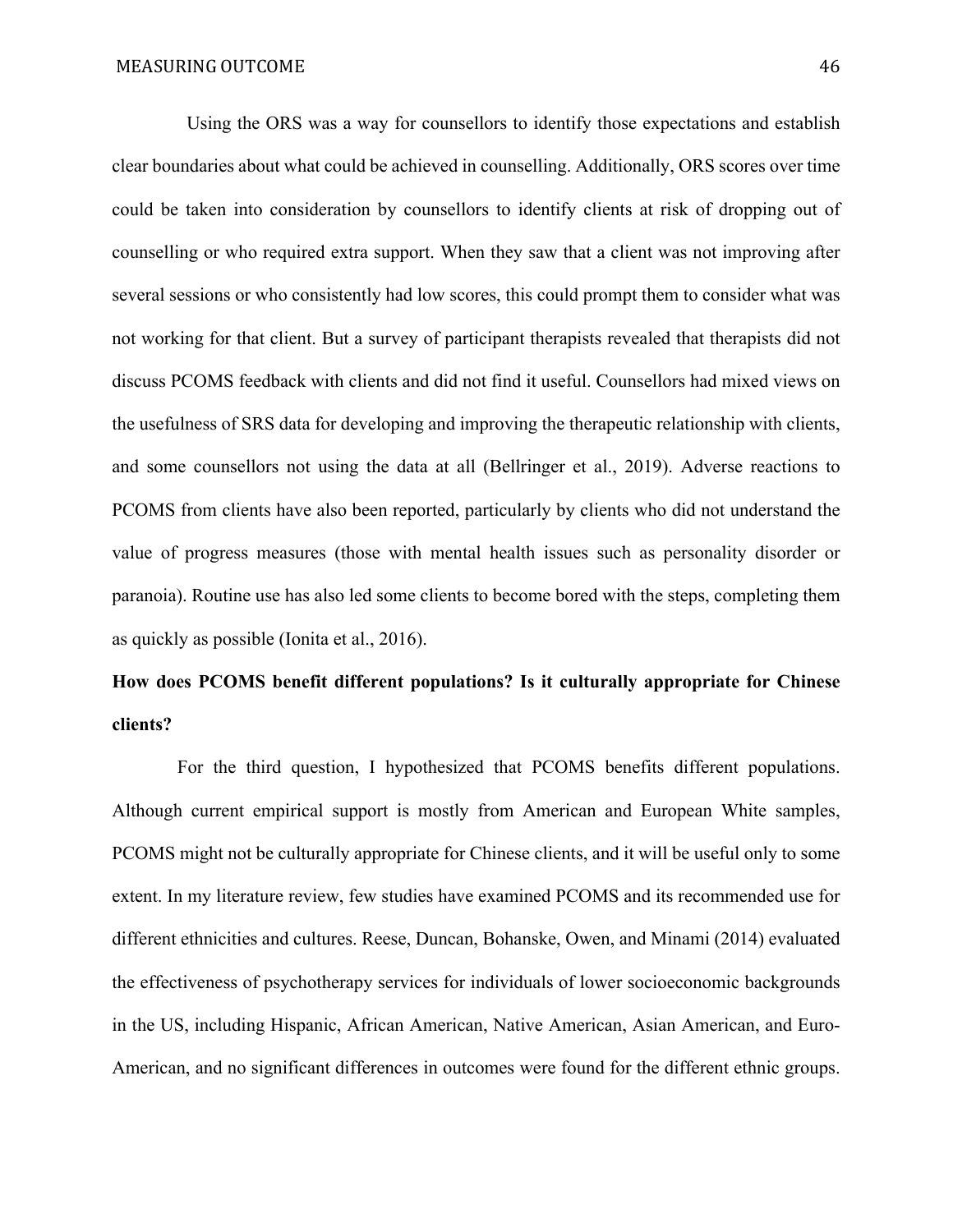To follow up on cross-cultural competency study, Hayes, Owen et al. (2015) argued that although some psychotherapists produce better outcomes than others, their research in university clinic found that outcome for racial/ethnic minority (REM) and non-REM clients did not differ. Also, Reese, Duncan et al. (2017) evaluated outcome and readmission rate in an inpatient psychiatric facility in the US, and the study found that demographic variables had little impact on effectiveness. In the previous hypothesis question one, eight out of nine significant empirical supports of PCOMS effectiveness are from the US, and only one is from Norway. Some preliminary PCOMS studies have been conducted in Europe with White samples, such as the Netherlands, Denmark, and Spain (Sundet, 2012; Østergård et al., 2019; Partridge, Dykeman, 2019). In my review, I concluded that PCOMS benefits different people groups in North America and Europe, and the treatment outcome has no significant difference based on demographic variables.

 Although the existing studies were evidence-based, I agreed with Manthei (2015) on his study implication that possible cultural and national differences in ORS and SRS scores across countries should be considered and noted. Manthei (2015) also pointed out that the ORS and SRS scales have been translated and used in different languages based on the assumption that the USA clinical cut-off scores are internationally applicable. For Chinese clients, none of PCOMS related studies were conducted solely with this people group in western countries. Only two RCTs studies investigated the feedback effect outside of the United States or Europe. First, Chow & Huixian (2015) examined the impact of ROM (Routine Outcome Monitoring) by using PCOMS in an Asian outpatient psychiatric hospital in Singapore (most are Chinese). The study result showed that the feedback group achieved more significant clinical improvements than the non-feedback group regarding the magnitude of change, reliable improvement, and reliable recovery rates. There was also a reduction of dropout rates after the first session and deterioration rates. Second, she et al.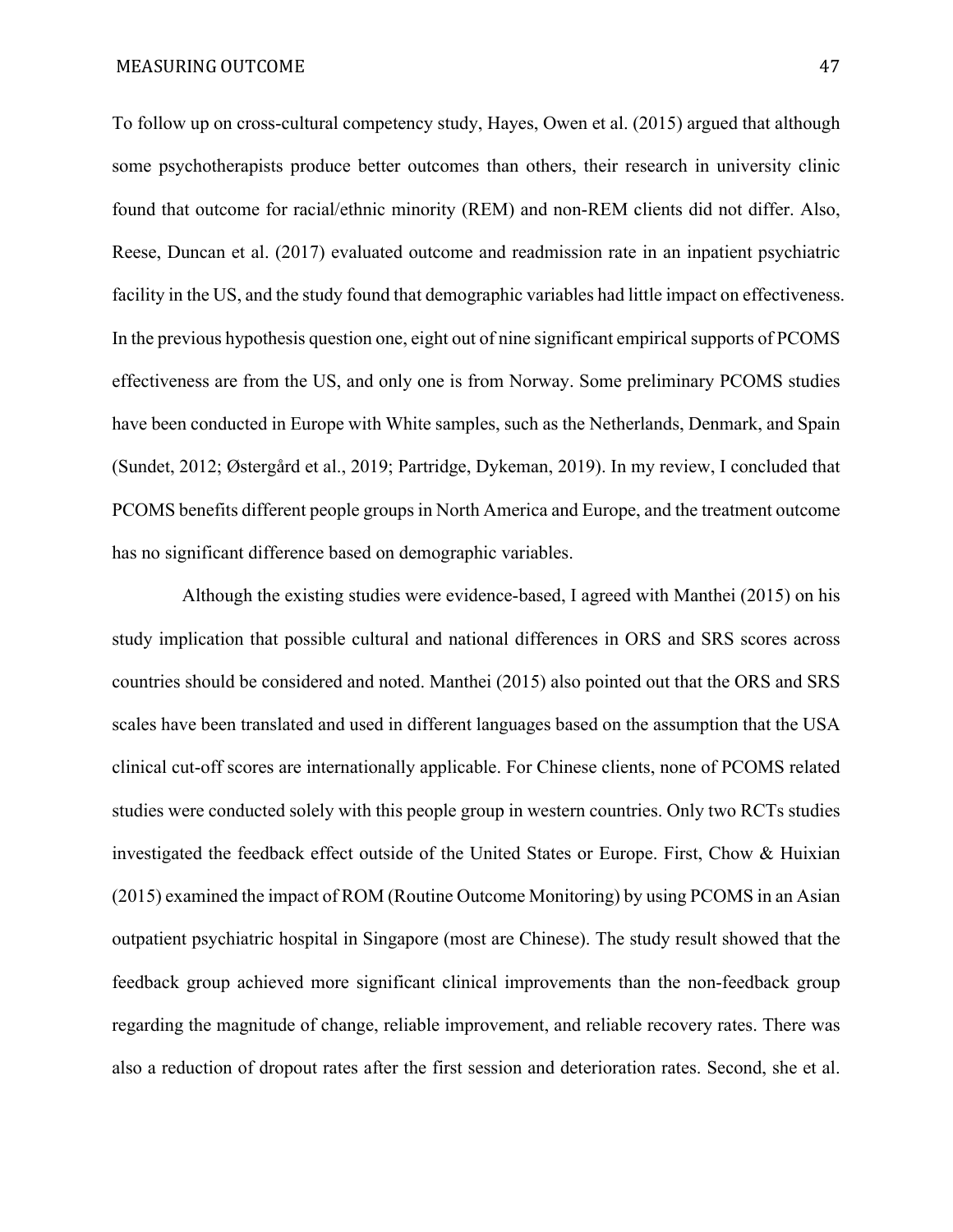(2018) had the first study to demonstrate the effects of improved outcomes and efficiency associated with a client feedback intervention in a Mandarin setting. This study examined the impact of a client feedback intervention, the PCOMS, in a college counseling center in Wuhan, China. Clients in the feedback condition demonstrated significantly more significant improvement than those in the TAU condition at posttreatment. Not-on-track  $(n = 60)$  clients also showed considerably more improvement at six times the rate of reliable change than the TAU condition. Although preliminary, this study suggested that the positive effects of improved outcomes and increased efficiency associated with systematic client feedback could also occur in a college counseling setting in China (She et al., 2018).

 Two years later, Sun et al. (2020) had a secondary data analysis from She et al. (2018), it examined the alliance-outcome relation from the same sample. Results affirm the cross-cultural stability of the session-by-session reciprocal effects of the alliance-outcome model in a Chinese sample. Sun & Wu et al. (2020) suggested that the reciprocal influence model may be stable across cultures. However, I do not think Sun and Wu's suggestion is strongly supported since only several PCOMS studies were conducted outside North America. Three elements need to re-consider when using PCOMS in a Chinese setting. (1) Cross-cultural difference. Rooted in Confucianism, the Chinese are taught to respect authority/superior. Chinese clients often expect expert opinions or a directive counseling style. Also, implicit communication as a Chinese norm of "face-saving" in social touch indicates that therapists should make an effort to discern and attune to clients' unexpressed needs and wishes. We know that PCOMS is intended to be transparent and collaborative, so question around how to create collaboration without confusing the traditional hierarchy and resulting in no feedback effect needs to consider. (2) Translation equivalence. ORS and SRS have been translated from English to Chinese (She, Duncan et al., 2018; Sun, Wu et al.,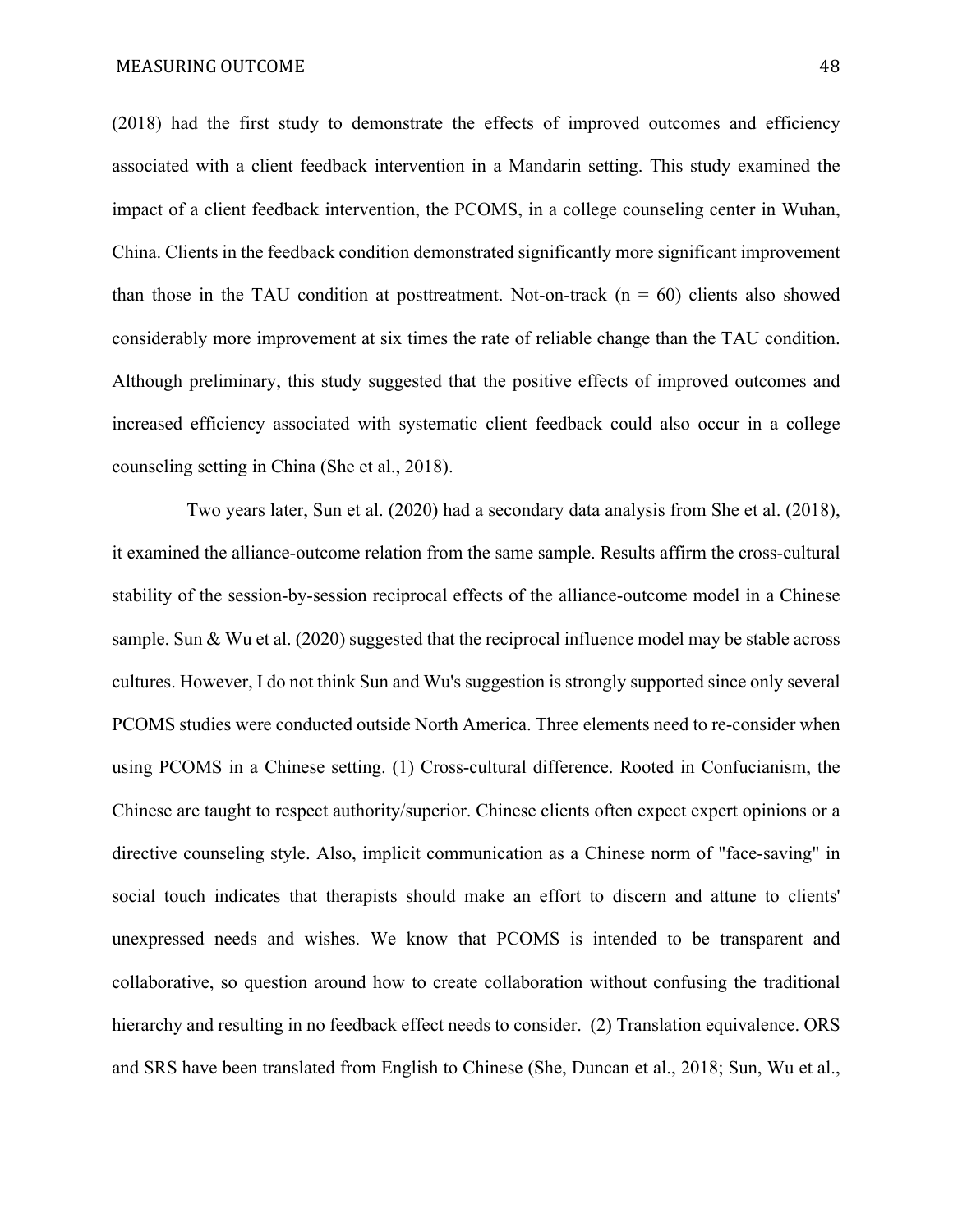2020). Some research showed that no equivalent Chinese words are available for some commonly used English emotional terms such as "concern." The Chinese tend to use relatively few expressive words when talking about their relations. Therefore, translation accuracy and equivalence play a significant role when using outcome measures, like PCOMS, cross-culturally, and further research is much needed. (3) Therapist-client matching. Clients for whom cultural concerns were strongly related to their presenting problems preferred therapists who matched them in race/ethnicity and gender (Miserocchi, 2014). The therapist-client matching consideration does not apply to She, Duncan et al. (2018) and Sun, Wu et al. (2020) 's studies. Still, I imagine that this element is hugely considered in North America's multicultural therapeutic settings.

# **How does PCOMS support counsellors in developing and demonstrating their skills and competencies?**

 For the last question, I also hypothesized that PCOMS benefits counsellors in improving clients' outcomes and supervision. Studies support PCOMS in supervision and training that using client PCOMS data during clinical supervision may be a way to enhance therapist development. Lambert and Hawkins (2001) were the first to suggest that supervision could use client outcome data to discuss client progress and inform future treatment. Duncan (2016) clarified that what makes PCOMS-based supervision different from other methods is its emphasis on clients. I strongly agree with this idea that I have been practicing PCOMS-based supervision in my work. I know that it improves outcomes via identifying at-risk clients, then focuses on the supervisee and professional development using ORS data as an objective standard of effectiveness over time. However, only a few studies have investigated the outcomes of using client PCOMS data in clinical supervision (Bellringer et al., 2019).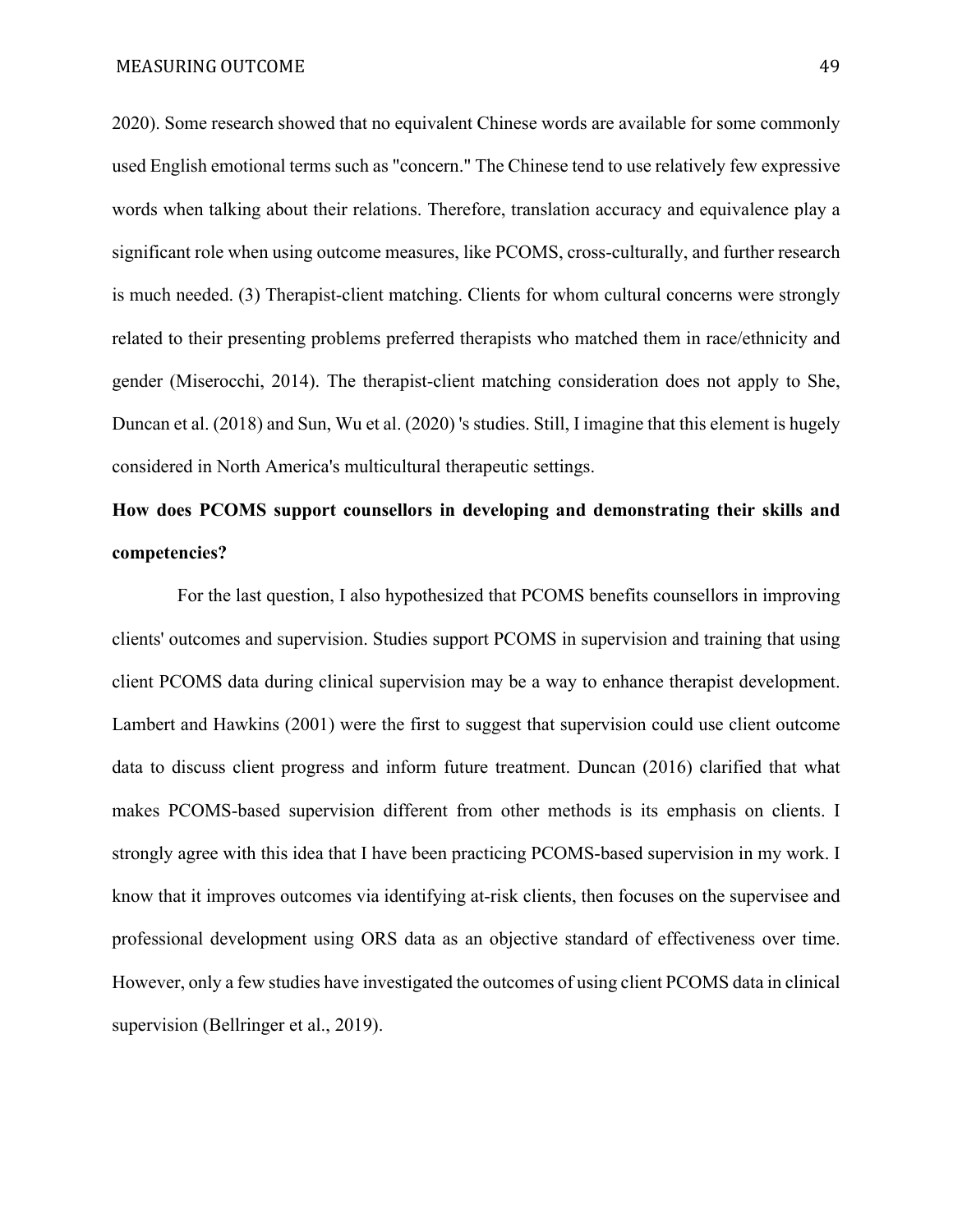Speaking to PCOMS in training, Minieri, Reese et al. (2015) outlined how PCOMS in psychotherapy and supervision can serve as a useful training tool that is a form of evidence-based practice (EBP) also promotes a socially just paradigm in psychotherapy. Miller, Duncan, Brown, Sorrell, and Chalk (2006) conducted the first study of PCOMS training from therapists' perspectives. One year after their PCOMS training, 99% of the therapists at this center continued to use feedback measures regularly with clients (Rousmaniere, Goodyear et al., 2017). In terms of therapist effect, Miller and his colleagues formed a Cycle of Excellence theory, and "deliberate practice" has been applying to many therapists.

#### **Limitations**

 The advantages of PCOMS include the simplicity of the ORS and SRS scales and the minimal implementation time with clients. However, PCOMS still encounters resistance from both therapists and clients. The potential of PCOMS for reducing dropout rates with non-English speaking clients is an essential aspect of research.

#### **Limitation of Usefulness**

 Manthei (2015) noted that since the ORS only measures general well-being, a disadvantage was that it could not be used to assess the particular problem for which counselling was sought. Similarly, Hafkenscheid et al. (2010) noted that the ORS does not measure "clinical risk factors such as suicide or alcohol or drug use" (p. 10). They concluded that outcome evaluations based on PCOMS " were far from comprehensive and did not contain multiple perspectives. Twenty-one researchers based in either Canada or the USA, and four were based in Australia, New Zealand, the United Kingdom, and India (Ionita et al., 2016). They raised dissatisfaction with the PCOMS measures, including skepticism about the usefulness and validity of measures that ask "vague questions to get at something as hard to pin down as well-being," and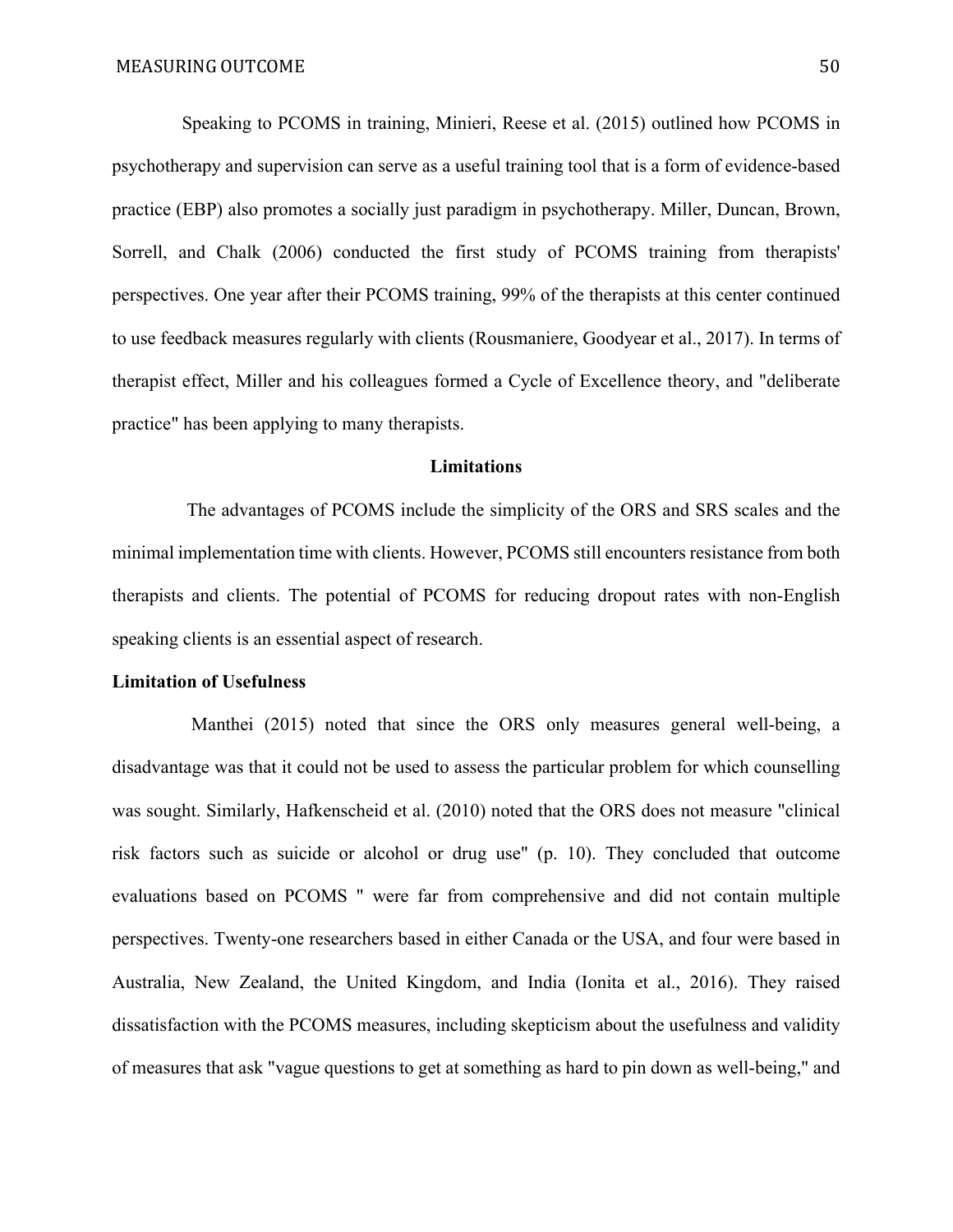concerns over variability in scores, which seem to reflect how the week might have been for the clients rather than their actual well-being.

#### **The Concerns of Use**

 In the previous literature review, Sundet (2012) noted that while the therapists were optimistic about the scales' feasibility, they had concerns that the scales could disrupt therapy. One problem was the possibility that "the scales could become an occasion for deflecting attention and focus away from the central agenda of the therapy towards aspects of the scales" (p. 125). Sundet (2012) was also concerned about the ORS item on client social well-being, including work colleagues and friendships. Although Shaw and Murray (2014) noted the advantage of PCOMS in its simplicity and minimal implementation time, they also cautioned that improper use might result in two risks to therapy: (1) the scales are used in a mechanical way rather than as a clinical tool to encourage meaningful discussion of the relationship, monitoring change and tailoring treatment to suit each individual; (2) the therapist has power over a client if a client is forced, rather than invited, to complete the scales.

#### **Clients' Negative Reaction**

 Although ORS and SRS's use has high client acceptance in most of the existing studies, Ionita's et al. (2016) analyzed clients' adverse reactions to PCOMS, and those clients did not understand the value of progress measures (those with mental health issues such as personality disorder or paranoia). Routine use has also led some clients to become bored with the steps, completing them as quickly as possible. In Hafkenscheid et al. (2010) study, they pointed out that the ORS and SRS limitations include reliance on self-assessments and lack of control for social desirability influences circumstances associated with power issues such as when a client has been referred for treatment by another agency. In such cases, clients may provide higher ORS scores to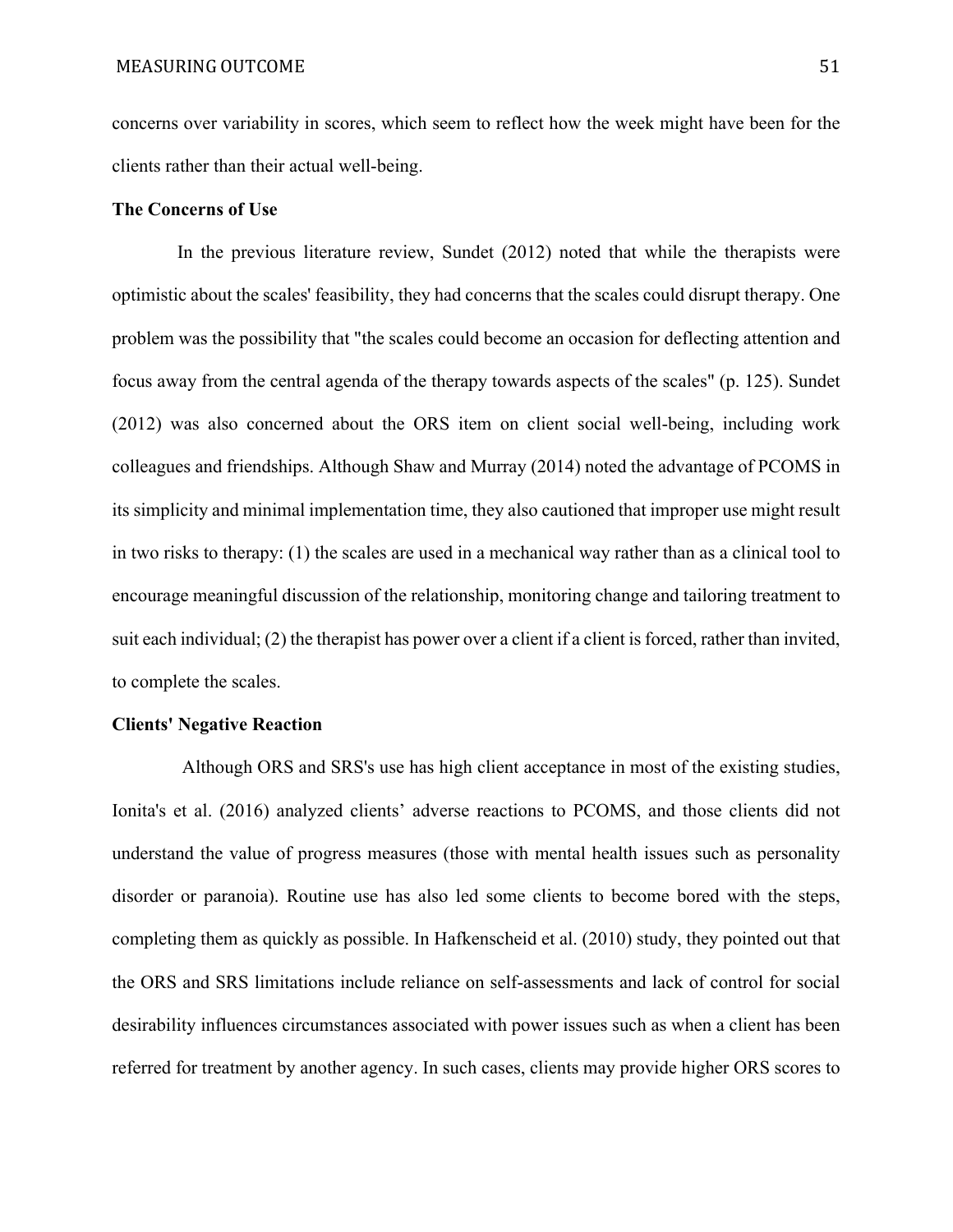show that everything is fine and hide their vulnerability or failure feelings. Besides, some clients found it embarrassing or difficult to rate the counsellor sitting in front of them because they did not want to offend the counsellor or felt pressured to give a high rating.

#### **Cultural Adaptation**

 Duncan and Reese (2015) believe that PCOMS offers a culturally responsive process that can benefit clients of Color. In a broader view of the client feedback literature, current feedback researches have been predominantly conducted with non-Hispanic and White individuals (Minieri et al., 2015). PCOMS has been translated and used in the Netherlands (Hafkenscheid, Duncan and Miller, 2010; Janse et al., 2014), New Zealand (Bridgman, 2015), Norway (Sundet, 2012), Spain (Gimeno-Peón et al.,2019), and Denmark (Østergård, Randa & Hougaard, 2018). Some studies in Europe suggested that the average ORS and SRS scores were lower than samples from America. They reasoned that while this may reflect an overall lack of change in some European samples, it could also indicate cross-cultural differences. Therefore, the presented findings need to be interpreted with caution due to several limitations. First, all the instruments used were developed and validated in the United States. Although care was taken in the translation process, questions remain concerning the validity of the measures used in countries outside of the US (Duncan et al., 2012). Second, Sun et al. (2017) suggested that there were distinct differences between the Western and Eastern cultural norms in the actual process of building relationships. Third, Chinese therapists' training based on Western psychotherapy models may be incongruent with Chinese clients' perceptions of psychotherapy. This incongruence within the dyad can be a culturallyspecific source of alliance strain or rupture.

#### **Organizational Training**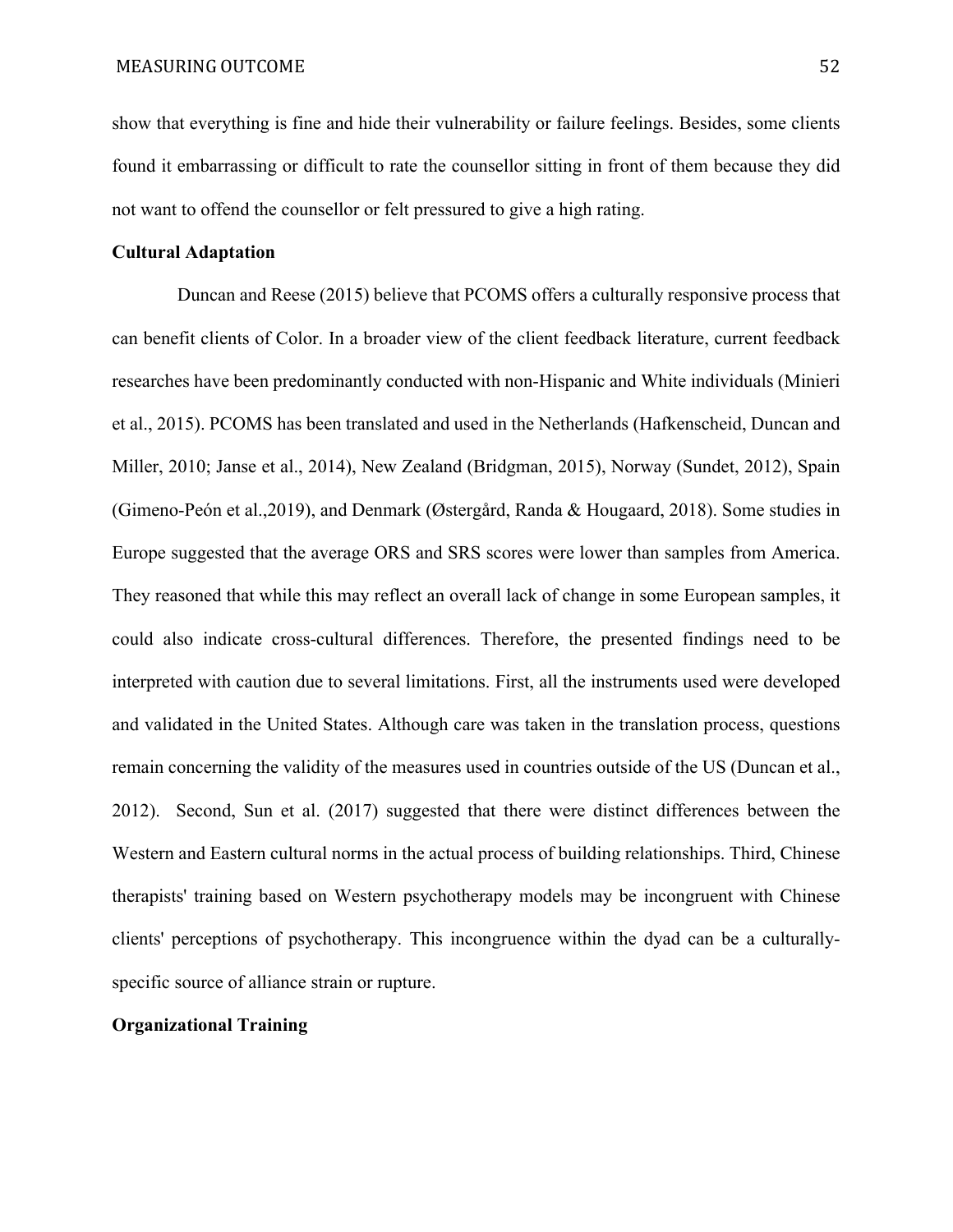Sundet (2012) cautioned of the risks of using the ORS and SRS in an organizational context, as they are also "a technology with controlling and disciplining functions according to norms and standards set by the agency or health authorities" (p. 304). In other words, the client data may be used for therapist performance monitoring. It becomes an issue when scale scores are no longer therapeutic tools but tools for survival (therapists with low test scores can be fired) and reward (therapists with clients who score positively receive a bonus). A possible scenario is when therapists' economic and workplace well-being increasingly depends on the ORS and SRS scores. In open or subtle ways, it can lead therapists to influence clients to change scores in a direction that supports the organization. Also, there is some evidence to suggest that trainee therapy outcomes improve using client feedback (Reese et al., 2009). More evidence is needed to understand how this process specifically promotes trainee development and can enhance the supervisory process (Minieri et al., 2015).

#### **Implications**

#### **Deliberate Practice**

 PCOMS is integrated within therapy, enabling ongoing assessment of treatment. It also serves as a tool for initiating meaningful conversations to lead to better outcomes and therapeutic alliance. As discussed previously, major current studies examined the PCOMS feedback effect, but few studies looked into the therapist effect when using PCOMS with a different population. In terms of therapist professional development, some researchers have noticed how PCOMS can benefit therapists and agencies in their counselling routine work and skills training, which Eriscsson (2009) calls it "deliberate practice." In 2015, Chow and associates published the first study on the impact of deliberate practice on therapist development. The research examined the relationship between the outcome and various practitioner variables, including demographics,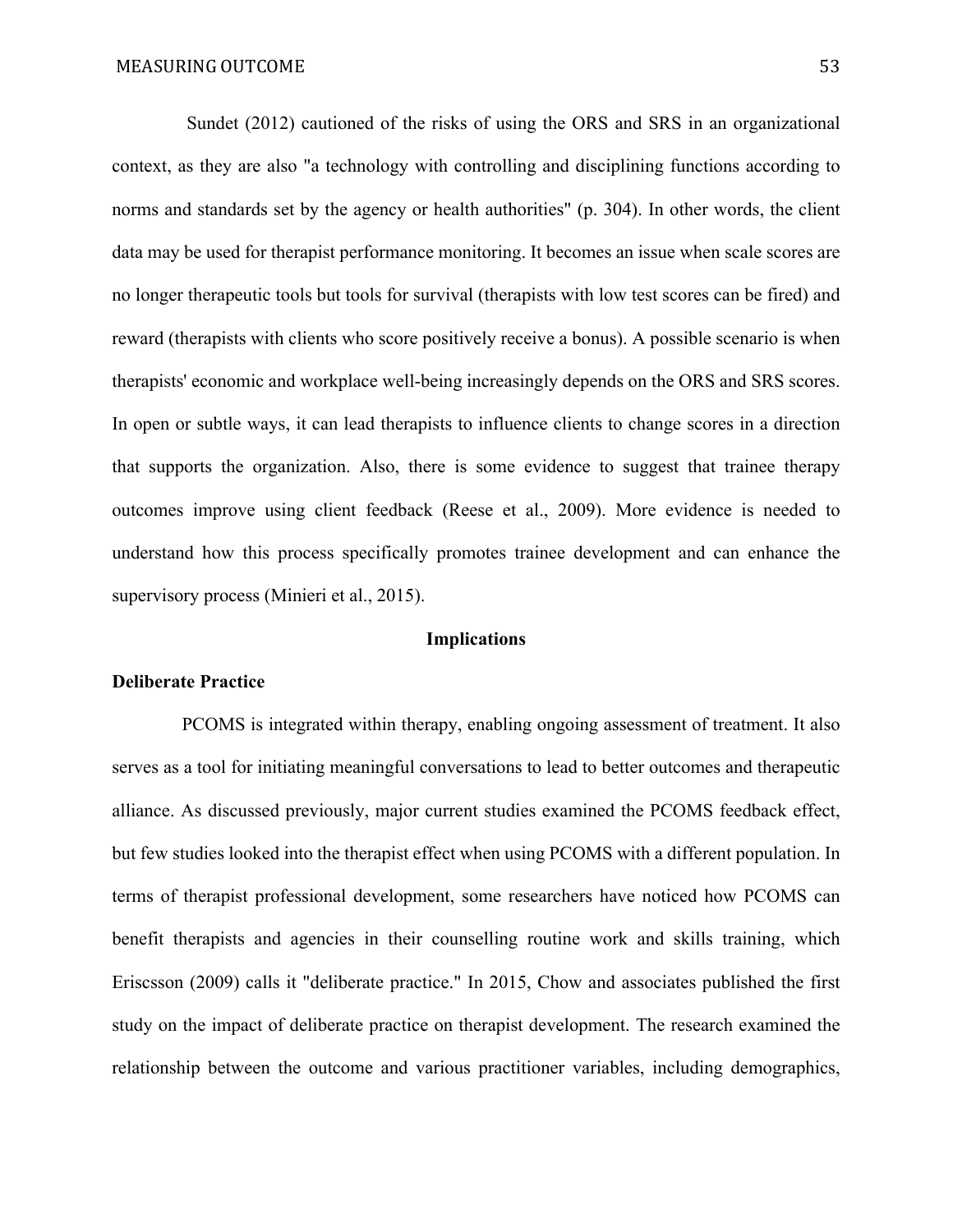work practices, participation in professional development activities, beliefs regarding learning and growth as a therapist, and personal appraisals of therapeutic effectiveness (Rousmaniere, Goodyear et al., 2017). At the same time, Boswell, Kraus, Miller, and Lambert (2015) described the need for research to incorporate the deliberate practice of soliciting and incorporating negative feedback, especially in cases where the PCOMS is used. Therefore, I firmly believe that PCOMS brings efficacy in monitoring psychotherapy outcome and alliance, and sheds more light on skills training and clinician development.

 Researchers have advocated the complimentary use of an audio-video recording of therapy sessions to aid the session's moment-by-moment focus. The recording enables both supervisor and supervisee to monitor the counselling process, thus providing a platform to review and guide the supervisee's work. Finally, not only can the supervisor provide guidance and consultation "one client at a time," but the supervisor can also help design specific training activities to improve well-defined areas of clinical skills "one therapist at a time" (Chow, 2014).

#### **PCOMS Use in Local Agency**

 As more and more agencies and organizations adopted the feedback system by using PCOMS, more work around improving outcomes and helping the therapist grow is needed to be documented and examined. For example, Touchstone Family Association in BC Canada, an agency where I am working, has adopted PCOMS for around eight years. It serves people who speak English, Mandarin, and Punjab, including immigrants. Some counsellors from the agency had commented that non-White clients tended to give higher ratings than White clients. For some Asian clients, there appeared to be problems in understanding the scales' terminology, particularly the well-being aspects of the ORS. It may have contributed to the higher scores. Counsellors also suggested that some Chinese clients scored SRS highly due to respect for the "teacher" (counsellor).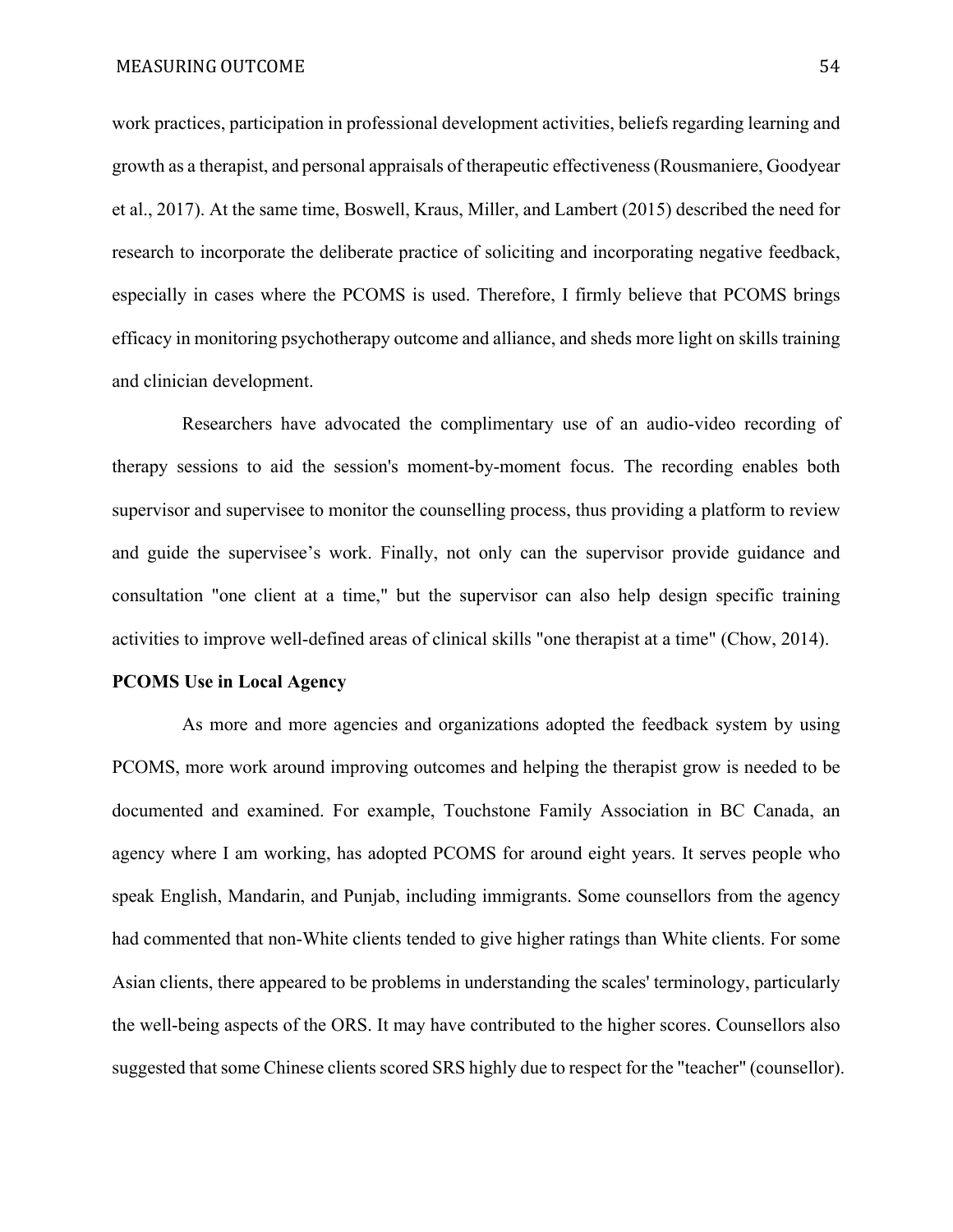Wan (2001) argued that a lack of equivalence could bring problems if minority members whose first language is not English use an English-language scale as they may lack the cognitive structure for the concept. As this Capstone has discussed, cross-cultural difference and translation equivalence need to be considered when using PCOMS with Asian/Chinese clients. To examine universality and cultural adaption of PCOMS in a multicultural counselling agency, such as Touchstone, is significant. As the above implicated, a fundamental requisite for accurate translation is the presence of equivalent terms in the new language. Furthermore, a suggested comparison of the ORS study on Asian and non-Asian counsellors can be made in Touchstone Family Association.

#### **Conclusion**

 The PCOMS, routinely measuring outcome and the alliance with every client, ensures that neither issue is left to chance. It allows both transparency and true partnership with clients, keeping their perspectives on the centerpiece. Also, PCOMS serves as an early warning device that identifies clients who are not benefiting so that the client and the therapist can chart a different course. In turn, it encourages the counsellor to step outside of business as usual, do new things, and therefore continue to grow as a therapist. Finally, PCOMS helps clients focus on what needs to change outside of therapy and during the hour. (Duncan & Sparks, 2016). Self-report tests, such as ORS and SRS, have a firm reliance on language that can be problematic with translations and the originals administered to cultural group members whose first language is not English (Wan, 2001). Chinese clients and European clients evaluated in this Capstone may indicate cultural differences, and different wording with translation and different cut-off scores for the ORS or SRS would be more suitable. Therefore, translation accuracy and equivalence play a significant role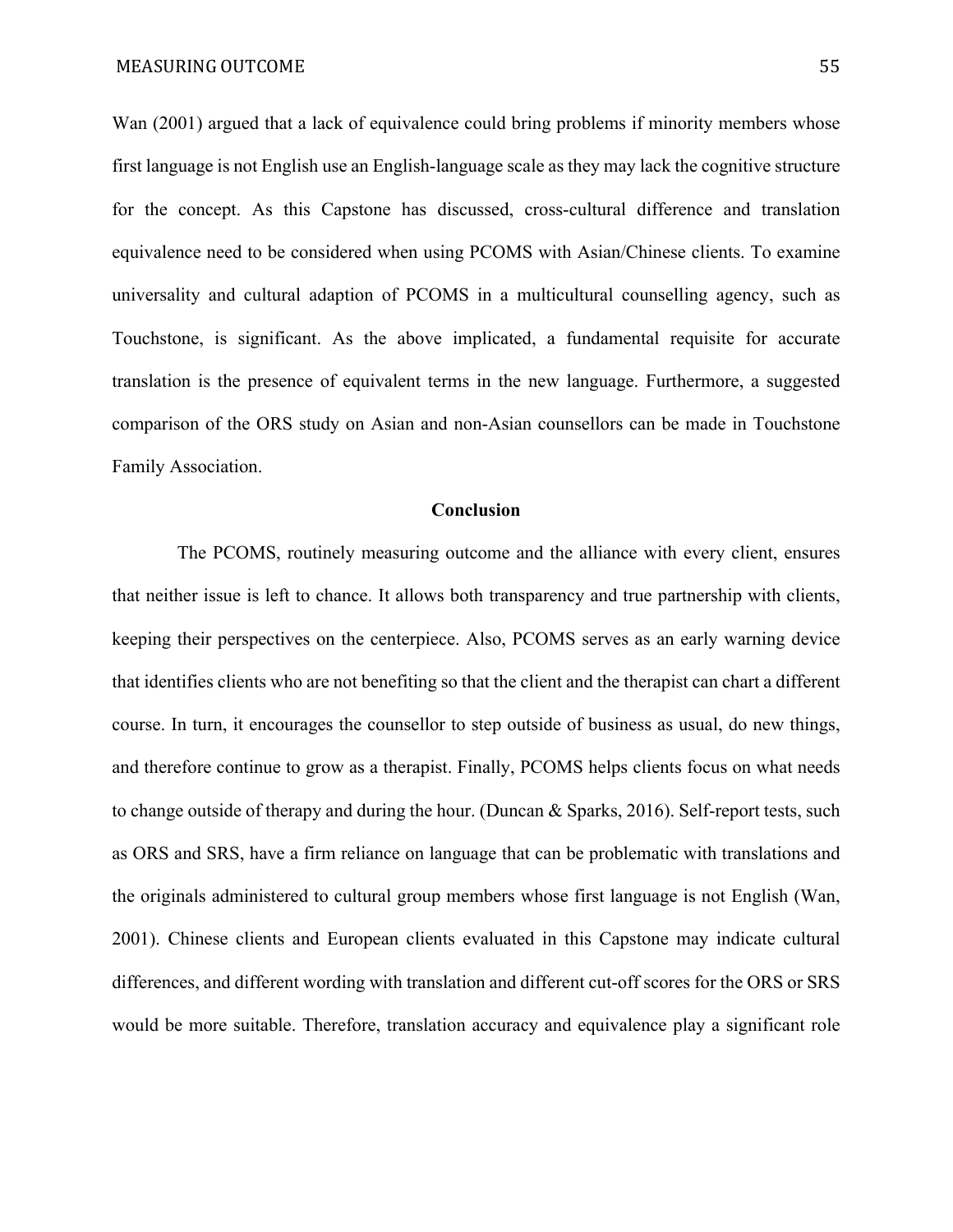when using outcome measures, like PCOMS, cross-culturally, and further research is much needed.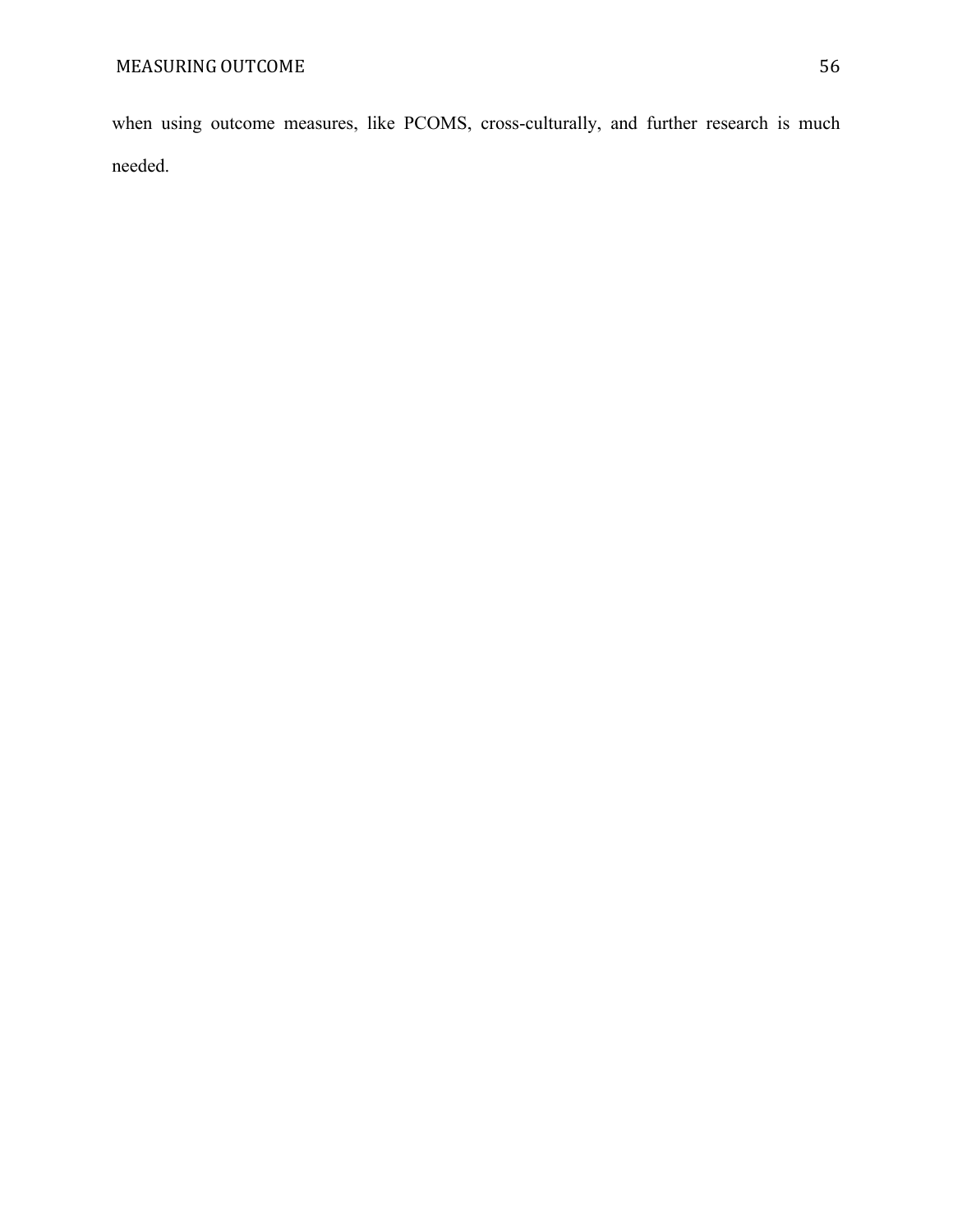#### **References**

- Anker, M. G., Duncan, B. L., & Sparks, J. A. (2009). Using client feedback to improve couple therapy outcomes: A randomized clinical trial in a naturalistic setting. Journal of Consulting and Clinical Psychology, 77(4), 693– 704.
- Anker, M. G., Owen, J., Duncan, B. L., & Sparks, J. A. (2010). The alliance in couple therapy: Partner influence, early change, and alliance patterns in a naturalistic sample. Journal of Consulting and Clinical Psychology, 78(5), 635.
- Asay, T. P., & Lambert, M. J. (2006). The empirical case for the common factors in therapy: Quantitative findings. In M. A. Hubble, B. L. Duncan & S. D. Miller (Eds.), The heart and soul of change: What works in therapy. (pp. 33-56). Washington D.C.: APA Press.
- Baldwin, S., Berkeljon, A., Atkins, D., Olsen, J., & Nielsen, S. (2009). Rates of change in naturalistic psychotherapy: contrasting dose-effect and good-enough level models of change. Journal of Consulting and Clinical Psychology, 77, 203–211.
- Bellringer, M., Kolandai-Matchett, K., Janicot, S., Michie, E., Garrett, N., Van Kessel, K., & Abbott, M. (2019). Evaluation of the Partners for Change Outcome Management System (PCOMS) in a Gambling Treatment Setting.
- Boswell, J. F., Kraus, D. R., Miller, S. D., & Lambert, M. J. (2015). Implementing routine outcome monitoring in clinical practice: Benefits, challenges, and solutions. Psychotherapy research, 25(1), 6-19.
- Bridgman, G. (2015). Analysis of PGF ORS and SRS data 2011-2014: Report for the Problem Gambling Foundation. Auckland: Department of Social Practice, Unitec. Retrieved from http://unitec.researchbank.ac.nz/bitstream/handle/10652/3525/PGF%20analysis.pdf?sequen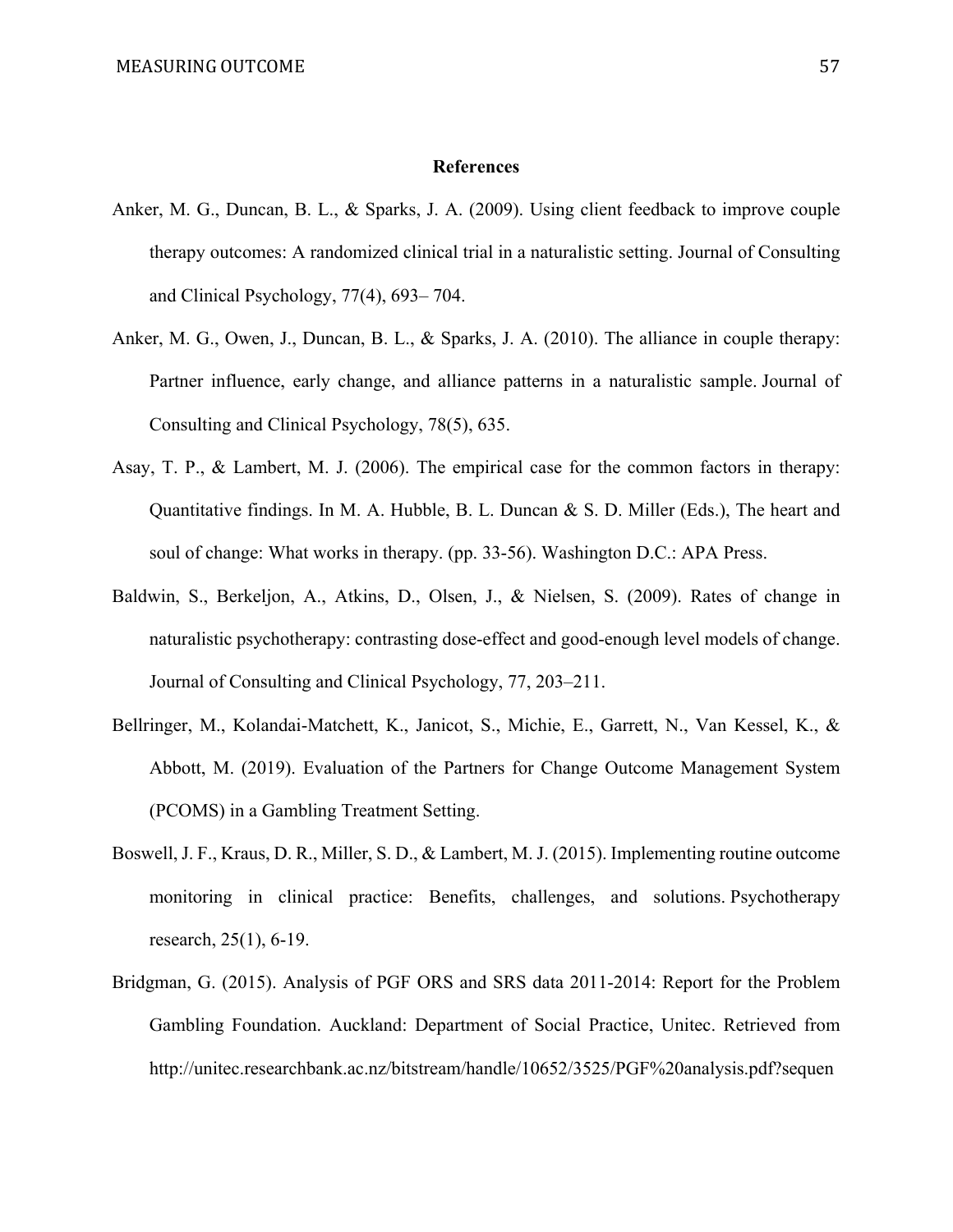ce=1&isA llowed=y.

- Brattland, H., Koksvik, J. M., Burkeland, O., Grawe, R. W., Klockner, C., Linaker, O. M., ... Iversen, V. C. (2018). The effects of routine outcome monitoring (ROM) on therapy outcomes in the course of an implementation process: A randomized clinical trial. Journal of Counseling Psychology, 65(5), 641-652.
- Buchanan, L. (2019). Measuring Psychotherapy Outcomes: Feedback to Counselors and Clients.
- Budesa, Z. (2020). Feedback-Informed-Treatment: A Deliberate Approach to Responsible Practice. International Journal on Responsibility, 79.

Cabral, R. R., & Smith, T. B. (2011). Racial/ethnic matching of clients and therapists in mental health services: A meta-analytic review of preferences, perceptions, and outcomes. Journal of Counseling Psychology, 58(4), 537-554.

doi:http://dx.doi.org.proxy.cityu.edu/10.1037/a0025266

- Carlier, I. V., Meuldijk, D., Van Vliet, I. M., Van Fenema, E., Van der Wee, N. J., & Zitman, F. G. (2012). Routine outcome monitoring and feedback on physical or mental health status: evidence and theory. Journal of evaluation in clinical practice, 18(1), 104-110.
- Chow, D. (2014). The study of supershrinks: Development and deliberate practices of highly effective psychotherapists (Doctoral dissertation, Curtin University).
- Chow, D., & Huixian, S. (2015). The use of routine outcome monitoring in an Asian outpatient psychiatric setting. In Poster session presented at the World Federal of Mental Health Conference, Singapore.
- Cooper, M., Stewart, D., Sparks, J., & Bunting, L. (2012). School-based counseling using systematic feedback: A cohort study evaluating outcomes and predictors of change. Psychotherapy Research, https://doi.org/10.1080/ 10503307.2012.735777.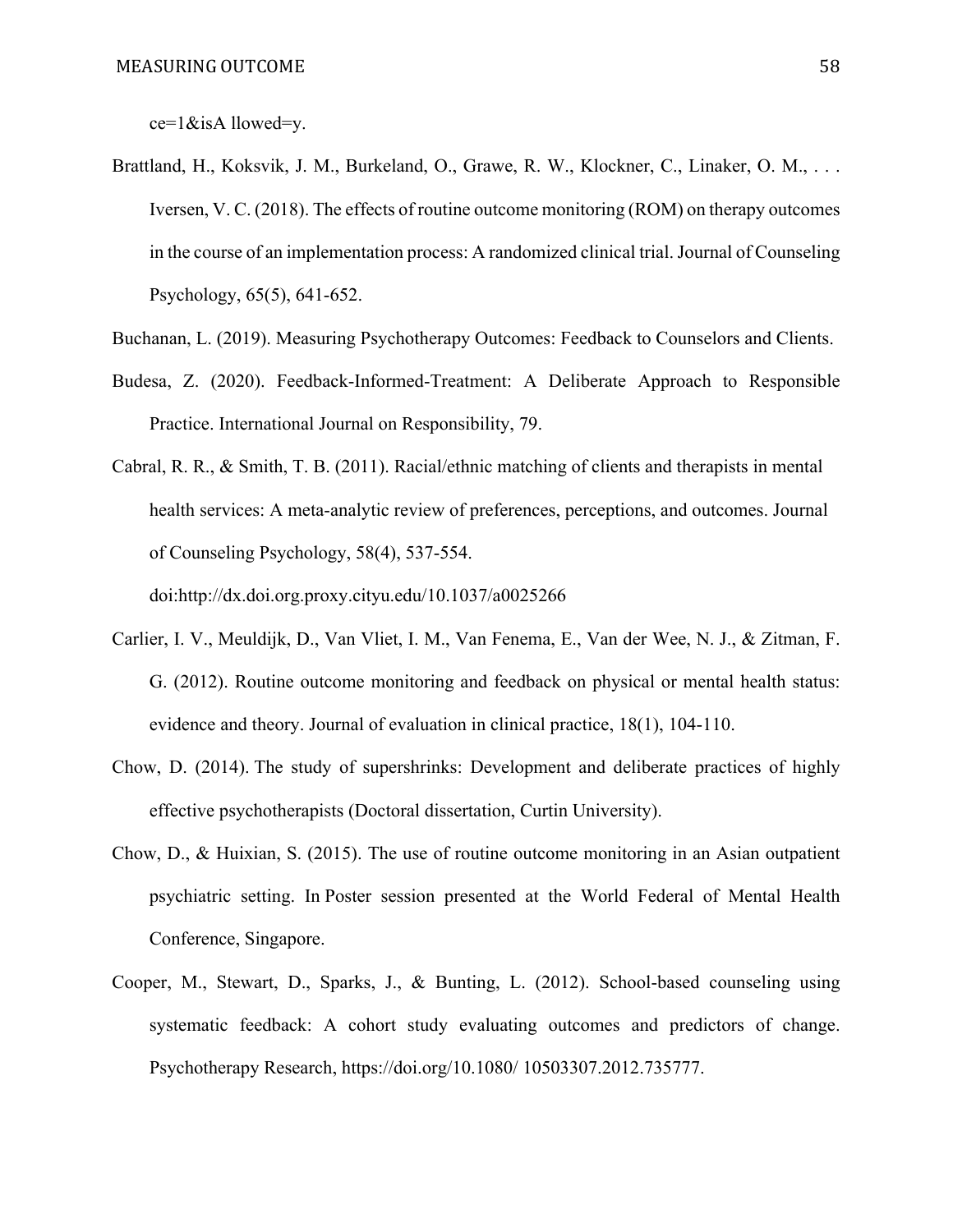- Davidsen, A. H., Poulsen, S., Lindschou, J., Winkel, P., Tróndarson, M. F., Waaddegaard, M., & Lau, M. (2017). Feedback in group psychotherapy for eating disorders: A randomized clinical trial. Journal of Consulting and Clinical Psychology, 85, 484–494. http://dx.doi.org/10.1037/ ccp0000173
- Day‐Vines, N. L., Wood, S. M., Grothaus, T., Craigen, L., Holman, A., Dotson‐Blake, K., & Douglass, M. J. (2007). Broaching the subjects of race, ethnicity, and culture during the counseling process. Journal of Counseling & Development, 85(4), 401-409.
- Duan, C., Hill, C., Jiang, G., Hu, B., Chui, H., Hui, K., ... & Yu, L. (2012). Therapist directives: Use and outcomes in China. Psychotherapy Research, 22(4), 442-457.
- Duncan, B. L. (2010). Saul Rosenweig: The founder of common factors. In B. L. Duncan, S. D. Miller, B. E. Wampold & M. A. Hubble (Eds.), The heart and sould of change: Delivering what works in therapy. (pp. 3-22). Washington, DC: American Psychological Association.
- Duncan, B. L. (2012). The partners for change outcome management system (PCOMS): The Heart and Soul of Change Project. Canadian Psychology/Psychologie Canadienne, 53(2), 93–104. https://doi.org/10.1037/a0027762
- Duncan, B. L. (2014). On becoming a better therapist (2nd ed.). Washington, DC: American Psychological Association.
- Duncan, B. L., Miller, S.D., Sparks, J. A. (2003). The Child Outcome Rating Scale. Authors: Ft. Lauderdale, FL.
- Duncan, B. L., Miller, S.D., Sparks, J.A. (2004). The heroic client: A revolutionary way to improve effectiveness, rev. Ed.. San Francisco: Jossey Bass.
- Duncan, B.L., Miller, S.D., & Wampold, B.E. (Eds.) (in press). The heart and soul of change: Delivering what works, 2nd ed.. Washington, DC: APA Press.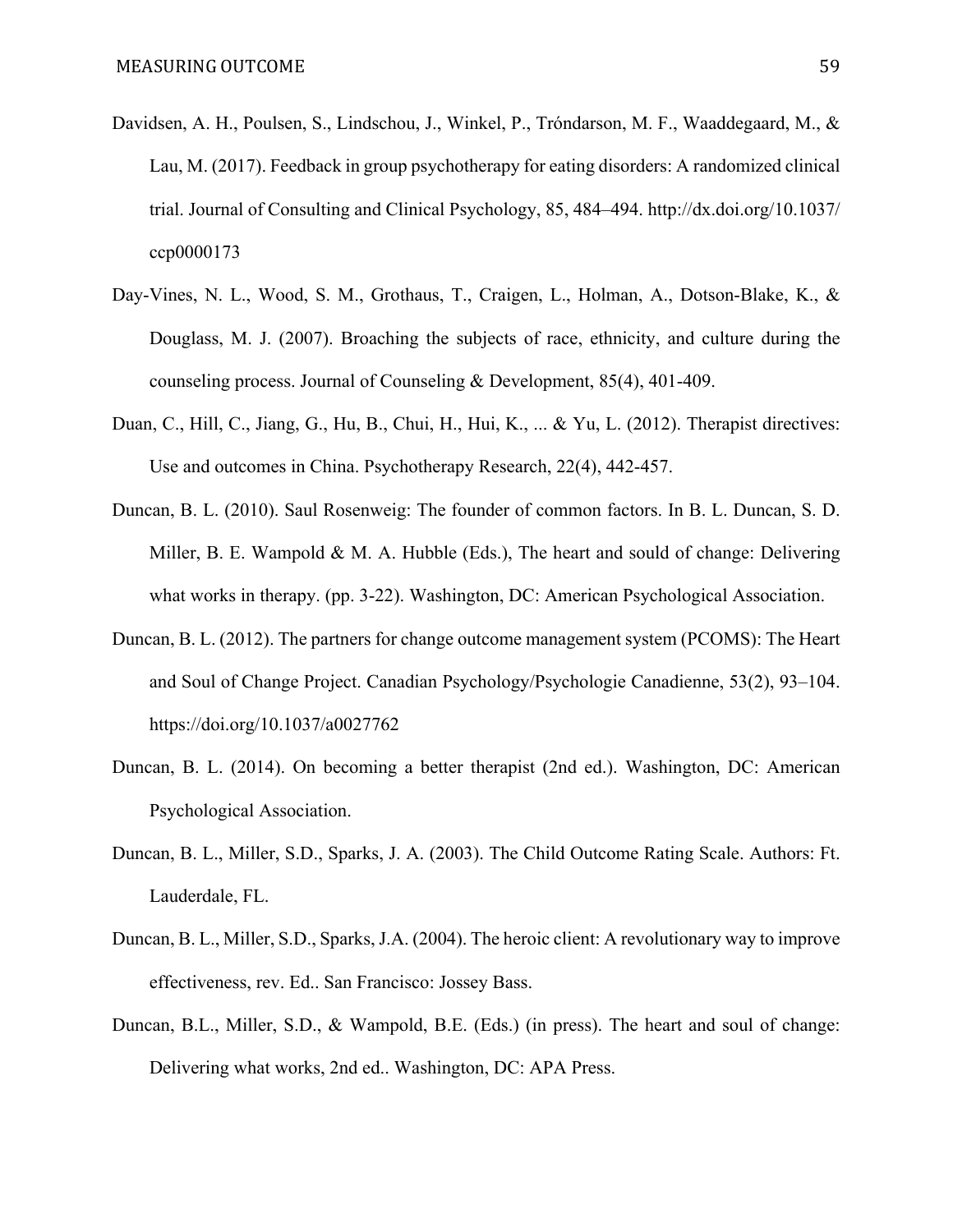- Duncan, B. L., Miller, S. D., Sparks, J., Claud, D. A., Reynolds, L. R., Brown, J., & Johnson, L. D. (2003). The session rating scale: Preliminary psychometric properties of a "working" alliance measure. Journal of Brief Therapy, https://doi.org/10.1.1.463. 8178
- Duncan, E. A. S., & Murray, J. (2012). The barriers and facilitators to routine outcome measurement by allied health professionals in practice: A systematic review. BMC Health Services Research, 12, 96. http://dx .doi.org/10.1186/1472-6963-12-96
- Duncan, B. L., & Reese, R. (2015). The partners for change outcome management system (PCOMS) revisiting the client's frame of reference. Psychotherapy, 52(4), 391–401. https://doi. org/10.1037/pst0000026
- Duncan, B., & Sparks, J. (2017). The Partners for Change Outcome Management System. Encyclopedia of couple and family therapy, 1-10.
- Duncan, B. L., & Sparks, J. A. (2016). Systematic Feedback Through the Partners for Change Outcome Management System (PCOMS). Handbook of pluralistic counselling and psychotherapy, 1, 55-67.
- Duncan, B.L., & Sparks, J.A. (2007). Heroic clients, heroic agencies: Partners for change, rev. ed. www.talkingcure.com: ISTC Press
- Ericsson, K. A., Krampe, R. T., & Tesch-Romer, C. (1993). The role of deliberate practice in the acquisition of expert performance. Psychological Review, 100(3), 363-406.
- Flückiger, C., Del, A. C., Wampold, B. E., & Horvath, A. O. (2018). The alliance in adult psychotherapy: A meta-analytic synthesis. Psychotherapy, 55(4), 316–340. https://doi.org/10. 1037/pst0000172
- Gimeno-Peón, A., Barrio-Nespereira, A., & Prado-Abril, J. (2018). Monitor- ización sistemática y feedback en psicoterapia [Routine outcome monitor- ing and feedback in psychotherapy].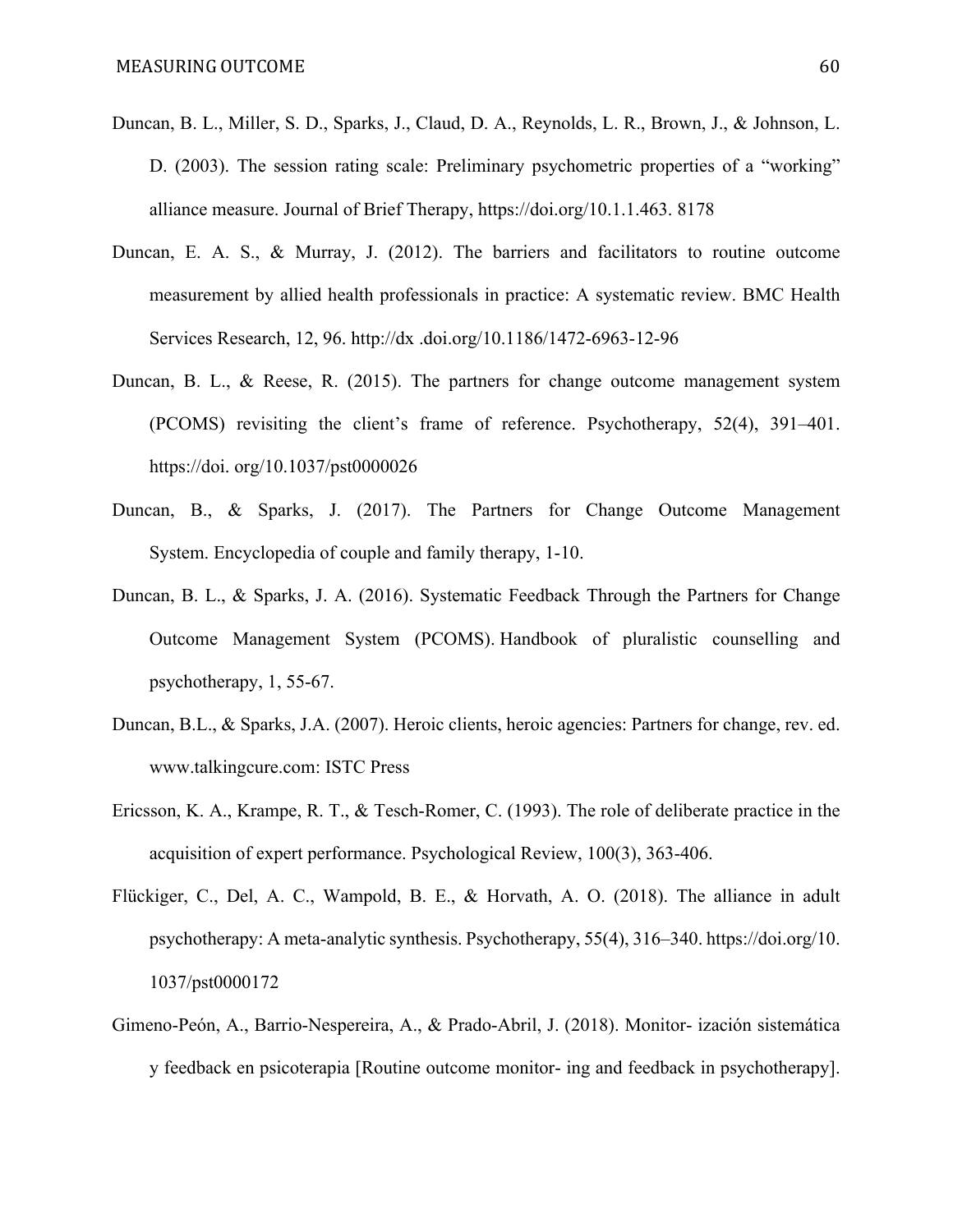Papeles del Psicólogo, 39, 174–182. http://dx.doi.org/10.23923/pap.psicol2018.2872

- Gondek, D., Edbrooke-Childs, J., Fink, E., Deighton, J., & Wolpert, M. (2016). Feedback from outcome measures and treatment effectiveness, treatment efficiency, and collaborative practice: A systematic review. Administration and Policy in Mental Health and Mental Health Services Research, 43(3), 325-343.
- Goodyear, R. K., Wampold, B. E., Tracey, T. J., & Lichtenberg, J. W. (2017). Psychotherapy expertise should mean superior outcomes and demonstrable improvement over time. The Counseling Psychologist, 45(1), 54-65.
- Greenhalgh, J., Abhyankar, P., McCluskey, S., Takeuchi, E., & Velikova, G. (2013). How do doctors refer to patient-reported outcome measures (PROMS) in oncology consultations? Quality of Life Research, 22(5), 939–950. doi:10.1007/s11136-012-0218-3.
- Hafkenscheid, A., Duncan, B. L., & Miller, S. D. (2010). The outcome and session rating scales. A cross-cultural examination of the psychometric properties of the Dutch translation. Journal of Brief Therapy, 7(1), 1-12.
- Hanlon, P. (2005). PacifiCare screening tool, policies raise concerns. New England Psychologist, 13, 11–12.
- Hannan, C., Lambert, M. J., Harmon, C., Nielsen, S. L., Smart, D. W., Shimokawa, K., et al. (2005). A lab test and algorithms for identifying clients at risk for treatment failure. Journal of Clinical Psychology: In Session, 61, 155-63.
- Harmon, S. C., Lambert, M. J., Smart, D. W., Hawkins, E. J., Nielsen, S. L., Slade, K., & Lutz, W. (2007). Enhancing outcome for potential treatment failures: Therapist/client feedback and clinical support tools. Psychotherapy Research, 17, 379–392.

Hatfield, D. R., & Ogles, B. M. (2004). The use of outcome measures by psychologists in clinical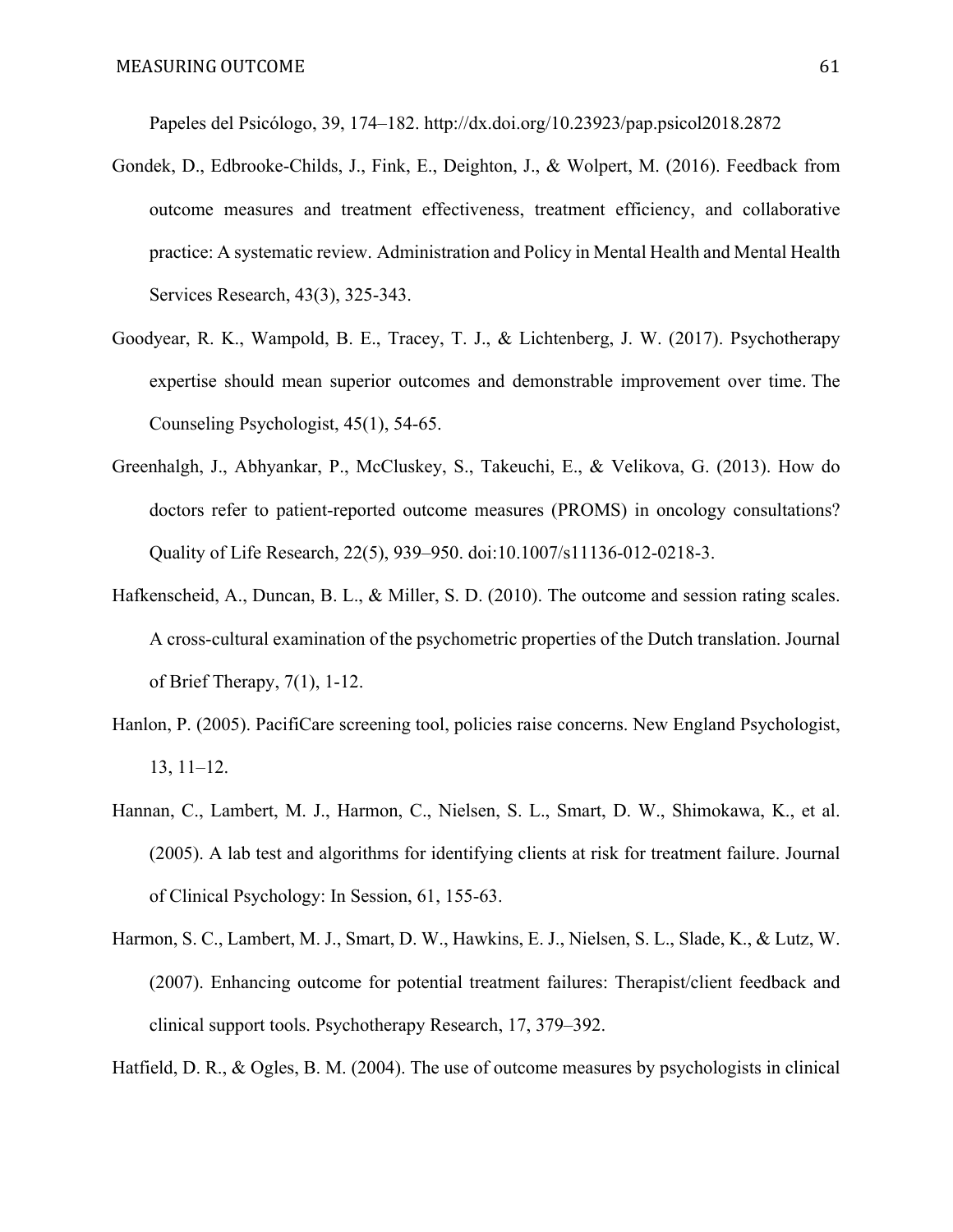practice. Professional Psychology: Research and Practice, 35, 485–491.

- Hayes, J. A., Owen, J., & Bieschke, K. J. (2015). Therapist differences in symptom change with racial/ethnic minority clients. Psychotherapy, 52(3), 308.
- Hubble, M., Duncan, B., Miller, S., & Wampold, B. (2009). Introduction. In B. Duncan, S. Miller, B. Wampold, & M. Hubble (eds.) (2009). The Heart and Soul of Change (2nd Ed.): Delivering "What Works" (pp. 23-46). Washington, D.C.: APA Press.
- Hwang, K. (2000). Chinese relationalism: Theoretical construction and methodological considerations. Journal for the Theory of Social Behaviour, 30(2), 155–178. https://doi.org/10.1111/ 1468-5914.00124
- Ionita, G., Fitzpatrick, M., Tomaro, J., Chen, V. V., & Overington, L. (2016). Challenges of using progress monitoring measures: Insights from practicing clinicians. Journal of Counseling Psychology, 63(2), 173-182.
- Janse, P., Boezen-Hilberdink, L., van Dijk, M. K., Verbraak, M. J. P. M., & Hutschemaekers, G. J. M. (2014). Measuring feedback from clients: The psychometric properties of the Dutch outcome rating scale and session rating scale. European Journal of Psychological Assessment, 30(2). https:// doi.org/10.1027/1015-5759/a000172
- Jacomson N. S., & Truax, P. (1991). Clinical significance: A statistical approach to defining meaningful change in psychotherapy research. Journal of Consulting and Clinical Psychology, 59, 12-19.
- Janse, P. D., de Jong, K., Van Dijk, M. K., Hutschemaekers, G. J. M., & Verbraak, M. J. P. M. (2016): Improving the efficiency of cognitive behavioural therapy by using formal client feedback. Psychotherapy Research. Advance online publication. http://dx.doi.org/10.1080/ 10503307.2016.1152408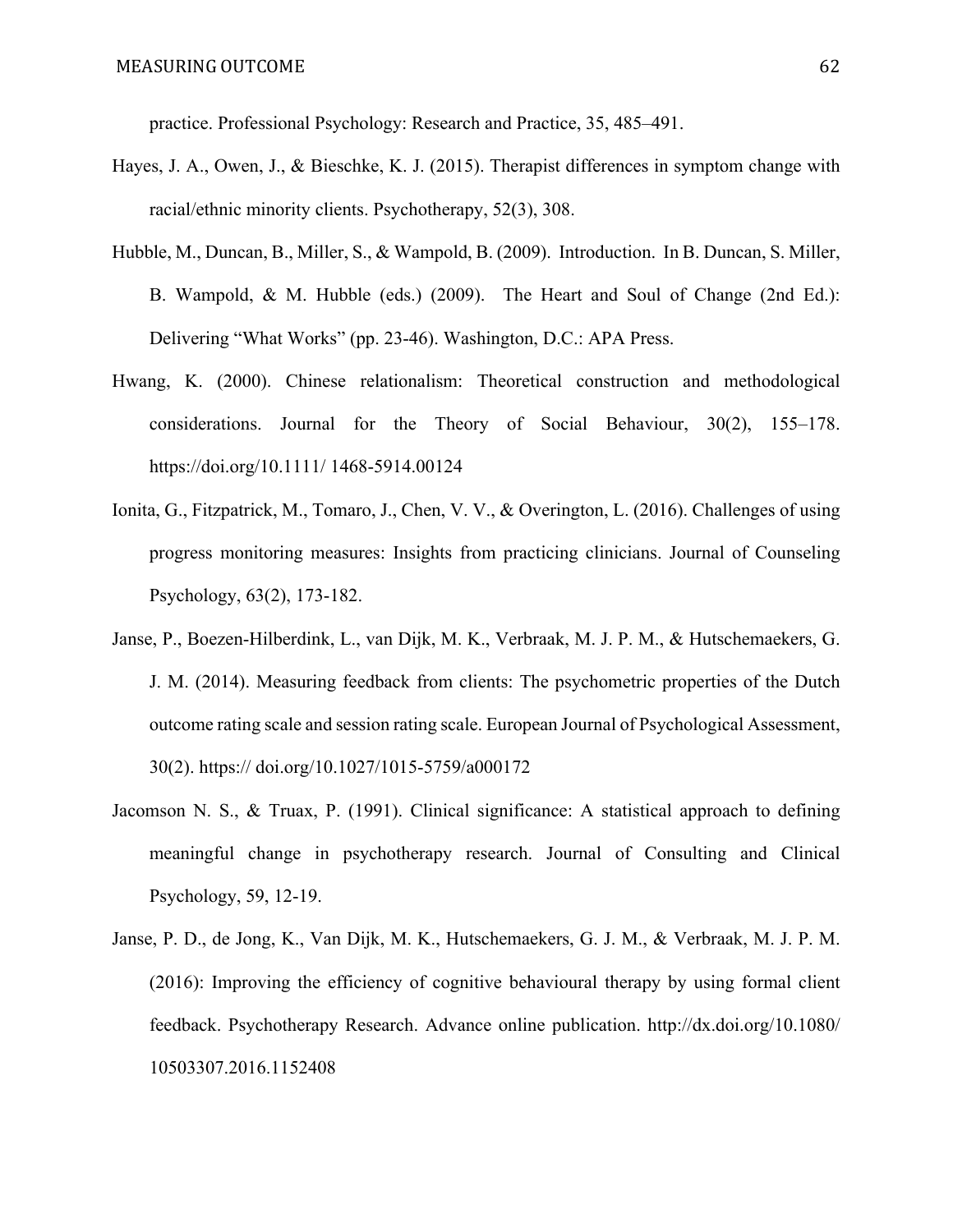- Kodet, J., Reese, R. J., Duncan, B., & Bohankse, R. (2017). Effectiveness of psychotherapy for youth in poverty: A benchmarking study of a public behavioral health agency using a client feedback system. Manuscript submitted for publication.
- Kuo, B. C. H., Hsu, W.-S., & Lai, N.-H. (2011). Indigenous crisis counseling in Taiwan: An exploratory qualitative case study of an expert therapist. International Journal for the Advancement of Counselling, 33(1), 1–21. https://doi.org/10.1007/s10447-010- 9108-y
- Lambert, M. (2007). Presidential address: What we have learned from a decade of research aimed at improving psychotherapy outcome in routine care. Psychotherapy research, 17(1), 1-14.
- Lambert, M. J. (2010). "Yes, it is time for clinicians to routinely monitor treatment outcome". In B. L. Duncan, S. D. Miller, B. E. Wampold & M. A. Hubble (Eds.), The heart and soul of change: Delivering what works in therapy. (2nd ed., pp. 239-266). Washington, DC: American Psychological Association.

Lambert, M. J. (2013). Outcome in psychotherapy: The past and important advances.

- Lambert, M. J. (2015). Progress feedback and the OQ-system: The past and the future. Psychotherapy, 52(4), 381.
- Lambert, M. J., & Barley, D. E. (2001). Research summary on the therapeutic relationship and psychotherapy outcome. Psychotherapy: Theory, Research, Practice, Training, 38(4), 357- 361.
- Lambert, M. J., Hansen, N. B., & Finch, A. E. (2001). Patient-focused research: Using patient outcome data to enhance treatment effects. Journal of Consulting and Clinical Psychology, 69, 159–172. http://dx .doi.org/10.1037/0022-006X.69.2.159
- Lambert, M. J., & Hills, C. E. (2004). Methodological issues in assessing psychotherapy processes and outcomes and processes. In M. J. Lamberts (Ed.), Bergin and Garfield's Handbook of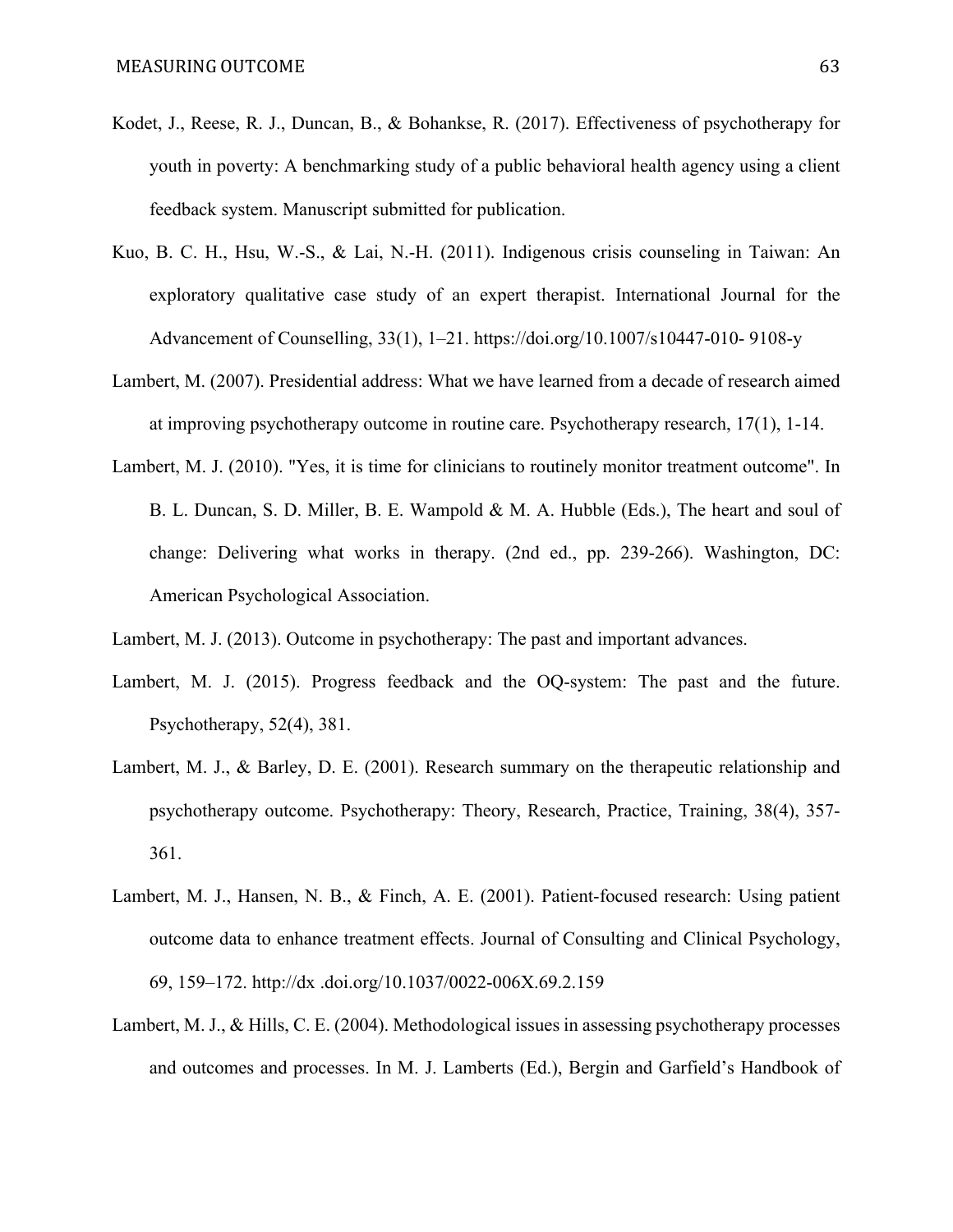psychotherapy and behavior and change, 5th ed. (pp. 84– 136). New York: John Wiley.

- Lambert, M. J., & Ogles, B. M. (2004). The efficacy and effectiveness of psychotherapy. In M. J. Lambert (Ed.), Bergin and Garfield's handbook of psychotherapy and behavior change. (5th ed., pp. 139-193). New York: Wiley.
- Lambert, M. J., & Shimokawa, K. (2011). Collecting client feedback. Psychotherapy, 48, 72–79. doi:10.1037/a0022238
- Lambert, M. J., Smart, D. W., Campbell, M. P., Hawkins, E. J., Harmon, C., & Slade, K. L. (2006). Psychotherapy outcome, as measured by the OQ-45, in African American, Asian/Pacific Islander, Latino/a, and Native American clients compared with matched Caucasian clients. Journal of College Student Psychotherapy, 20(4), 17-29.
- Lambert, M. J., Whipple, J. L., Vermeersch, D. A., Smart, D. W., Hawkins, E. J., Nielsen, S. L., & Goates, M. (2002). Enhancing psychotherapy outcomes via providing feedback on client progress: A replication. Clinical Psychology & Psychotherapy, 9(2), 91-103.
- Lambert, M. J., Whipple, J. L., Hawkins, E. J., Vermeersch, D. A., Nielsen, S. L., & Smart, D. W. (2003). Is it time for clinicians routinely to track patient outcome? A meta- analysis. Clinical Psychology, 10, 228-301.
- Lambert, M. J., Whipple, J. L., & Kleinstäuber, M. (2018). Collecting and delivering progress feedback: A meta-analysis of routine outcome monitoring. Psychotherapy, 55(4), 520.
- Manthei, R. (2015). Evaluating counselling outcome: Why is it necessary? How can it be done? New Zealand Journal of Counselling, 35(1), 60-85.
- Mikeal, C. W., Gillaspy Jr, J. A., Scoles, M. T., & Murphy, J. J. (2016). A dismantling study of the Partners for Change Outcome Management System. Journal of Counseling Psychology, 63(6), 704.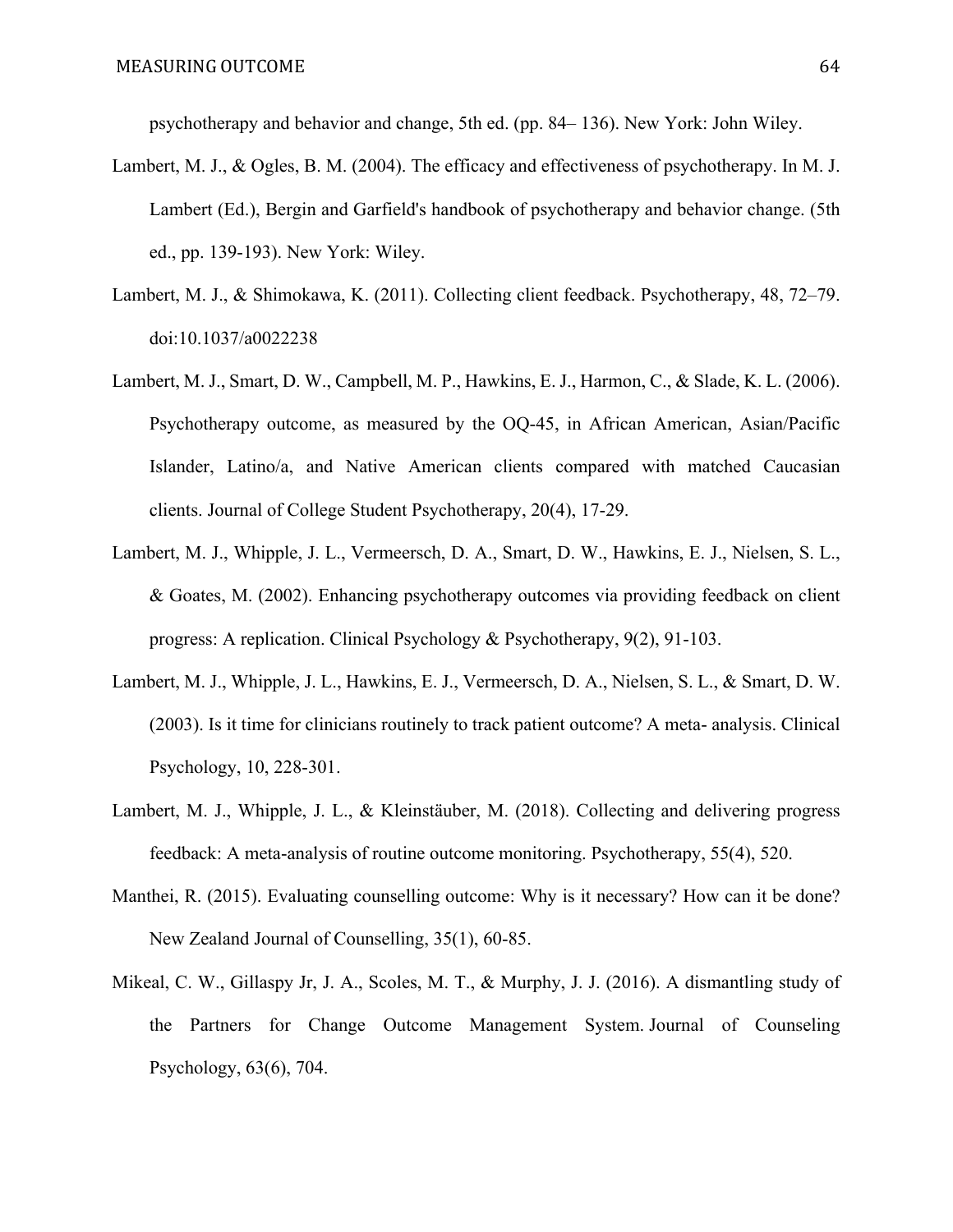- Miller, S. (2010). Psychometrics of the ORS and SRS: Results from RCT's and Meta-Analyses of Routine Outcome Monitoring & Feedback. Chicago, IL: ICCE.
- Miller, S. D., Bargmann, S., FIT, F. I. T., & Drucker, P. (2011). Feedback informed treatment (FIT): Improving outcome with male clients one man at a time. Doing psychotherapy with men, 194-207.
- Miller, S. D., Duncan, B. L., Brown, J., Sparks, J. A., & Claud, D. A. (2003). The outcome rating scale: A preliminary study of the reliability, validity, and feasibility of a brief visual analog measure. Journal of brief Therapy, 2(2), 91-100.
- Miller, S. D., Duncan, B. L., Brown, J., Sorrell, R., & Chalk, M. B. (2006). Using formal client feedback to improve retention and outcome: Making ongoing, real-time assessment feasible. Journal of Brief Therapy, 5(1), 5-22.
- Miller, S. D., Hubble, M. A., Chow, D. L., & Seidel, J. A. (2013). The outcome of psychotherapy: Yesterday, today, and tomorrow.
- Miller, S. D., Hubble, M. A., Chow, D., & Seidel, J. (2015). Beyond measures and monitoring: Realizing the potential of feedback-informed treatment. Psychotherapy, 52(4), 449.
- Miller, S., Hubble, M., & Duncan, B. (1995). No more bells or whistles. Retrieved September, 20, 2008.
- Miller, S. D., Prescott, D., & Maeschalck, S. (2017). Reaching for excellence: Feedback-informed treatment in practice. Washington, DC: APA Books.
- Minieri, A. M., Reese, R. J., Miserocchi, K. M., & Pascale-Hague, D. (2015). Using client feedback in training of future counseling psychologists: An evidence-based and social justice practice. Counselling Psychology Quarterly, 28(3), 305-323.

Miserocchi, K. M. (2014). The effect of therapist white privilege attitudes on client outcomes and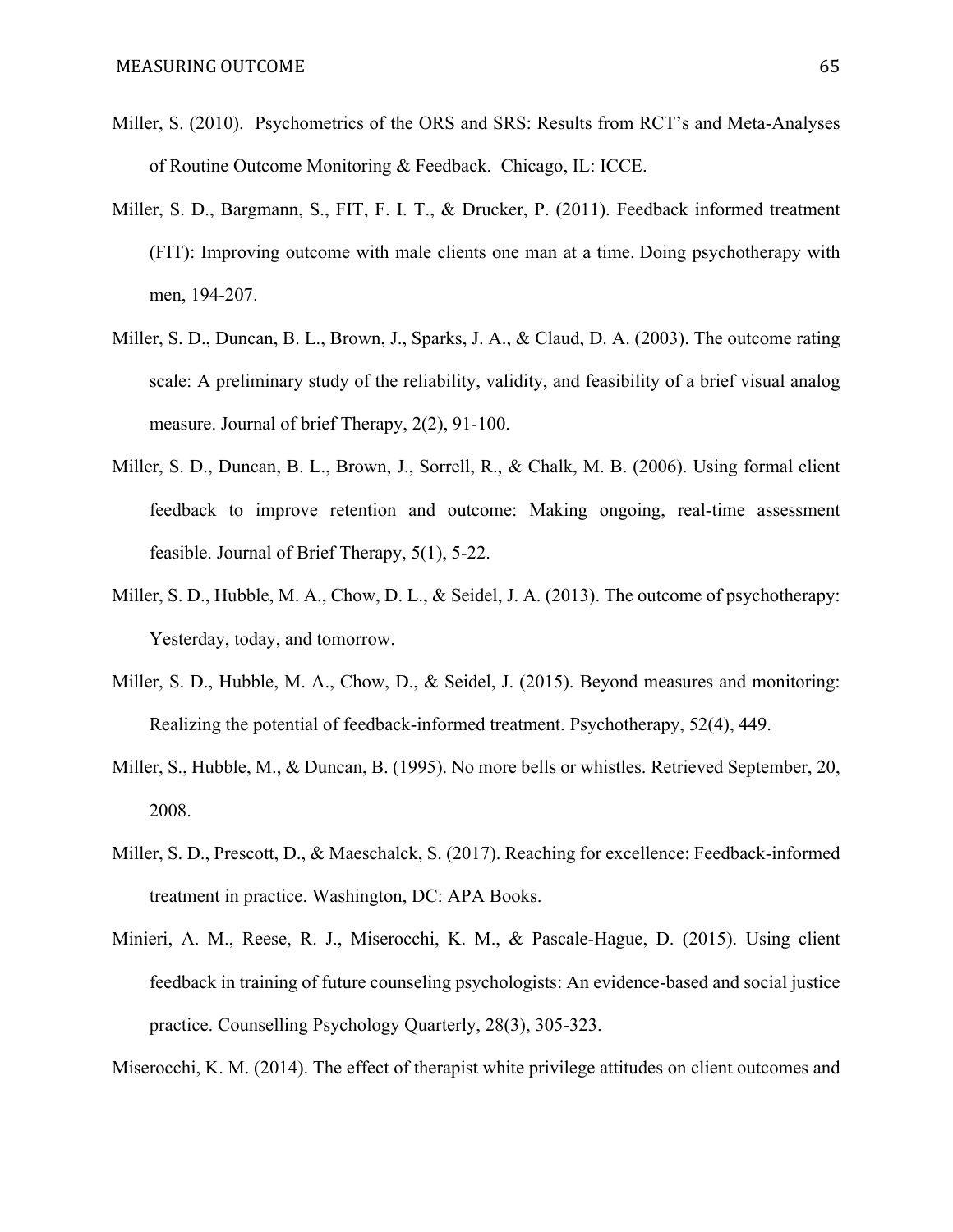the therapist-client relationship.

Mours, J. M., Campbell, C. D., Gathercoal, K. A., & Peterson, M. (2009). Training in the use of psychotherapy outcome assessment measures at psychology internship sites. Training and Education in Professional Psychology, 3(3), 169.

Murphy, K. P., Rashleigh, C. M., & Timulak, L. (2012). The relationship between progress feedback and therapeutic outcome in student counselling: A randomised control trial. Counselling Psychology Quarterly, 25, 1–18. http://dx.doi.org/10.1080/09515070.2012.662349

- Newham, E., Hooke, G. R., & Page, A. C. (2010). Progress monitoring and feedback in psychiatric care reduces depressive symptoms. Journal of Affective Disorders, 117, 139–146. http://dx.doi.org/10.1016/j.jad.2010 .05.003
- Norcross, J. C., & Wampold, B. E. (2011). Evidence-based therapy relationships: Research conclusions and clinical practices. Psychotherapy, 48(1), 98.
- Ogles, B. M., Lambert, M. J., & Fields, S. A. (2002). Essentials of outcome assessment. New York: Wiley.
- Okiishi, J. C., Lambert, M. J., Eggett, D., Nielsen, L., Dayton, D. D., & Vermeersch, D. A. (2006). An analysis of therapist treatment effects: Toward providing feedback to individual therapists on their clients' psychotherapy outcome. Journal of clinical psychology, 62(9), 1157-1172.

Partridge, R., & Dykeman, C. (2019). Client Feedback and Outcome in Individual Psychotherapy.

Pope-Davis, D. B., Toporek, R. L., Ortega-Villalobos, L., Ligiero, D. P., Brittan-Powell, C. S., Liu, W. M....Liang, C. T. H. (2002). Client perspectives of multicultural counseling competence: A qualitative examination. The Counseling Psychologist, 30, 355-393. doi: 10.1177/0011000002303001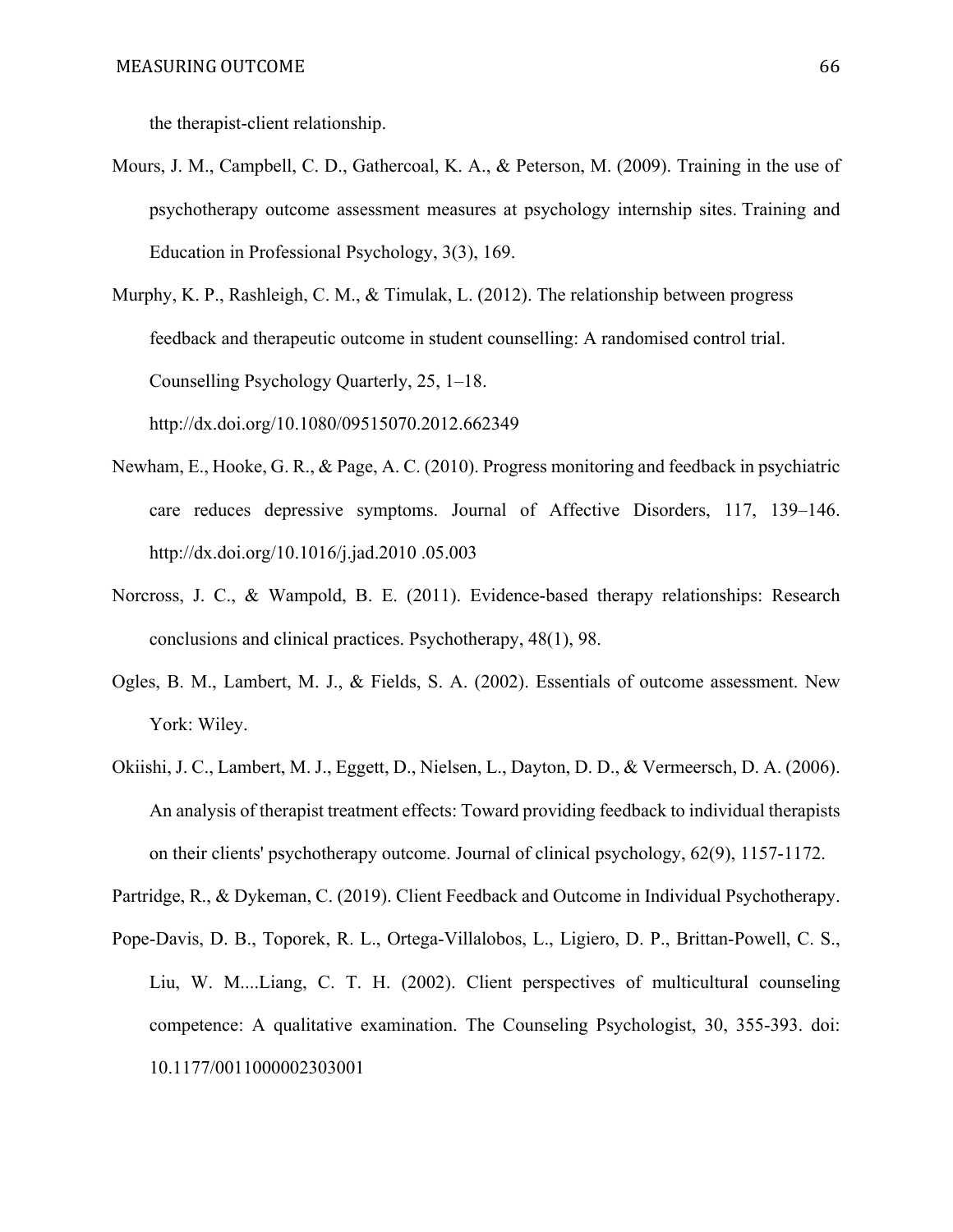- Prescott, D. S., & Miller, S. D. (2015). Improving outcomes one client at a time: Feedbackinformed treatment with adults who have sexually abused. The sex offender, 8, 17-1.
- Qian, M., Smith, C.W., Chen, Z., & Xia, G. (2002). Psychotherapy in China: A review of its history and contemporary directions. International Journal of Mental Health, 30, 49-68.
- Reese, R. J., Duncan, B. L., Bohanske, R. T., Owen, J. J., & Minami, T. (2014). Benchmarking outcomes in a public behavioral health setting: Feedback as a quality improvement strategy. Journal of Consulting and Clinical Psychology, 82, 731–742. http://dx.doi.org/10.1037/a0036915
- Reese, R. J., Duncan, B. L., Kodet, J., Brown, H. M., Meiller, C., Farook, M. W., ... & Bohanske, R. T. (2018). Patient feedback as a quality improvement strategy in an acute care, inpatient unit: An investigation of outcome and readmission rates. Psychological services, 15(4), 470.
- Reese, R. J., Norsworthy, L. A., & Rowlands, S. R. (2009). Does a continuous feedback system improve psychotherapy outcome? Psychotherapy: Theory Research, Practice, Training, 46, 418–431. doi:10.1037/a0017901
- Reese, R. J., Slone, N. C., & Miserocchi, K. M. (2013). Using client feedback in psychotherapy from an interpersonal process perspective. Psychotherapy, 50(3), 288.
- Reese, R. J., Toland, M. D., Slone, N. C., & Norsworthy, L. A. (2010). Effect of client feedback on couple psychotherapy outcomes. Psychotherapy: Theory, Research, Practice Training, 47(4), 616–630.
- Rousmaniere, T., Goodyear, R. K., Miller, S. D., & Wampold, B. E. (Eds.). (2017). The cycle of excellence: Using deliberate practice to improve supervision and training. John Wiley  $\&$ Sons.

Schuckard, E., Miller, S. D., & Hubble, M. A. (2017). Feedback-informed treatment: Historical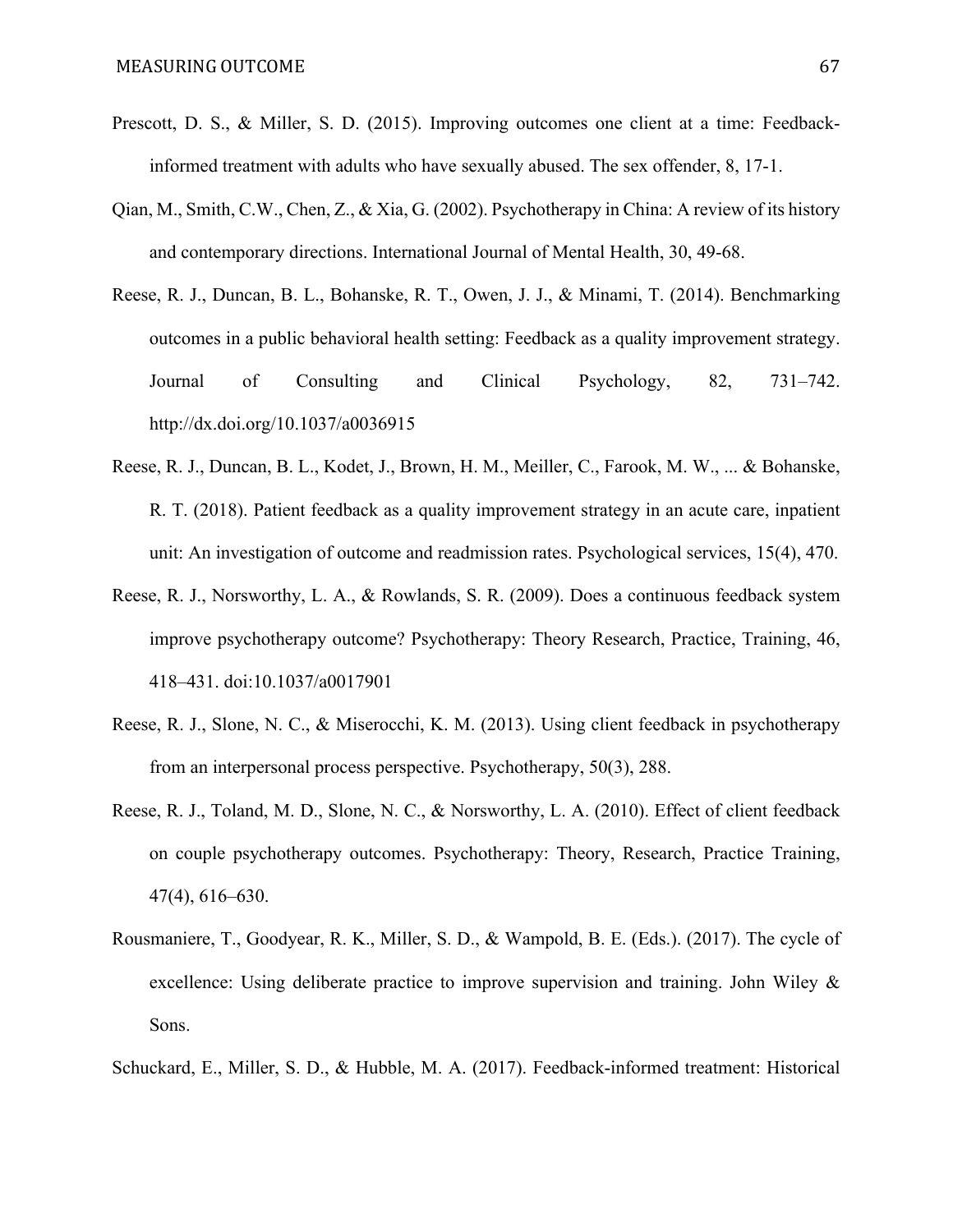and empirical foundations.

- Schuman, D. L., Slone, N. C., Reese, R. J., & Duncan, B. (2015). Efficacy of client feedback in group psychotherapy with soldiers referred for substance abuse treatment. Psychotherapy Research, 25(4), 396–407.
- She, Z., Duncan, B. L., Reese, R. J., Sun, Q., Shi, Y., Jiang, G., ... & Clements, A. L. (2018). Client feedback in China: A randomized clinical trial in a college counseling center. Journal of Counseling Psychology, 65(6), 727.
- Shimokawa, K., Lambert, M. J., & Smart, D. W. (2010). Enhancing treatment outcome of patients at risk of treatment failure: meta-analytic and mega-analytic review of a psychotherapy quality assurance system. Journal of consulting and clinical psychology, 78(3), 298.
- Slade, K., Lambert, M. J., Harmon, S. C., Smart, D. W., & Bailey, R. (2008). Improving psychotherapy outcome: The use of immediate electronic feedback and revised clinical support tools. Clinical Psychology & Psychotherapy: An International Journal of Theory & Practice, 15(5), 287-303.
- Slone, N. C., Reese, R. J., Mathews-Duvall, S., & Kodet, J. (2015). Evaluating the efficacy of client feedback in group psychotherapy. Group Dynamics: Theory, Research, and Practice, 19(2), 122–136. https://doi.org/10. 1037/gdn0000026
- Sparks, J. A., Miller, S. D., Bohanske, R. T., & Claud, D. A. (2006). Giving youth a voice: A preliminary study of the reliability and validity of a brief outcome measure for children, adolescents, and caretakers. Journal of Brief Therapy, 5(2), 71-88.
- Sparks, J. A., & Duncan, B. L. (2018). The partners for change outcome management system: A both/and system for collaborative practice. Family process, 57(3), 800-816.

Stargell, N. A. (2017). Therapeutic relationship and outcome effectiveness: Implications for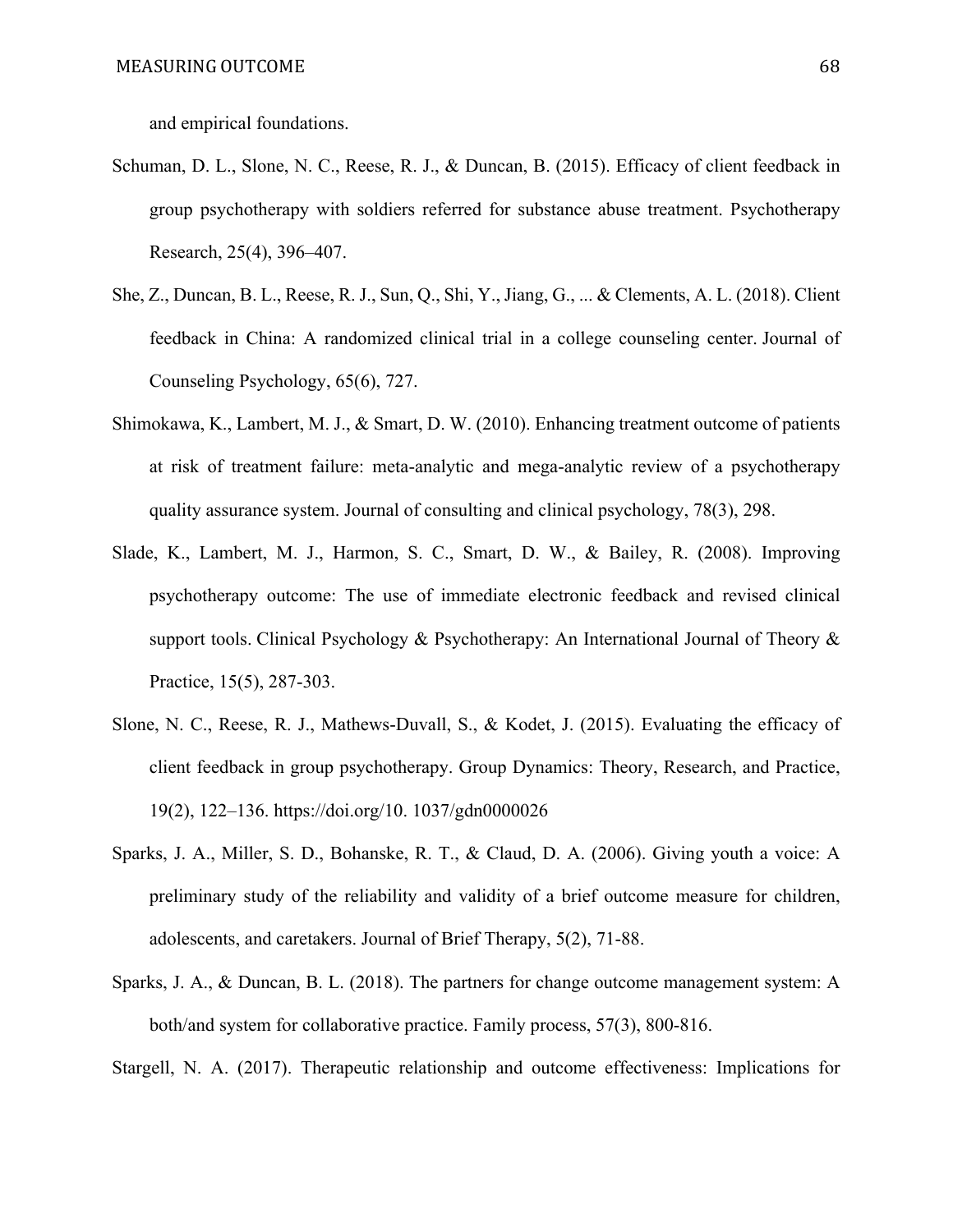counselor educators. The Journal of Counselor Preparation and Supervision, 9(2), 7.

- Sun, Q., Wang, C., & Jiang, G.-R. (2017). Culture-based emotional working models of attachment, Western-based attachment, and psychosocial functioning of Chinese young adults. International Perspectives in Psychology: Research, Practice, Consultation, 6(4), 195–208. https://doi.org/10.1037/ ipp0000075
- Sun, Q., Wu, C., Wang, C. D., Yu, L., She, Z., & Falkenström, F. (2020). Alliance-outcome relation and progress feedback: Secondary data analyses of a randomized clinical trial study in China. Psychotherapy Research, 1-12.
- Østergård, O. K., Randa, H., & Hougaard, E. (2020). The effect of using the Partners for Change Outcome Management System as feedback tool in psychotherapy—A systematic review and meta-analysis. Psychotherapy Research, 30(2), 195-212.
- Sundet, R. (2012b). Therapist perspectives on the use of feedback on process and outcome: Patientfocused research in practice. Canadian Psychology, 53(2), 122-130.
- Tilsen, J., & McNamee, S. (2015). Feedback informed treatment: Evidence‐based practice meets social construction. Family process, 54(1), 124-137.
- Toland, M. D., Li, C., Kodet, J., & Reese, R. J. (2020). Psychometric Properties of the Outcome Rating Scale: An Item Response Theory Analysis. Measurement and Evaluation in Counseling and Development, 1-16.
- van Oenen, F. J., Schipper, S., Van, R., Schoevers, R., Visch, I., Peen, J., & Dekker, J. (2016). Feedback-informed treatment in emergency psy- chiatry: A randomised controlled trial. BMC Psychiatry, 16, 110. http:// dx.doi.org/10.1186/s12888-016-0811-z
- Walfish, S., McAlister, B., O'Donnell, P., & Lambert, M. J. (2012). An investigation of selfassessment bias in mental health providers. Psychological Reports, 110, 639-644.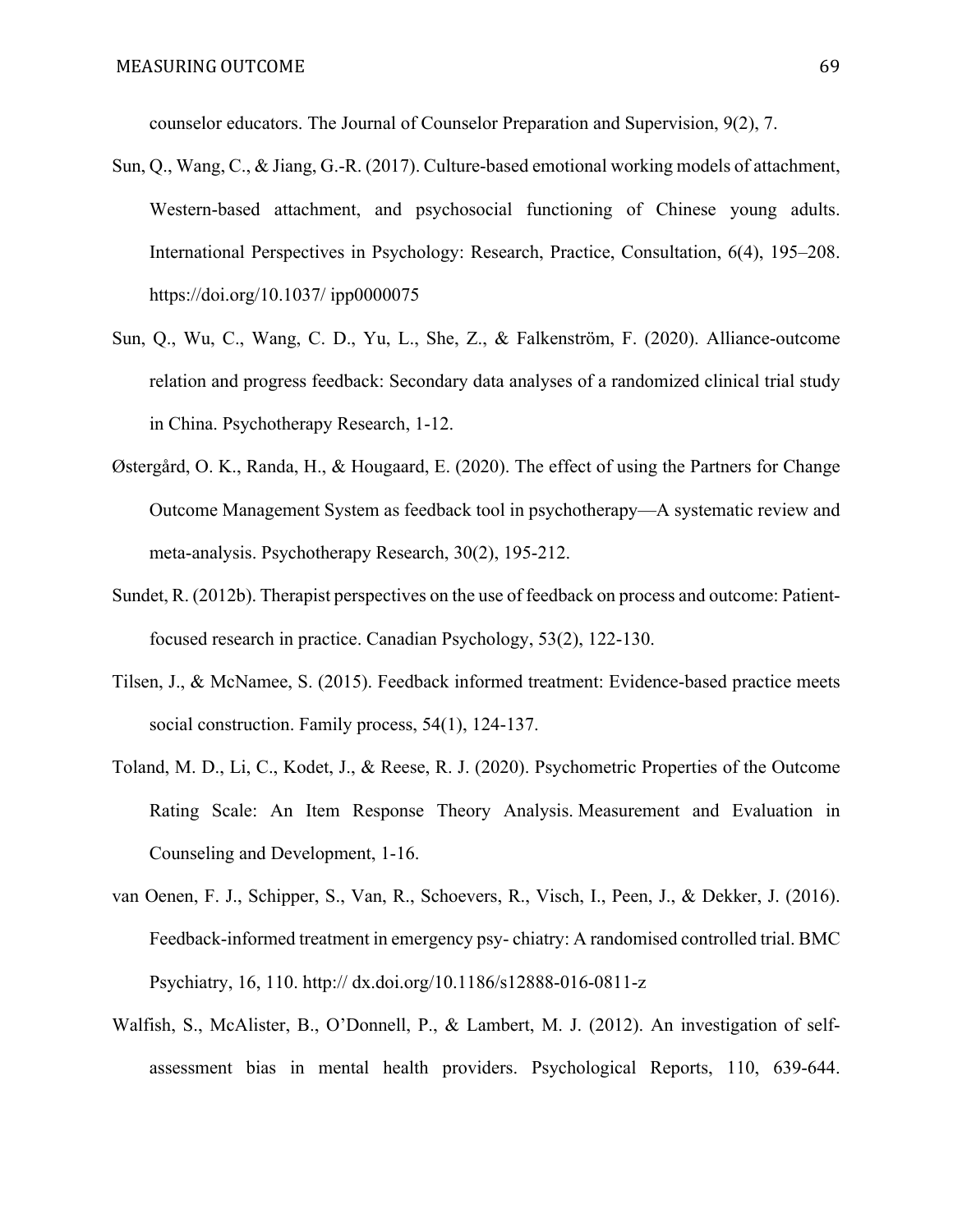doi:10.2466/02.07.17.PR0.110.2.639-644

- Wampold, B. E. (2015). Routine Outcome Monitoring: Coming of age—With the usual developmental challenges. Psychotherapy, 52, 458-462.
- Wan, M. W. (2001). Ethnic culture, distress and clinical measurement: A CORE outcome comparison between the British Chinese and white Europeans. Journal of mental health, 10(3), 301-315.
- Whipple, J. L., & Lambert, M. J. (2011). Outcome measures for practice. Annual Review of Clinical Psychology, 7, 87-111.
- Whipple, J. L., Lambert, M. J., Vermeersch, D. A., Smart, D. W., Nielsen, S. L., & Hawkins, E. J. (2003). Improving the effects of psychotherapy: the use of early identification of treatment and problem-solving strategies in routine practice. Journal of Counseling Psychology, 50(1), 59.
- Yates, C. M., Holmes, C. M., Coe Smith, J. C., & Nielson, T. (2016). The Benefits of Implementing a Feedback Informed Treatment System within Counselor Education Curriculum. Professional Counselor, 6(1), 22-32.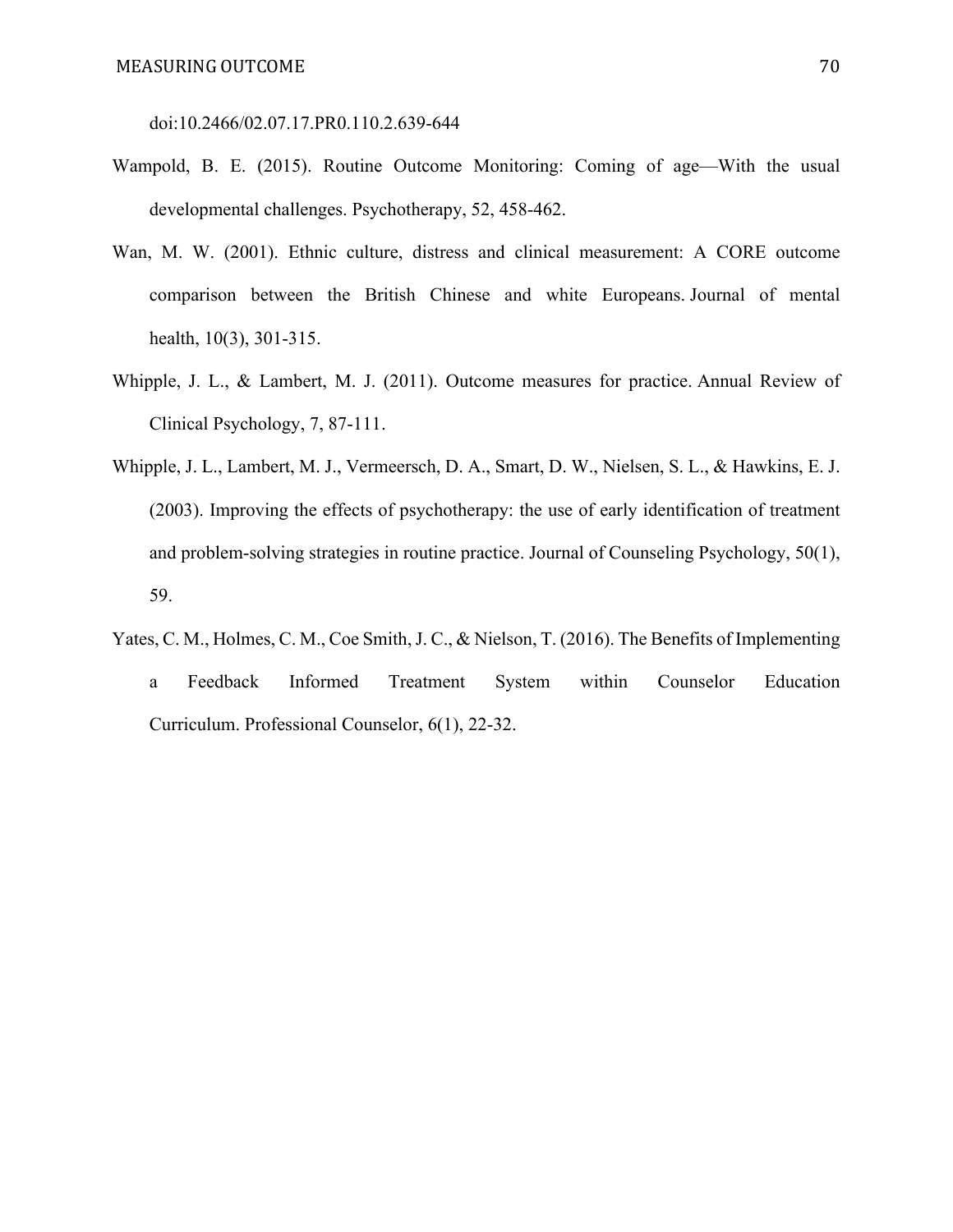**Appendix**

### **Outcome Rating Scale (ORS)**

| Age $(Yrs)$ : | Sex: $M/F$ |
|---------------|------------|
|               |            |
|               | Other      |
|               |            |
|               | Self       |

Looking back over the last week, including today, help us understand how you have been feeling by rating how well you have been doing in the following areas of your life, where marks to the left represent low levels and marks to the right indicate high levels. If you are filling out this form for another person, please fill out according to how you think he or she is doing.



Institute for the Study of Therapeutic Change

www.talkingcure.com